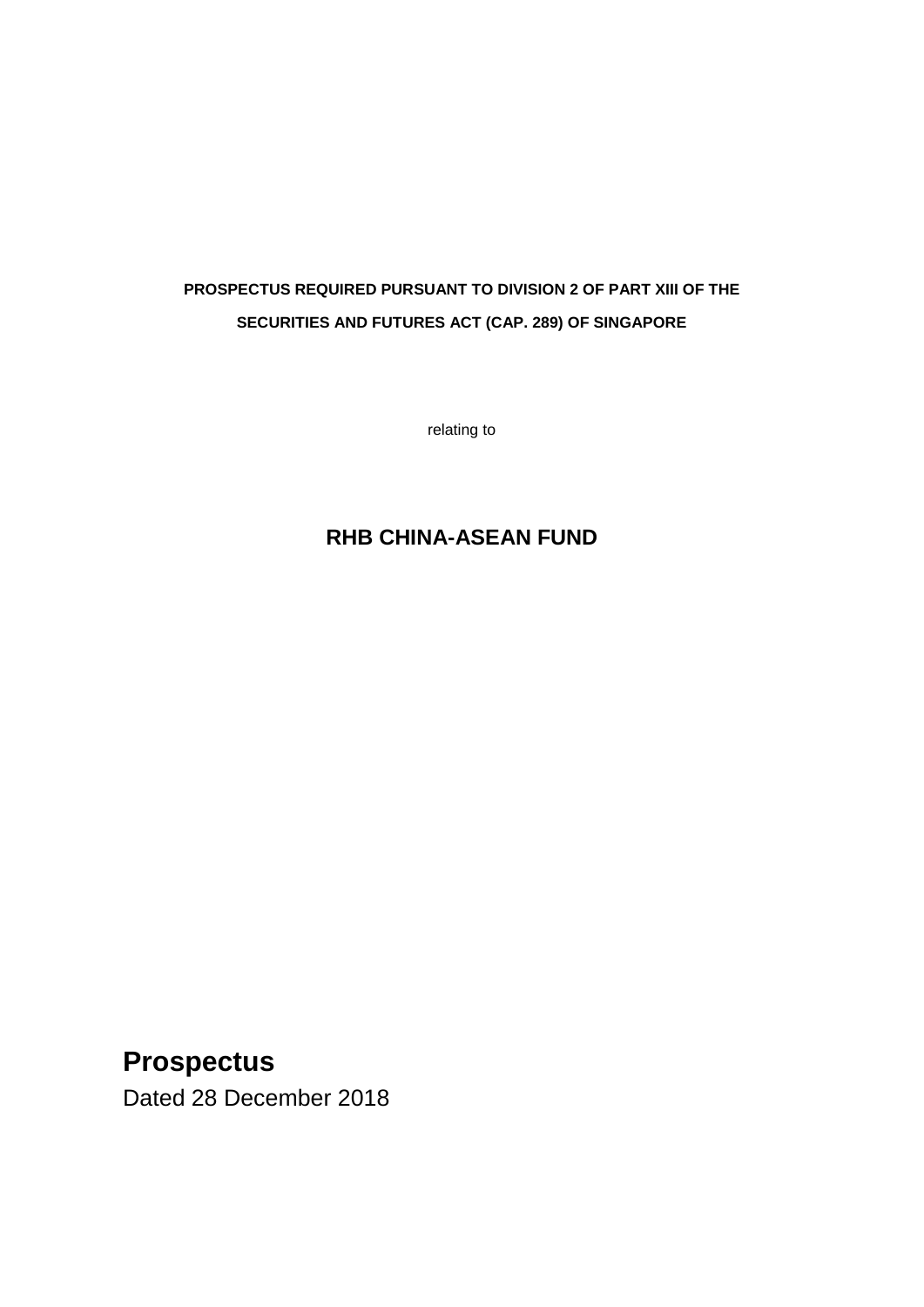### **DIRECTORY**

### **Managers**

RHB Asset Management Pte. Ltd. (Company Registration Number: 200615687E) 10 Collyer Quay, #09-08 Ocean Financial Centre, Singapore 049315

#### **Directors of the Managers**

Mr. Yap Chee Meng Dr. Ngo Get Ping Ms. Ong Yin Suen, Eliza

### **Trustee / Registrar**

BNP Paribas Trust Services Singapore Limited (Company Registration No. 200800851W) 20 Collyer Quay, #01-01, Singapore 049319

# **Investment Advisor**

Shenwan Hongyuan Singapore Private Limited (Company Registration No. 201134060D) 61 Robinson Road, #12-02 Robinson Centre, Singapore 068893

#### **Custodian / Administrator**

BNP Paribas Securities Services, operating through its Singapore Branch (Company Registration No. T08FC7287D) 20 Collyer Quay, #01-01, Singapore 049319

### **Auditors**

PricewaterhouseCoopers LLP 7 Straits View, Marina One, East Tower, Level 12, Singapore 018936

#### **Solicitors to the Managers**

Chan & Goh LLP 50 Craig Road, #03-01, Singapore 089688

# **Solicitors to the Trustee**

Tan Peng Chin LLC 30 Raffles Place, #11-00 Chevron House, Singapore 048622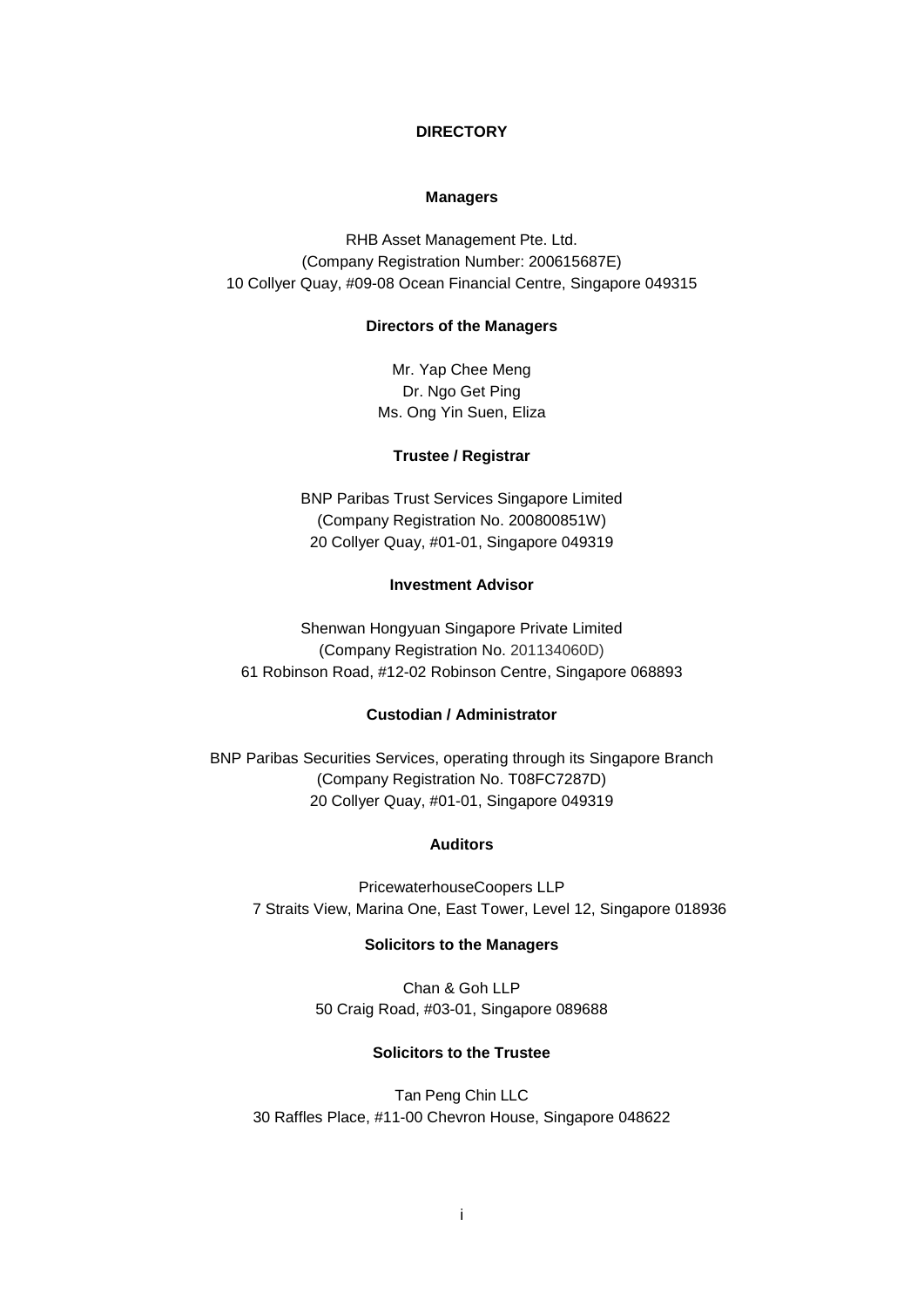### **RHB CHINA-ASEAN FUND**

#### **Important Information**

RHB Asset Management Pte. Ltd. (the "**Managers**") accepts full responsibility for the accuracy of the information contained in this Prospectus of the **RHB China-ASEAN Fund** (the "**Fund**"), and confirms, having made all reasonable enquiries, that to the best of their knowledge and belief, there are no material facts the omission of which would make any statement herein misleading.

You should refer to the relevant provisions of the trust deed constituting the Fund (the "**Deed**") and obtain independent professional advice in the event of any doubt or ambiguity. Copies of the Deed are available for inspection at the business address of the Managers at 10 Collyer Quay, #09-08 Ocean Financial Centre, Singapore 049315 at all times during usual business hours (subject to such reasonable restrictions as the Managers may impose).

This Prospectus does not constitute an offer or solicitation to anyone in any jurisdiction in which such offer or solicitation is not authorised or to any person to whom it is unlawful to make such offer or solicitation and may only be used in connection with the offering of units in the Fund ("**Units**"). No representation is made as to the tax status of the Fund.

The Units may not be directly or indirectly offered or sold in the United States of America or any of its states, territories, possessions or other areas subject to its jurisdiction (the "**United States**") or for the benefit of a United States resident. If at any time it shall come to the knowledge of the Managers that any Units are held by or in the beneficial ownership or under the control of a United States resident, the Managers shall have the right, on giving written notice, to purchase from the Holder such Units at the Realisation Price (as described in paragraph 11 of this Prospectus) or to require the Holder of such Units to transfer all such Units to a person who is not a United States resident.

Investment in the Fund requires consideration of the normal risks involved in investing and participating in collective investment schemes. You should carefully consider the risks of investing in the Fund. Details of the risks involved are set out in paragraph 9 of this Prospectus. You should consider these risks carefully before making an investment decision. You should note that your investments can be volatile and that the value of Units may decline as well as appreciate. Hence there can be no assurance that the Fund will be able to attain its objective. The prices of Units as well as income from them may go up as well as down to reflect changes in the value of the Fund. An investment should only be made by those persons who can sustain losses on their investments. You should also satisfy yourself of the suitability of an investment in the Fund based on your personal circumstances.

The Fund may use financial derivative instruments for the purposes of hedging and/or efficient portfolio management. While the prudent use of derivatives can be beneficial, derivatives also involve risks different from and in certain cases, greater than, the risks presented by more traditional investments. Some structured derivative transactions are complex and may involve a high degree of loss.

You should seek independent professional advice to ascertain (a) the possible tax consequences; (b) the legal requirements; and (c) any foreign exchange restrictions or exchange control requirements which they may encounter under the laws of the countries of their citizenship, residence or domicile, and which may be relevant to the subscription, holding or disposal of Units and should inform themselves of and observe all applicable laws and regulations of any relevant jurisdiction that may be applicable to them.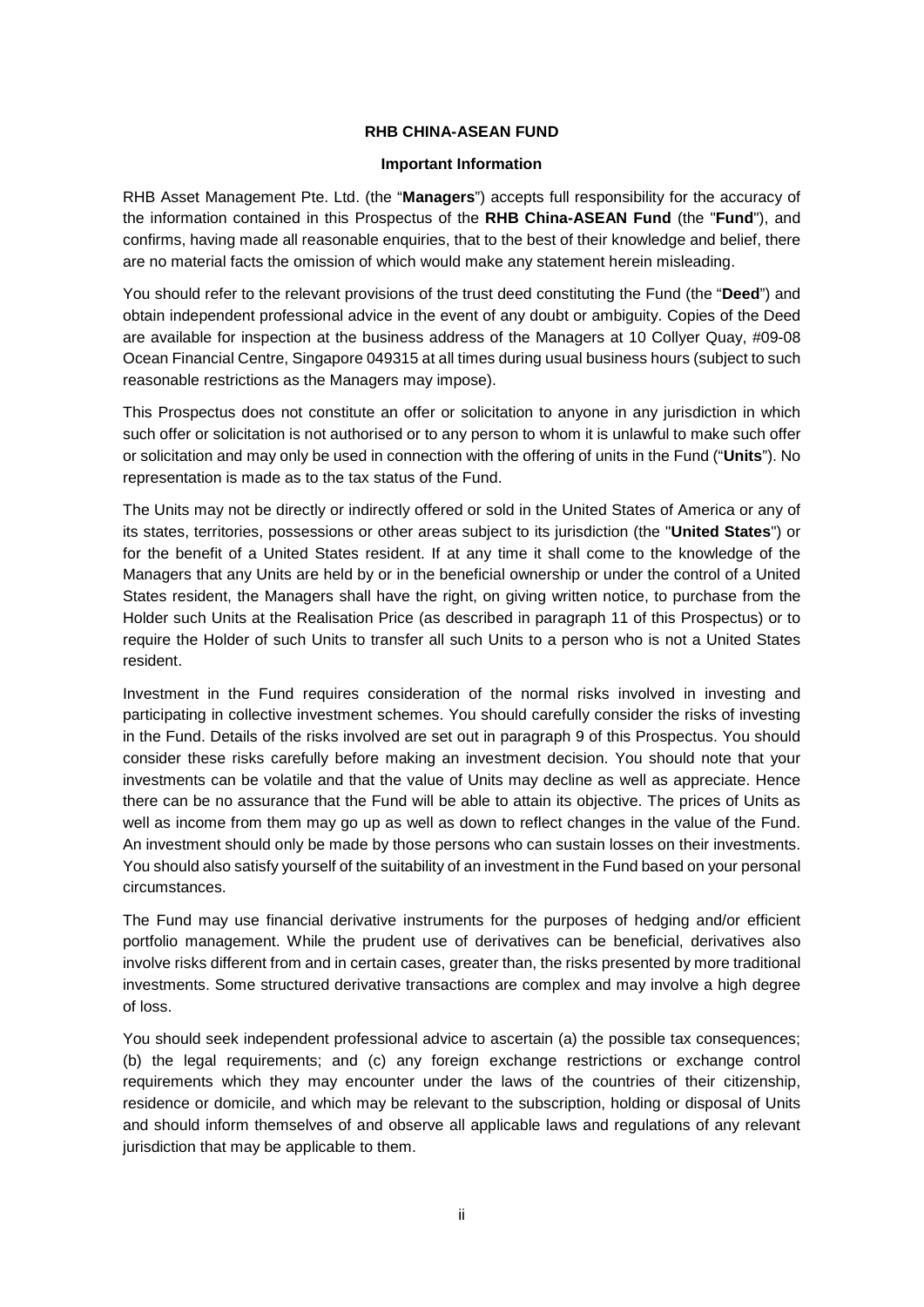No person, other than the Managers, has been authorised to issue any advertisement or to give any information, or to make any representations in connection with the offering, subscription or sale of Units, other than those contained in this Prospectus and, if issued, given or made, such advertisement, information or representations must not be relied upon as having been authorised by the Managers.

You should note that the Units are not listed on any stock exchange and that there is no secondary market for the Fund. You may purchase, cancel or realise your Units through the approved distributors of the Managers subject to the ultimate discretion of the Managers in respect of the purchase or realisation of your Units in accordance with the provisions in the Deed.

Applications may be made in other jurisdictions to enable the Units to be marketed freely in those jurisdictions.

#### **Restriction on U.S. Persons on subscribing to the Fund**

Persons to whom a copy of this Prospectus has been issued shall not circulate to any other person, reproduce or otherwise distribute this Prospectus or any information herein for any purpose whatsoever nor permit or cause the same to occur. In particular, please note that the Units have not been and will not be registered under the U.S. Securities Act of 1933, as amended (the "**U.S. Securities Act**") or any other applicable law of the United States (the "**U.S.**"). The Fund has not been and will not be registered as an investment company under the U.S. Investment Company Act of 1940, as amended. The Units are being offered and sold outside the U.S. to persons that are not "U.S. persons" (as defined in Regulation S promulgated under the U.S. Securities Act) in reliance on Regulation S promulgated under the U.S. Securities Act. The Units are not being offered or made available to U.S. persons and nothing in this Prospectus is directed to or is intended for U.S. persons.

For the purposes of the U.S. Securities Act, the term "U.S. person" means: (i) any natural person resident in the U.S.; (ii) any partnership or corporation organized or incorporated under the laws of the U.S.; (iii) any estate of which any executor or administrator is a U.S. person; (iv) any trust of which any trustee is a U.S. person; (v) any agency or branch of a non-U.S. entity located in the U.S.; (vi) any non-discretionary account or similar account (other than an estate or trust) held by a dealer or other fiduciary for the benefit or account of a U.S. person; (vii) any discretionary account or similar account (other than an estate or trust) held by a dealer or other fiduciary organized, incorporated, or (if an individual) resident in the U.S.; and (viii) any partnership or corporation if (a) organized or incorporated under the laws of any non-U.S. jurisdiction and (b) formed by a U.S. person principally for the purpose of investing in securities not registered under the U.S. Securities Act, unless it is organized or incorporated, and owned, by "accredited investors" (as defined in Regulation D promulgated under the U.S. Securities Act) who are not natural persons, estates or trusts.

For the purposes of the U.S. Securities Act, the term "U.S. person" does not include: (i) any discretionary account or similar account (other than an estate or trust) held for the benefit or account of a non-U.S. person by a dealer or other professional fiduciary organized, incorporated, or (if an individual), resident in the United States; (ii) any estate of which any professional fiduciary acting as executor or administrator is a U.S. person if (a) an executor or administrator of the estate who is not a U.S. person has sole or shared investment discretion with respect to the assets of the estate and (b) the estate is governed by non-U.S. law; (iii) any trust of which any professional fiduciary acting as trustee is a U.S. person, if a trustee who is not a U.S. person has sole or shared investment discretion with respect to the trust assets, and no beneficiary of the trust (and no settler if the trust is revocable) is a U.S. person; (iv) an employee benefit plan established and administered in accordance with the law of a country other than the U.S.; (v) an agency or branch of a U.S. person located outside the U.S. if (a) the agency or branch operates for valid business reasons and (b) the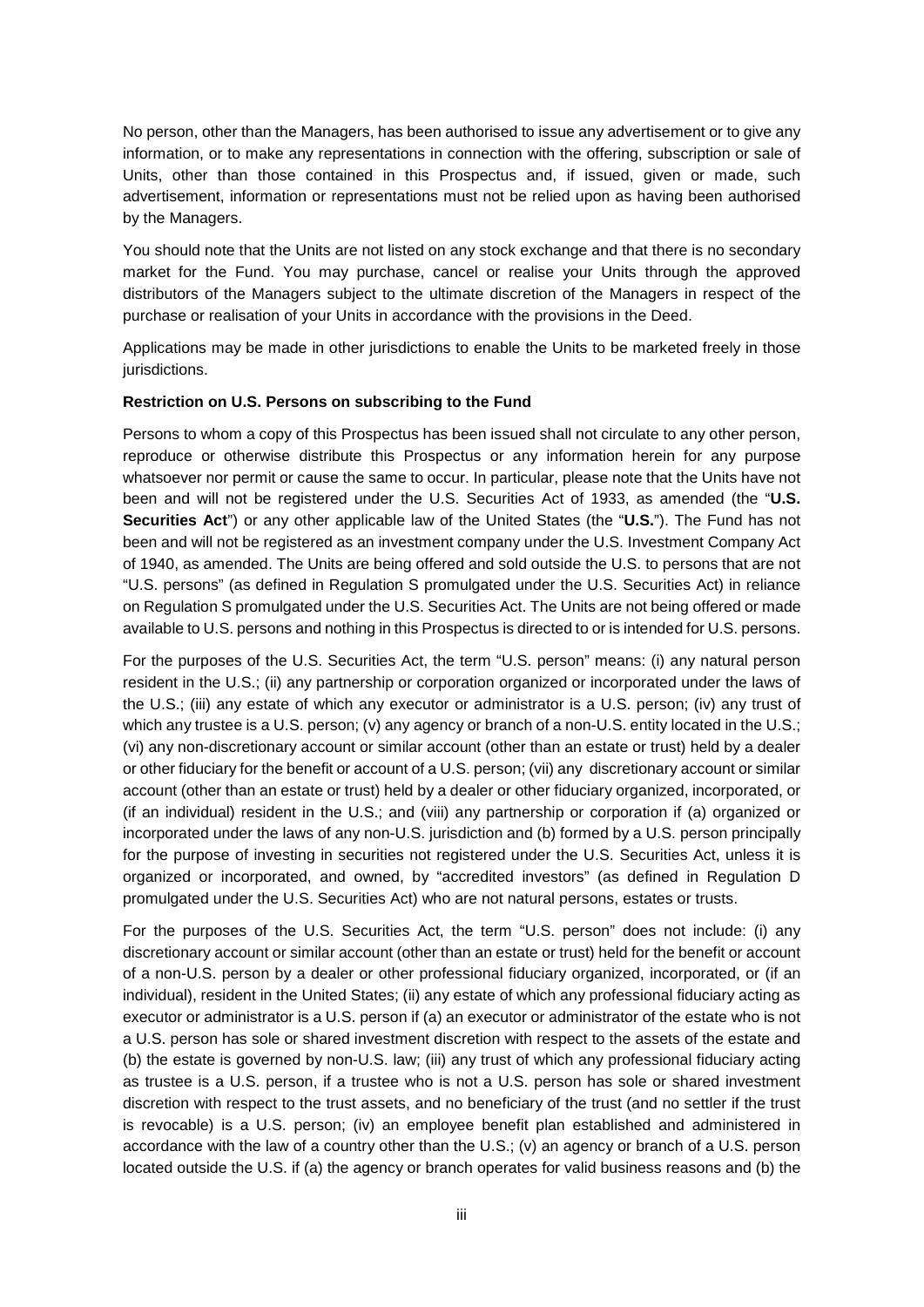agency or branch is engaged in the business of insurance or banking and is subject to substantive insurance or banking regulation, respectively, in the jurisdiction where located; and (vi) the International Monetary Fund, the International Bank for Reconstruction and Development, the Inter-American Development Bank, the Asian Development Bank, the African Development Bank, the United Nations, any other similar international organizations, and their respective agencies, affiliates and pension plans.

# **Foreign Account Tax Compliance Act**

The Foreign Account Tax Compliance Act (the "**FATCA**") was enacted by the U.S. Congress in March 2010 to target non-compliance with U.S. tax laws by U.S. persons using foreign accounts. FATCA requires all financial institutions (the "**FIs**") outside the U.S. to periodically transmit information about financial accounts held by U.S. persons to the U.S. Internal Revenue Service (the "**U.S. IRS**"). FIs that fail to comply will face a 30% FATCA-related withholding tax on certain payments made from the U.S.

The Fund is obliged to comply with the provisions of FATCA under the terms of the Foreign Account Tax Compliance Act Model 1 intergovernmental agreement (the "**IGA**") that has been signed between the U.S. Treasury and the Singapore Government and under the terms of Singapore legislation implementing the IGA when introduced rather than under the U.S. Treasury Regulations implementing FATCA.

In order to comply with its FATCA obligations, the Fund may be required to obtain certain information from its investors so as to ascertain their U.S. tax status. If the investor is a specified U.S. Person under the provisions of FATCA, U.S. owned non-U.S. entity, non-participating FI or if the investor does not provide the requisite documentation, the Fund will need to report information on these investors to the Inland Revenue Authority of Singapore, in accordance with applicable laws and regulations, which will in turn report this to the U.S. IRS.

Distributors and Holders should note that it is the existing policy of the Managers that Units are not being offered or sold for the account of U.S. Persons for the purposes of FATCA and that subsequent transfers of Units to such U.S. Persons are prohibited. If Units are beneficially owned by such U.S. Person, the Managers (in consultation with the Trustee) may compulsorily realise such Units pursuant to paragraph 20.5 of this Prospectus. Holders should note that under the FATCA legislation, the definition of "Specified U.S. Persons" will include a wider range of investors than the current U.S. Person definition.

# **Common Reporting Standard (CRS)**

The Organisation for Economic Co-operation and Development (OECD) has developed a new global standard for the automatic exchange of financial information between tax authorities of signatory jurisdictions (the "**CRS**"). Singapore is a signatory jurisdiction to the CRS which was implemented in Singapore with effect from 1 January 2017.

The CRS sets out the financial account information to be exchanged, the FIs required to report, the different types of accounts and taxpayers covered, as well as the customer due diligence procedures to be followed by FIs. The CRS builds on the FATCA reporting regime to maximise efficiency and reduce costs for implementing jurisdictions and their FIs.

Under the CRS, a fund domiciled in a CRS participating jurisdiction will be required to comply with the CRS, which includes requiring such fund to perform due diligence on its investors and potentially report information on reportable persons to the local tax authorities of jurisdictions participating in the CRS.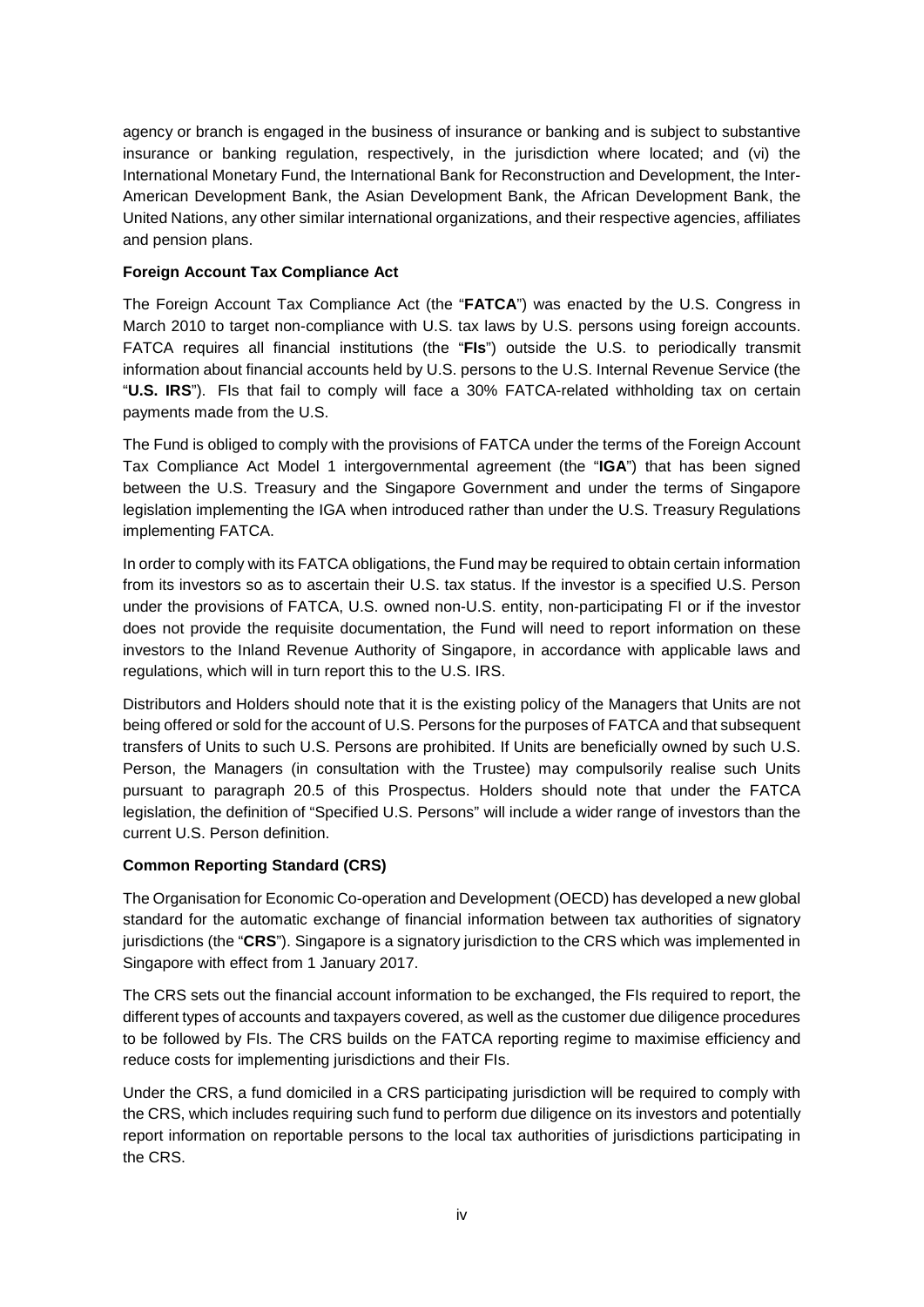Accordingly, the Fund (whether through the Managers, the Trustee, the Custodian or otherwise) is entitled to require investors to provide any information regarding their tax status, identity or tax residency in order to satisfy any reporting requirements which the Fund may have as a result of the CRS or any applicable legislation or regulation promulgated in connection with the CRS.

Any information (including the identity of any investor) supplied for purposes of compliance with the CRS, which is intended for the use by the Fund (or the Managers, the Trustee, the Custodian or any person in connection with the Fund) to satisfy the requirements under the CRS will, as far as is reasonably practicable, be treated in a confidential manner, except that the Fund, the Managers, the Trustee, the Custodian may disclose such information (i) to their respective officers, directors, agents and advisors, (ii) to the extent reasonably necessary or advisable in connection with tax matters, including achieving compliance with the CRS, (iii) to any person with the consent of the applicable Holder, or (iv) as otherwise required by law or court order or on the advice of the advisers to the Fund or the Managers, the Trustee or the Custodian.

# **Data Protection**

Each investor hereby consents to the Managers and the Trustee (and such Third Party Service Providers as the Managers or the Trustee may engage, and who may be located outside Singapore) collecting, receiving, using, storing, disclosing and processing the investor's Personal Data (as defined in the Singapore Personal Data Protection Act) as set out in the investor's application form, subscription form, account opening documents and/or otherwise provided by the investor or possessed by the Managers or the Trustee to carry out their respective duties and obligations, or to enforce their respective rights and remedies, in connection with any investment by the investor into the Fund or any law applicable to the respective parties.

"**Third Party Service Providers**" includes but is not limited to, trustees, registrars, transfer agents, auditors and/or other professional service providers used in the provision of products and services to an investor and each investor hereby further consents to them collecting, receiving, using, storing, disclosing and processing the investor's Personal Data in their respective roles and capacities, where applicable.

All enquiries in relation to the Fund should be directed to the Managers or their duly authorised agent or distributor.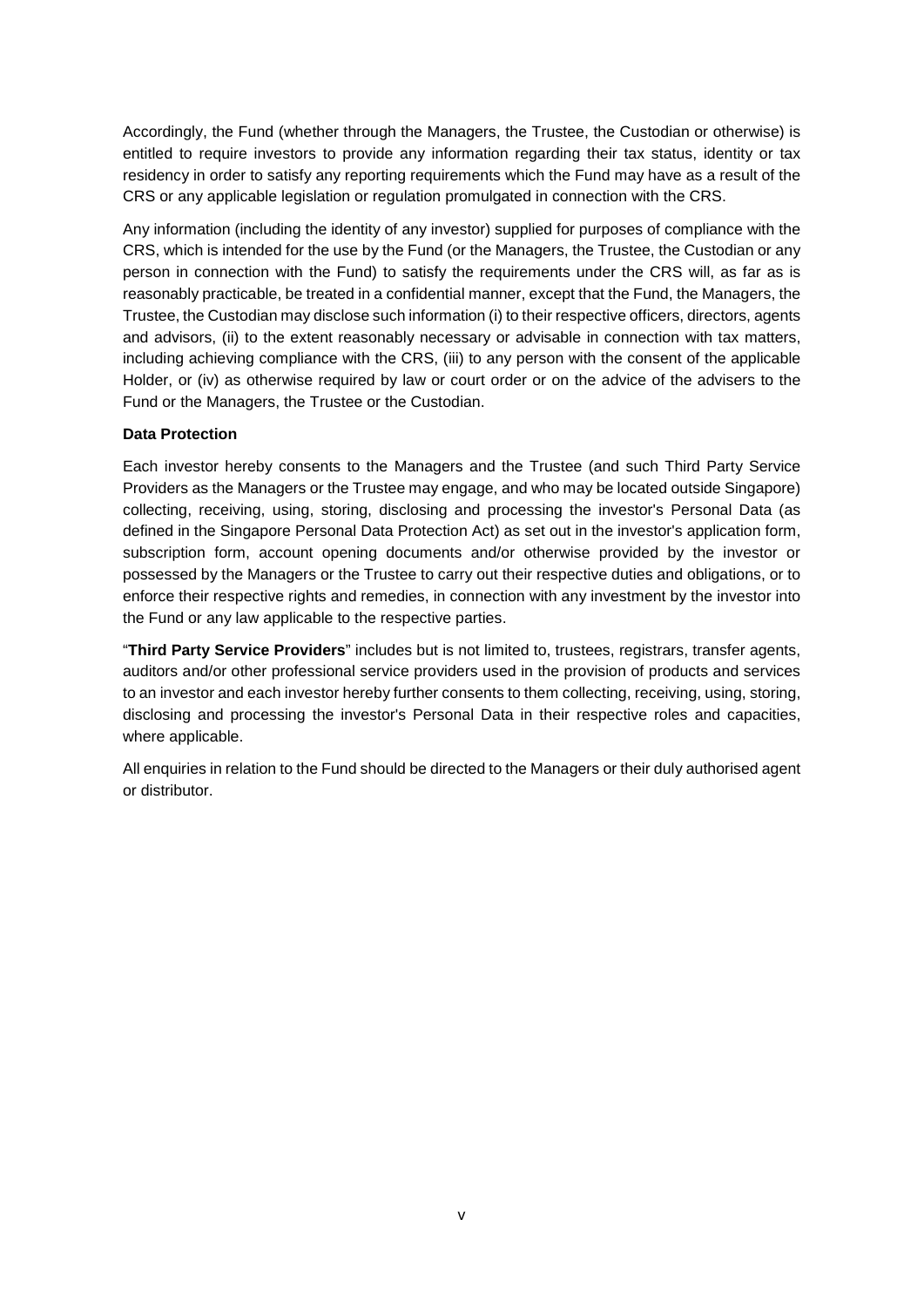# TABLE OF CONTENTS

| <b>Contents</b> |                                                           | Page |
|-----------------|-----------------------------------------------------------|------|
| $\mathbf{1}$ .  |                                                           |      |
| 2.              |                                                           |      |
| 3.              |                                                           |      |
| $\mathbf{4}$    |                                                           |      |
| 5.              |                                                           |      |
| 6.              | THE CENTRAL PROVIDENT FUND INVESTMENT SCHEME ("CPFIS")  6 |      |
| 7.              |                                                           |      |
| 8.              |                                                           |      |
| 9.              |                                                           |      |
| 10.             |                                                           |      |
| 11.             |                                                           |      |
| 12.             |                                                           |      |
| 13.             |                                                           |      |
| 14.             |                                                           |      |
| 15.             |                                                           |      |
| 16.             |                                                           |      |
| 17.             |                                                           |      |
| 18.             |                                                           |      |
| 19.             |                                                           |      |
| 20.             |                                                           |      |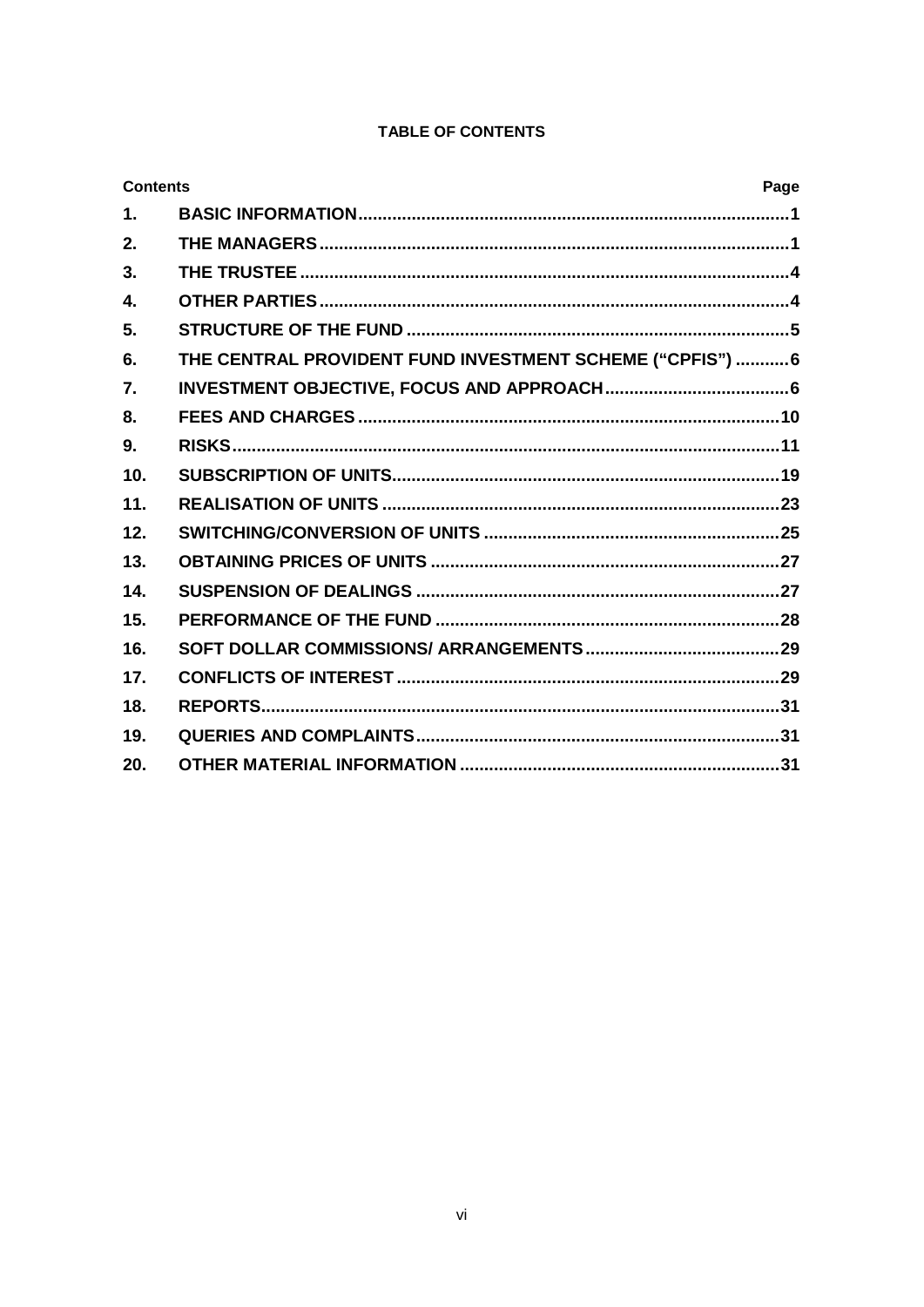# **RHB CHINA-ASEAN FUND**

*The Fund offered in this Prospectus is an authorised scheme under the Securities and Futures Act, Chapter 289 ("SFA"). A copy of this Prospectus has been lodged with and registered by the Authority. The Authority assumes no responsibility for the contents of this Prospectus. The registration of this Prospectus by the Authority does not imply that the SFA or any other legal or regulatory requirements have been complied with. The Authority has not, in any way, considered the investment merits of the Fund.*

# <span id="page-7-0"></span>**1. BASIC INFORMATION**

- **1.1** The Fund is a Singapore authorised open-ended standalone unit trust.
- **1.2** The date of registration of this Prospectus with the Authority is 28 December 2018. This Prospectus shall be valid for 12 months after the date of registration (i.e., up to and including 27 December 2019) and shall expire on 28 December 2019.
- **1.3** The Fund is constituted as an open-ended standalone unit trust in Singapore on 28 November 2017 pursuant to a trust deed dated 28 November 2017 (the "**Deed**") entered into between the Managers and BNP Paribas Trust Services Singapore Limited (the "**Trustee**"). Copies of the Deed may be inspected at the business address of the Managers at 10 Collyer Quay, #09-08 Ocean Financial Centre, Singapore 049315 during normal business hours (subject to such reasonable restrictions as the Managers may impose) and will be supplied by the Managers upon request at a charge not exceeding SGD 25 per copy of the document (or such other amount as the Trustee and the Managers may from time to time agree). Unless specifically defined herein, all defined terms used in this Prospectus shall have the same meaning as used in the Deed.
- **1.4** The Deed is binding on the Managers, the Trustee and all unitholders of the Fund (the "**Holders**") (and all persons claiming through such Holders) as if such persons had each been a party to the Deed. Much of the information in this Prospectus is a summary of corresponding provisions in the Deed. You should read the Deed for further details and for further information which is not contained in this Prospectus.

# **1.5 Accounts and Reports**

Copies of the latest semi-annual and annual reports, semi-annual and annual accounts as well as the auditor's report on the annual accounts relating to the Fund, when available, may be obtained from the Managers upon request at their operating office during normal business hours (subject to such reasonable restrictions as the Managers may impose).

# <span id="page-7-1"></span>**2. THE MANAGERS**

# **The Managers of the Fund**

**2.1** The Managers are RHB Asset Management Pte. Ltd., whose registered office is at 10 Collyer Quay, #09-08 Ocean Financial Centre, Singapore 049315.

The Managers are a company incorporated with limited liability in Singapore on 20 October 2006 and hold a Capital Markets Services Licence for Fund Management issued by the Authority. The Managers are an indirect wholly owned subsidiary of RHB Investment Bank Berhad which is in turn, wholly owned by RHB Bank Berhad, a company listed on the stock exchange of Malaysia.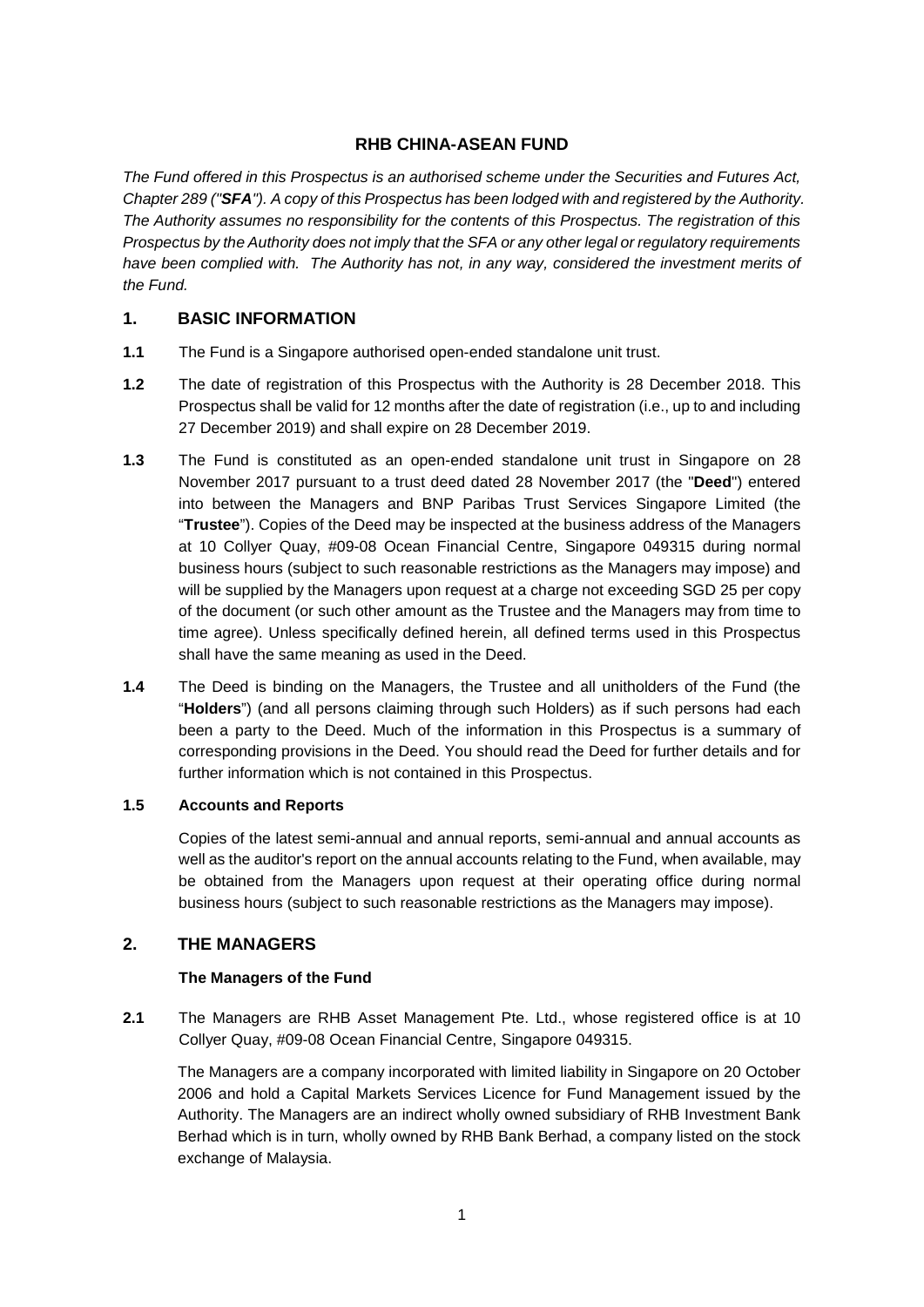The Managers have been managing collective investment schemes and mandates in Singapore since 2006. As at  $31<sup>st</sup>$  October 2018, the Managers manage/advise approximately SGD 1,717.35 million of assets.

The Managers are entitled to delegate certain or all of their duties. The Managers have delegated the accounting and valuation function in respect of the Fund to the Administrator, whose details are set out in paragraph 4.4 below.

The Managers maintain professional indemnity insurance coverage which complies with the requirements under applicable laws, regulations and guidelines, or as directed by the Authority.

Please refer to the Deed for details on the Managers' role and responsibilities.

# *Investors should note that the past performance of the Managers is not necessarily indicative of their future performance.*

#### **The Investment Advisor of the Fund**

**2.2** The Managers have appointed Shenwan Hongyuan Singapore Private Limited as the investment advisor (the "**Investment Advisor**") to leverage on their expertise in the China and Hong Kong markets. The Investment Advisor is licensed and regulated by the Authority.

The Investment Advisor was incorporated in Singapore in November 2011. In October 2013, the Investment Advisor was granted a Capital Markets Services ("**CMS**") Licence for Dealing in Securities to engage in the business of providing research and dealing in securities (brokerage) services to Singapore institutional and accredited investors to trade in Hong Kong and China capital markets. In May 2016, the Investment Advisor was further granted the CMS licence for Fund Management to principally engage in the business of providing advisory services to institutional and accredited investors on making allocation to investment managers/advisers, and to manage funds by making allocation to other third-party managers and/or advisers based on its in-house manager selection methodology.

The Investment Advisor has a non-discretionary role and will provide advice and recommendations to the Manager as to the investments of the Fund.

The fees of the Investment Advisor are paid by the Managers out of their Management Fee and are not paid out of the assets of the Fund.

*You should note that past performance of the Investment Advisor is not necessarily indicative of the future performance of the Investment Advisor.*

#### **2.3 Directors and key executive of the Managers**

### Mr. Yap Chee Meng, Chairman and Non-Executive Director

Mr. Yap Chee Meng ("**Mr Yap**") was appointed as an Independent Non-Executive Chairman of RHB Asset Management Pte Ltd. on 2 July 2018.

Mr. Yap qualified as a UK Chartered Accountant in 1981, and now remains as a nonpractising Fellow of the Institute of Singapore Chartered Accountants and a non-practising Fellow of the Institute of Chartered Accountants in England & Wales.

Mr. Yap was KPMG International's Chief Operating Officer for the Asia Pacific Region and a member of its Global Executive Team from 1 October 2010 to 30 September 2013. Prior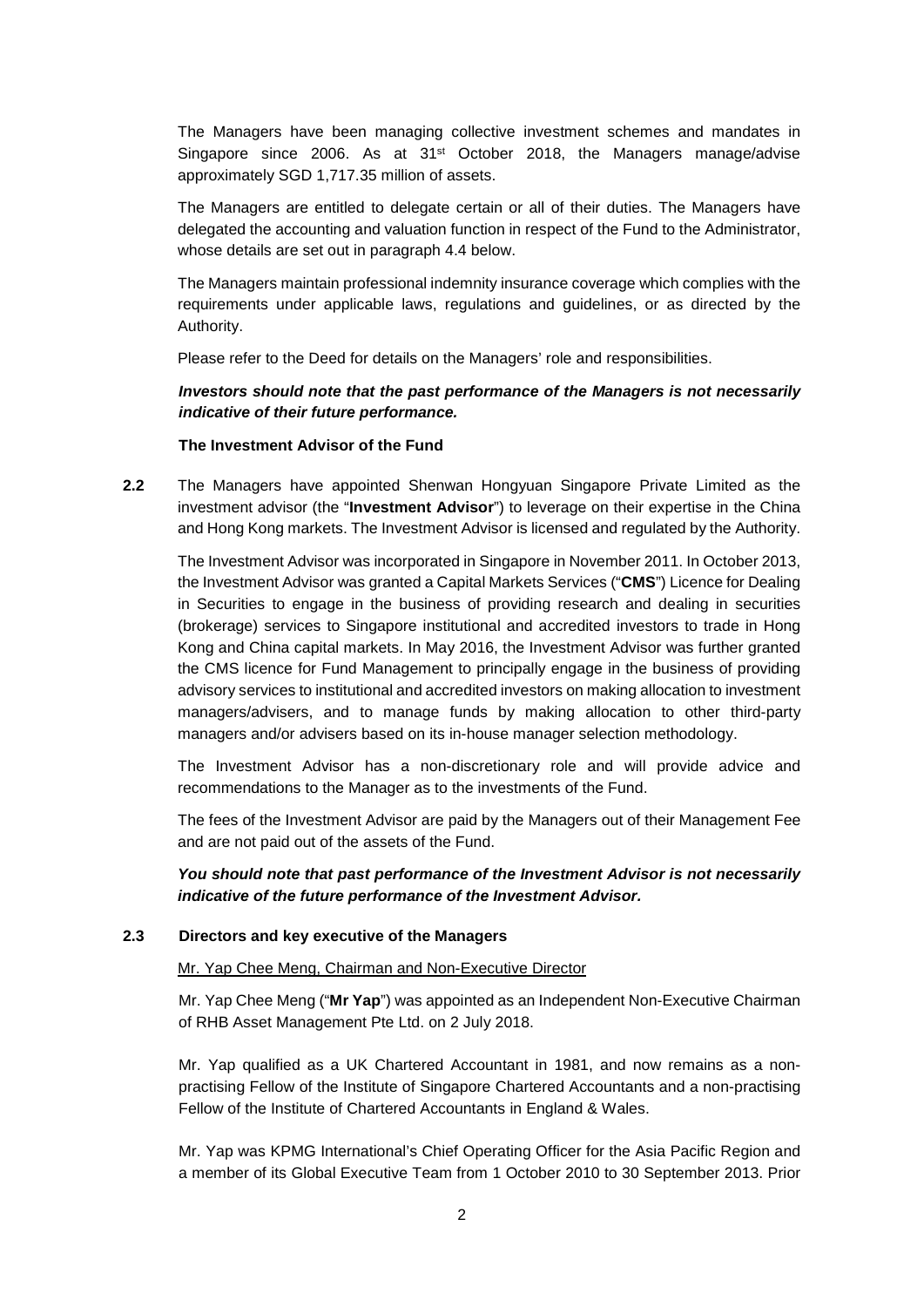to 1 October 2010, he was a senior partner in KPMG Singapore and part of the firm's leadership team. Mr. Yap's key appointments then (within KPMG locally, regionally and globally) included Asia Pacific Head of Financial Services, Singapore Head of Financial Services, Singapore Head of Real Estates and Specialised REITs Group, a Member of KPMG International's Professional Indemnity Insurance Steering Committee and a Member of KPMG International's Financial Services Leadership Committee.

In his career spanning over 37 years of experience in the financial and accounting sector, he has also served in various professional / regulatory committees of the Singapore Accounting & Corporate Regulatory Authority and the Institute of Certified Public Accountants of Singapore.

Mr. Yap's other current directorships include RHB Investment Bank Berhad, RHB Securities Singapore Pte Ltd, AXA Insurance Pte Ltd (Independent Non-Executive Chairman), SATS Ltd, Keppel Land Limited, The Esplanade Co Ltd and Pavilion Gas Pte Ltd. He is also the Chairman of RHB Asset Management Sdn Bhd., RHB Islamic International Asset Management Berhad and RHB Asset Management Limited.

#### Dr. Ngo Get Ping, Non-Executive Director

Dr. Ngo Get Ping ("**Dr. Ngo**") graduated from University of Oxford, United Kingdom, with DPhil in Metallurgy in 1984. He was given the best student award by the Institute of Civil Engineers, United Kingdom, in 1980 for his outstanding academic achievements.

In 1986, after a short stint with a soil specialist construction firm, Dr. Ngo joined GIC (Singapore) Pte Ltd as an Investment Officer specializing in North America securities investments and in bonds and currency investments in Europe. He then joined James Capel Asia Pte Ltd as an Associate Director from 1988 to 1993, where he was involved in Europe and Australian equities markets. Subsequently, Dr. Ngo was attached to Nomura Securities Singapore Pte Ltd as a Senior Vice President, where he was in charge of equities in Asia Market ex-Japan from 1994 to 1996. Prior to his retirement in 2006, Dr. Ngo was the Head of Sales and Executive Director/Deputy Country Head of CLSA Singapore Pte Ltd, a leading independent brokerage and investment group in Asia for a period of 10 years, where he oversaw the marketing team for equities market.

Dr. Ngo has vast experience in the securities and investment-banking arena, spending over 20 years of his career in various global financial institutions. He has a wide range of experience in the regional financial industry, including securities broking, corporate finance, share underwriting and placement, corporate re-structuring and equity capital markets. His regional experience in the capital markets will be valuable to the Bank, particularly in its aspiration to become a leading investment bank in the region. Dr. Ngo is a person with integrity and is a well-respected individual in the securities and investment banking industry in Singapore.

#### Ms. Ong Yin Suen, Eliza, Executive Director

Ms. Ong Yin Suen, Eliza ("**Ms. Ong**") joined OSK Holdings Berhad in 2002 as the personal assistant to Mr. Ong Leong Huat, the Group Managing Director/Chief Executive Officer of OSK Holdings Berhad. Prior to that, she worked in Australia with National Australia Bank Limited. During her tenure, she held various positions within the bank and gained exposure within the Global Credit Bureau (with portfolios in wholesale banking and bank and sovereign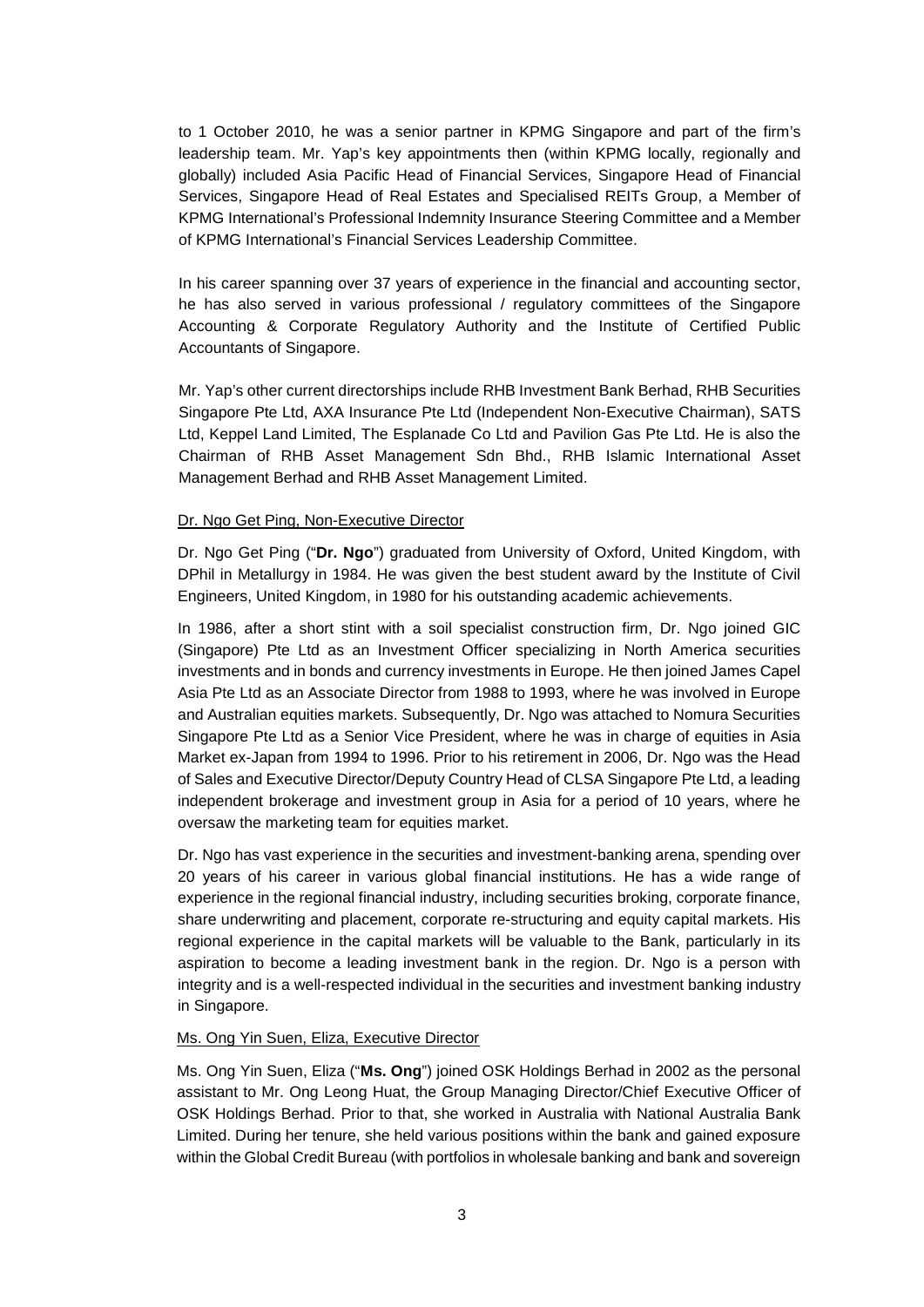risk) as well as the Asset Structuring department. Ms. Ong holds a Master of Business (Banking and Finance) from Monash University, Australia and is a senior associate member of Australasian Institute of Banking and Finance (AIBF), Certified Treasury and Finance Professional (CTFP) and a Certified Financial Planner. She is also a director of Land Management Sdn Bhd, 3 Fairies Holdings Sdn Bhd, Regal Meridian Sdn Bhd, RHB Asset Management Pte. Ltd. and Echelon Sdn Bhd as well as a Managing Director of RHB Asset Management Sdn Bhd. She is also a board member of RHB International Investments Pte Ltd, RHB Asset Management Pte Ltd, RHB Nominees Singapore Pte Ltd, RHB GC-Millennium Capital Pte Ltd and Summit Nominees Pte Ltd in Singapore, PT RHB Asset Management Indonesia, RHB Asset Management Limited and RHB Fideus Asia and Emerging Markets Value Fund Limited in Hong Kong, RHB International Asset Management Sdn Bhd (formerly known as RHB OSK International Asset Management Sdn Bhd) and RHB Private Equity Holdings Sdn Bhd.

### Ms. Geraldine Eu, Portfolio Manager

Geraldine is a senior portfolio manager who manages ASEAN portfolios and discretionary mandates. She has over 11 years of experience in investment management. Since 2013, Geraldine was a discretionary investment manager with private banks including ABN AMRO Bank N.V. and HSBC Bank (Singapore) Limited. Prior to joining HSBC, she performed the role of Investment Advisor for equities in BNP Paribas (Wealth Management) between 2010 to 2013. Previously, she spent two years with NewSmith Capital Partners (Asia) Pte. Ltd, a long-short Asian equity fund, as a Research Analyst covering the Financial, Transport and Consumer Discretionary sectors. She started as an Equity Research Analyst covering Marine, Technology and Construction sectors with Kim Eng Securities Pte. Ltd in 2006. She holds a Bachelor of Business Management in Finance from the Singapore Management University.

### <span id="page-10-0"></span>**3. THE TRUSTEE**

The Trustee is BNP Paribas Trust Services Singapore Limited (Company Registration No.: 200800851W) and its registered address is at 20 Collyer Quay, #01-01, Singapore 049319. The Trustee is approved and regulated by the Authority.

### <span id="page-10-1"></span>**4. OTHER PARTIES**

#### **4.1 The Registrar**

The registrar of the Fund is the Trustee (the "**Registrar**") and the register of Holders (the "**Register**") maintained by the Registrar can be inspected at 20 Collyer Quay, #01-01, Singapore 049319 during usual business hours subject to such closure of the Register in accordance with the Deed and such reasonable restrictions as the Managers or the Registrar may impose. Each Register is conclusive evidence of the number of units ("**Units**") in the Fund, or Class thereof, held by each Holder and the details in each Register shall prevail in the event of any discrepancy between the entries in each Register and the details appearing on any statement of holding, unless the Holder proves to the satisfaction of the Managers and the Trustee that such Register is incorrect.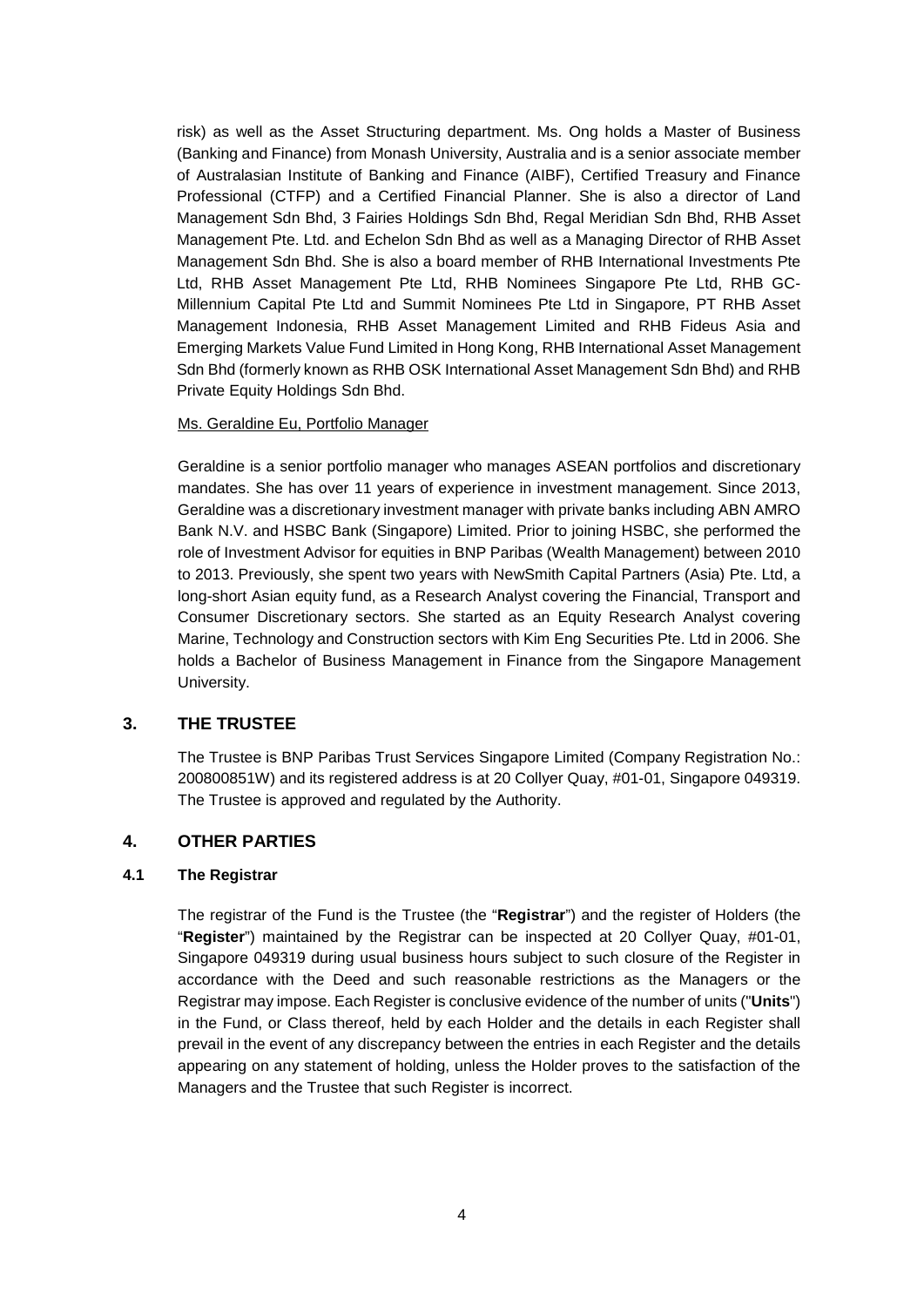# **4.2 The Auditors**

The auditors for the Fund are PricewaterhouseCoopers LLP of 7 Straits View, Marina One, East Tower, Level 12, Singapore 018936.

# **4.3 The Custodian**

The custodian in respect of the Deposited Property<sup>[1](#page-11-1)</sup> of the Fund is BNP Paribas Securities Services, operating through its Singapore Branch (Company Registration No.: T08FC7287D) (the "**Custodian**"), and its registered address is at 20 Collyer Quay, #01-01, Singapore 049319. The Custodian is licensed and regulated in Singapore by the Authority.

The Custodian is a global custodian with direct market access in certain jurisdictions and for other markets it engages selected sub-custodians. Any sub-custodian appointed by the Custodian must be regulated in its home jurisdiction. In respect of its sub-custodians, the Custodian operates a selection and on-going monitoring program based on defined criteria which include financial strength, reputation, and breadth and quality of services provided, such as communication capabilities, settlement, safekeeping, corporate action notification and processing, dividend collection and payment, client service delivery, market information management, asset segregation and business continuity planning.

**4.4** The Administrator of the Fund is BNP Paribas Securities Services, operating through its Singapore Branch, with its registered address at 20 Collyer Quay, #01-01, Singapore 049319. The Managers have delegated their administration and valuation functions in respect of the Fund to the Administrator.

# **4.5 Counterparties and brokers**

Counterparties, brokers and/or prime brokers (if any) that are used by the Fund are selected from an approved panel and their appropriateness for continuous use by the Managers is reviewed on a regular basis. For inclusion into the panel, due diligence on the counterparties, brokers and/or prime brokers must be completed by the Managers and the relevant internal approvals must be obtained.

# <span id="page-11-0"></span>**5. STRUCTURE OF THE FUND**

 $\overline{a}$ 

- **5.1** The Fund is a Singapore-authorised standalone unit trust. The base currency of the Fund is  $USD<sup>2</sup>$  $USD<sup>2</sup>$  $USD<sup>2</sup>$ .
- **5.2** The Managers have the discretion to establish different classes of Units (each a "**Class**" and collectively the "**Classes**") from time to time. As of the date of registration of this Prospectus, the Classes established within the Fund are as follows:

| <b>Name of Class</b> | <b>Currency of denomination</b> |
|----------------------|---------------------------------|
| Class A Units (SGD)  | SGD <sup>3</sup>                |
| Class A Unit (USD)   | USD                             |

<span id="page-11-1"></span><sup>1</sup> "**Deposited Property**" means all of the cash assets and other property for the time being comprised in the Fund or deemed to be held upon the trusts of the Deed for account of the Fund excluding any amount for the time being standing to the credit of the Distribution Account (as defined in the Deed) of the Fund.

<sup>2</sup> "**USD**" means the lawful currency of the United States of America.

<span id="page-11-3"></span><span id="page-11-2"></span><sup>3</sup> "**SGD**" means the lawful currency of the Republic of Singapore.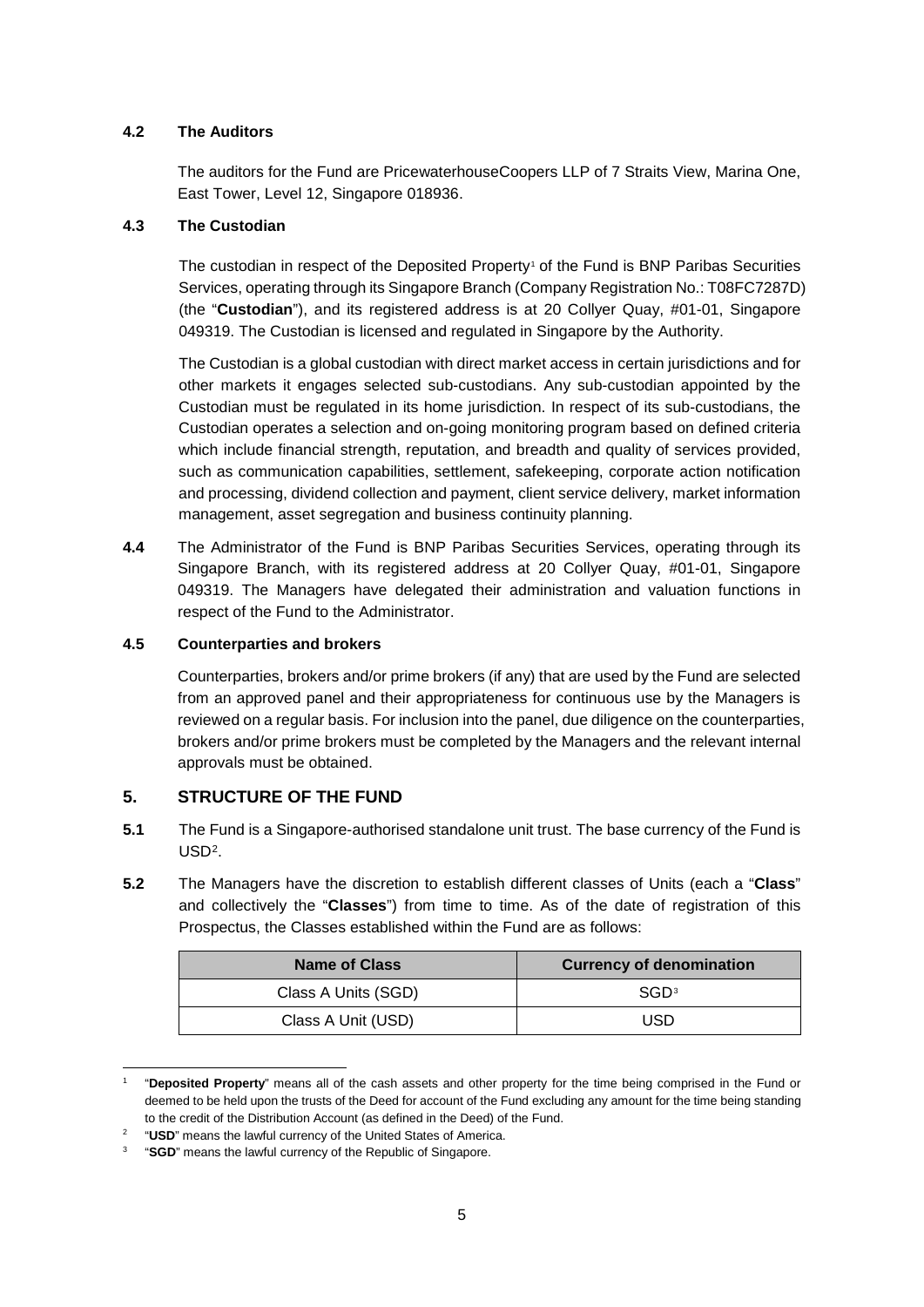| Class A Units (RMB)              | RMB <sup>4</sup> |
|----------------------------------|------------------|
| Class I Units (SGD) <sup>^</sup> | SGD              |
| Class I Unit (USD) <sup>^</sup>  | <b>USD</b>       |
| Class I Units (RMB) <sup>^</sup> | RMB              |

^ Class I Units may only be offered to institutional investors.

- **5.3** The Classes in the Fund may differ, amongst other things, in terms of the currency of denomination, minimum initial investment amount and minimum subsequent investment amount, types of investors etc.
- **5.4** All Classes will constitute the Fund and are not separate funds. Any expense, income and/or gain which is attributable to a particular Class shall be deducted from or added to (as the case may be) the value of the Fund which is attributable to that Class.
- **5.5** A separate net asset value per Unit will be calculated for each Class. The net asset value per Unit of each Class will be calculated on each Dealing Day<sup>5</sup> in the currency of the relevant Class.

# <span id="page-12-0"></span>**6. THE CENTRAL PROVIDENT FUND INVESTMENT SCHEME ("CPFIS")**

The Fund is currently not included under the CPFIS.

# <span id="page-12-1"></span>**7. INVESTMENT OBJECTIVE, FOCUS AND APPROACH**

### **7.1 Investment Objective and Strategy**

The investment objective of the Fund is to achieve medium to long-term capital appreciation by investing primarily in the equities of corporations listed on any Recognised Stock Exchange<sup>[6](#page-12-4)</sup> in any part of the world and which carry on significant business in, or whose operations are in, or which derive substantial revenue from, or whose subsidiaries, related or associated corporations derive substantial revenue from, China, Hong Kong and Southeast Asian countries including members of ASEAN (Association of Southeast Asian Nations).

The Fund may also, at times, be substantially invested in money market instruments and cash when necessary to preserve capital.

 $\overline{a}$ 

<span id="page-12-3"></span><span id="page-12-2"></span><sup>&</sup>quot;RMB" means Renminbi, the lawful currency of the PRC. "**PRC**" means the People's Republic of China.

<sup>5</sup> "**Dealing Day**" in relation to the issuance, cancellation and realisation of Units means every Business Day or such other day as provided in the Deed.

<sup>&</sup>quot;**Business Day**" means any day (other than a Saturday, Sunday or gazetted public holidays) on which commercial banks are open for usual business in Singapore, or such other day or days as the Managers and the Trustee may agree in writing.

<span id="page-12-4"></span><sup>6</sup> "**Recognised Stock Exchange**" means subject to the provisions of the Code, any stock exchange or over the counter market, any futures exchange and any organised securities market which is open to the public and on which securities are regularly traded, being in each case an exchange or market in any part of the world (including SGX-ST and Catalist) and in relation to any particular Investment includes any responsible firm, corporation or association in any country in the world so dealing in the Investment as to be expected generally to provide, in the opinion of the Managers, a satisfactory market for the Investment and is approved by the Trustee and in such case the Investment shall be deemed to be the subject of an effective permission to deal or be dealt in on the market deemed to be constituted by such firm, corporation or association.

<sup>&</sup>quot;**SGX-ST**" means the Singapore Exchange Securities Trading Limited. "**Catalist**" means SGX-ST sponsor-supervised board.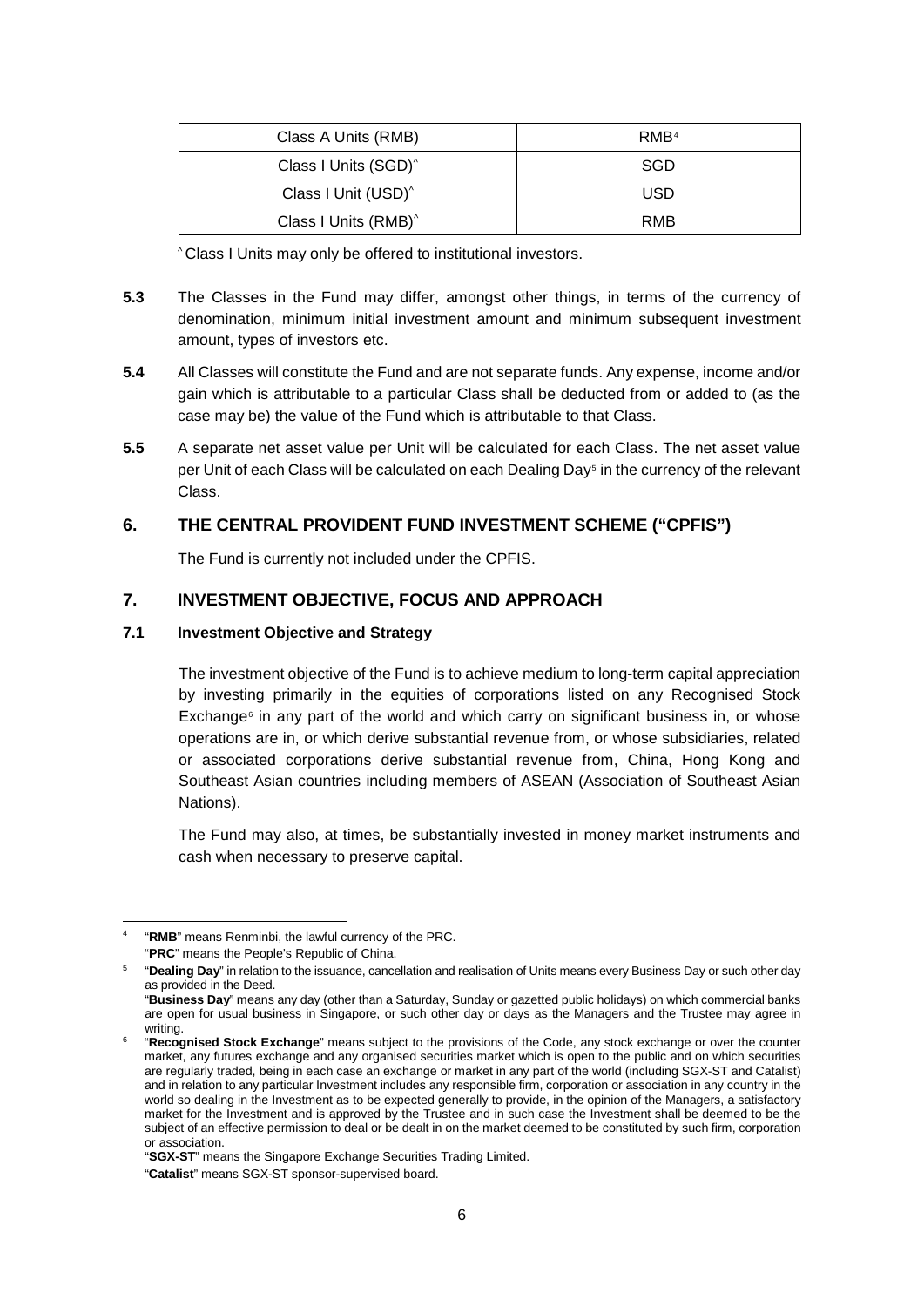The Managers believe that active management can add value to investors. The Managers combine top-down fundamental research to identify economic and social trends and bottomup stock research seeking out mispriced companies with quality characteristics focusing on business model (uniqueness of the business, market leadership, sector dynamics, competitor landscape, company specific demand-supply dynamics), profitability (earnings growth potential, revenue outlook, margin trend, earnings certainty), company financials (gearing analysis, currency exposure) and corporate governance (management, dividend policy).

The Fund is benchmark agnostic and the Managers aim to deliver sustainable outperformance relative to the benchmark over the medium to long-term by investing in mispriced quality stocks.

The Managers have engaged the Investment Advisor to leverage on their expertise in the China and Hong Kong markets ("**Greater China**"). The Investment Advisor performs macroeconomic market advisory and stock recommendations in relation to securities in the Greater China region. Investments will ultimately be made based on risk-reward profiles.

The Managers may use the Shanghai-Hong Kong Stock Connect and Shenzhen-Hong Kong Stock Connect (collectively the "**Stock Connect**") to invest in China equities.

#### The Stock Connect

The Shanghai-Hong Kong Stock Connect is a securities trading and clearing links program developed by Hong Kong Exchanges and Clearing Limited ("**HKEX**"), Shanghai Stock Exchange ("**SSE**") and China Securities Depositary and Clearing Corporation Limited ("**ChinaClear**") and the Shenzhen-Hong Kong Stock Connect is a securities trading and clearing links program developed by the HKEX, the Shenzhen Stock Exchange ("**SZSE**") and ChinaClear. The aim of the Stock Connect is to achieve mutual stock market access between the People's Republic of China ("**PRC**") and Hong Kong.

The Shanghai-Hong Kong Stock Connect comprises a Northbound Shanghai Trading Link and a Southbound Hong Kong Trading Link. Under the Northbound Trading Link, Hong Kong and overseas investors (including the Fund), through the brokers and a securities trading service company established by the Stock Exchange of Hong Kong ("**SEHK**"), may be able to trade eligible China A Shares listed on the SSE by routing orders to SSE. Under the Southbound Hong Kong Trading Link, investors in the PRC will be able to trade certain stocks listed on the SEHK. Under a joint announcement issued by the SFC and CSRC on 10 November 2014 the Shanghai-Hong Kong Stock Connect commenced trading on 17 November 2014. Under the Shanghai-Hong Kong Stock Connect, the Fund, through the brokers may trade certain eligible shares listed on the SSE. These include all the constituent stocks from time to time of the SSE 180 Index and SSE 380 Index, and all the SSE-listed China A Shares that are not included as constituent stocks of the relevant indices but which have corresponding H-Shares listed on SEHK, except the following: (i) SSE-listed shares which are not traded in RMB; and (ii) SSE-listed shares which are included in the "risk alert board". It is expected that the list of eligible securities will be subject to review. The trading is subject to rules and regulations issued from time to time.

The Shenzhen-Hong Kong Stock Connect comprises a Northbound Shenzhen Trading Link and a Southbound Hong Kong Trading Link. Under the Northbound Shenzhen Trading Link, Hong Kong and overseas investors (including the Fund), through the brokers and a securities trading service company established by the SEHK, may be able to trade eligible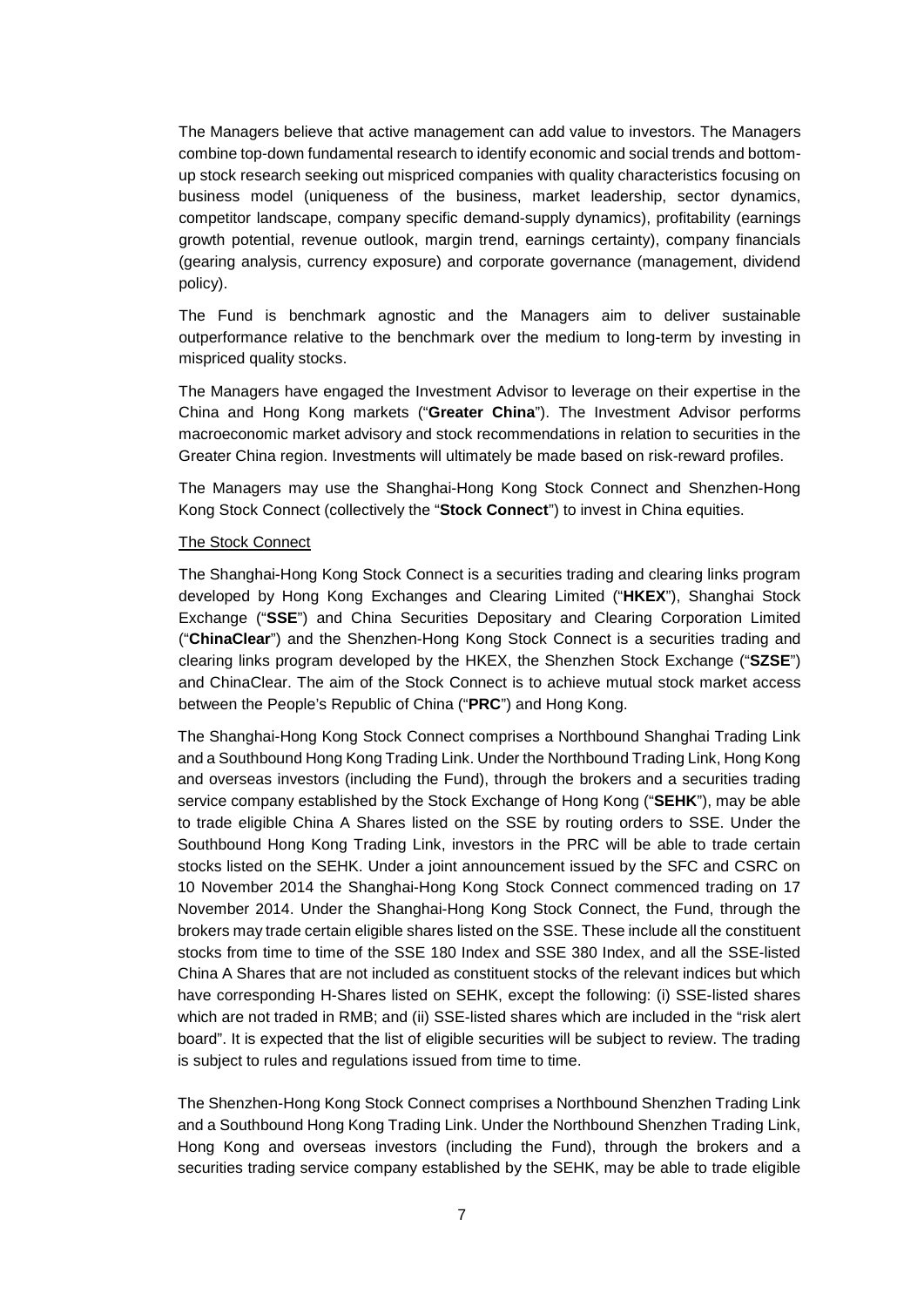China A Shares listed on the SZSE by routing orders to SZSE. Under the Southbound Hong Kong Trading Link, investors in the PRC will be able to trade certain stocks listed on the SEHK. Under a joint announcement issued by the SFC and the CSRC on 25 November 2016 the Shenzhen-Hong Kong Stock Connect commenced trading on 5 December 2016. Under the Shenzhen-Hong Kong Stock Connect, the Fund, through the brokers may trade certain eligible shares listed on the SZSE. These include any constituent stock of the SZSE Component Index and SZSE Small/Mid Cap Innovation Index which has a market capitalisation of RMB6 billion or above and all the SZSE-listed China A Shares which have corresponding H shares listed on SEHK, except the following: (i) SZSE-listed shares which are not traded in RMB; and (ii) SZSE-listed shares which are included in the "risk alert board" or under a delisting arrangement. At the initial stage of the Northbound Shenzhen Trading Link, investors eligible to trade shares that are listed on the ChiNext Board of SZSE under the Northbound Shenzhen Trading Link will be limited to institutional professional investors (and the Fund will qualify as such) as defined in the relevant Hong Kong rules and regulations. It is expected that the list of eligible securities will be subject to review. The trading is subject to rules and regulations issued from time to time.

Trading under the Stock Connect will initially be subject to a maximum cross-boundary investment quota ("Aggregate Quota"), together with a daily quota ("**Daily Quota**"). The Northbound Shanghai Trading Link and the Southbound Hong Kong Trading Link under the Shanghai-Hong Kong Stock Connect and the Northbound Shenzhen Trading Link and the Southbound Hong Kong Trading Link under the Shenzhen-Hong Kong Stock Connect will be subject to a separate set of Aggregate and Daily Quota respectively. The Northbound Aggregate Quota caps the absolute amount of fund inflow into the PRC. The Daily Quota limits the maximum net buy value of cross-boundary trades under the Stock Connect each day. Hong Kong Securities Clearing Company Limited ("**HKSCC**"), a wholly-owned subsidiary of HKEX, and ChinaClear will be responsible for the clearing, settlement and the provision of depository, nominee and other related services of the trades executed by their respective market participants and investors. The China A Shares listed on the SSE and the SZSE traded through Stock Connect are issued in scripless form, and investors will not hold any physical China A Shares. Although HKSCC does not claim proprietary interests in the SSE securities and SZSE securities held in its omnibus stock account in ChinaClear, ChinaClear as the share registrar for SSE and SZSE listed companies will still treat HKSCC as one of the shareholders when it handles corporate actions in respect of such SSE securities and SZSE securities. In addition to paying trading fees, levies and stamp duties in connection with trading in China A Shares, new fees may also arise from trading of China A Shares via the Stock Connect which are yet to be determined and announced by the relevant authorities.

The investments of the Fund will be broadly diversified with no specific industry or sectoral emphasis.

The Fund shall comply with Appendix 1 of the Code on Collective Investment Schemes issued by the Authority, as amended from time to time (the "**Code**").

The Managers may in their absolute discretion, subject to the applicable investment restrictions as may from time to time be prescribed by the Authority, invest in financial derivative instruments ("**FDIs**") for the purposes of hedging and/or efficient portfolio management.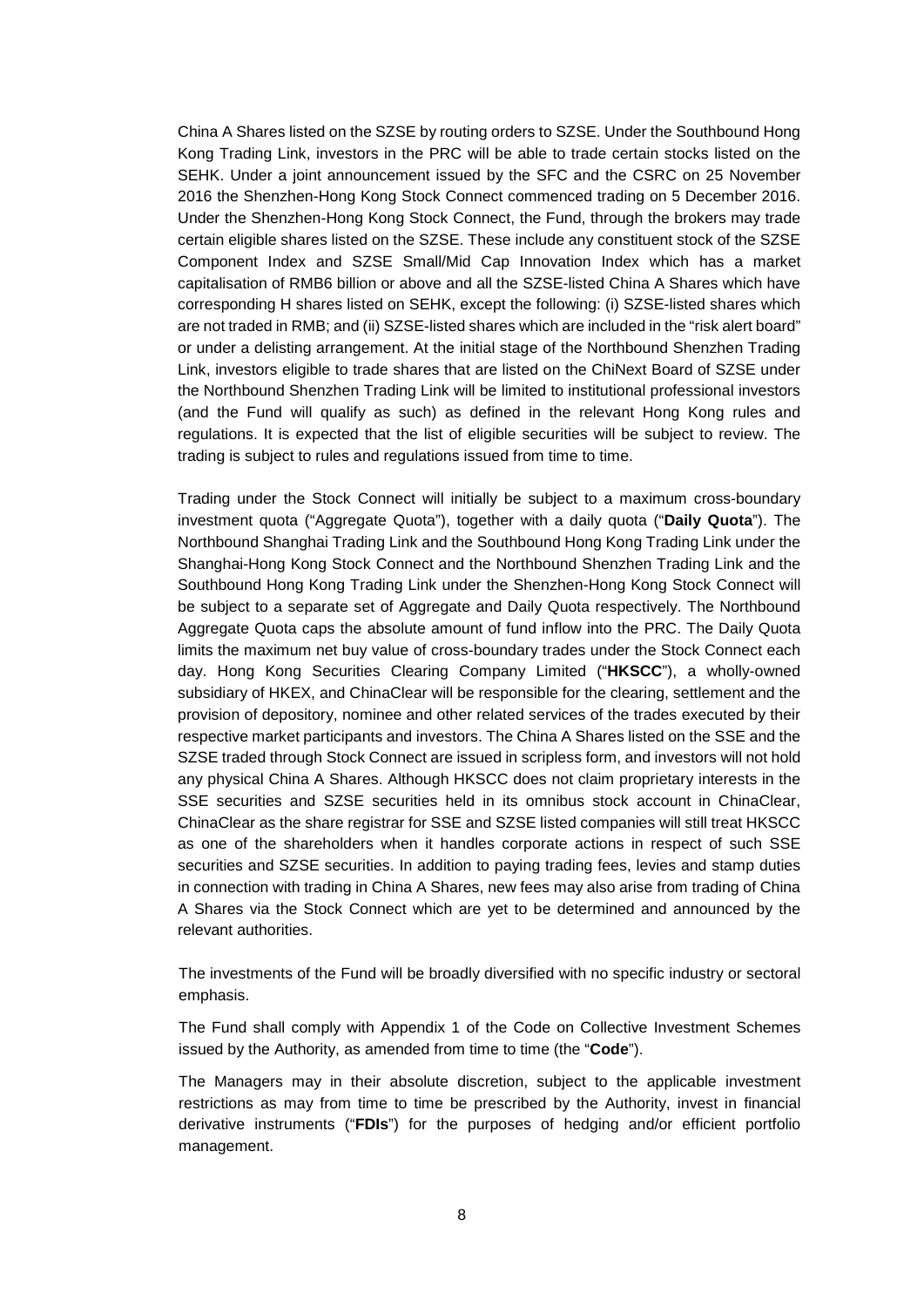# Asset Allocation

The geographical asset allocation of the Fund will be reviewed and determined on a quarterly basis and variations may be made depending on prevailing market conditions.

The Managers intend to invest up to:-

- (1) 80% of the Fund's net asset value into companies in the Southeast Asian region; or
- (2) 80% of the Fund's net asset value into companies in the Greater China region.

For the avoidance of doubt, the Managers may invest all of the Fund's assets into equities.

### **7.2 Product Suitability**

The Fund is suitable for investors who:

- seek to achieve medium to long-term capital appreciation;
- seek to gain exposure to a portfolio comprising equities of corporations listed on any Recognised Stock Exchange in any part of the world and which carry on significant business in, or whose operations are in, or which derive substantial revenue from, or whose subsidiaries, related or associated corporations derive substantial revenue from, China, Hong Kong and Southeast Asian Countries which may be members of ASEAN; and
- are willing and able to accept that their principal will be at risk.

# **Investors should consult their financial advisers if in doubt as to whether investments into the Fund are suitable for them**

# **7.3 Distribution Policy**

In respect of each of the Classes, the Managers have the absolute discretion to determine whether any distributions should be made to Holders of Units in the relevant Class.

The Managers will decide whether a distribution is to be made based on various factors, including dividend and/or interest income and/or capital gains derived from the underlying investors of the Fund. If income and dividends generated from the underlying investments of the Fund are insufficient to fund a distribution for the Fund, the Managers may in their discretion, with the consent of the Trustee, determine that such distributions should be paid from the capital of the Fund. Holders may elect for all (but not part) of the distributions to be received for Units of the Fund to be automatically reinvested in the purchase for additional Units in the Fund.

Where distributions are paid out of capital of a Class, the net asset value of the relevant Class will be reduced and this will be reflected in the Realisation Price of the Units of that Class. Holders redeeming their Units may therefore receive an amount less than their initial investment. Such distributions may also result in reduced future returns to Holders.

Distributions, if any, after deduction of taxation will be remitted to the investors.

# *For the avoidance of doubt, there is no guarantee, assurance and/or certainty that the Managers' intention to make distributions as described above will be achieved.*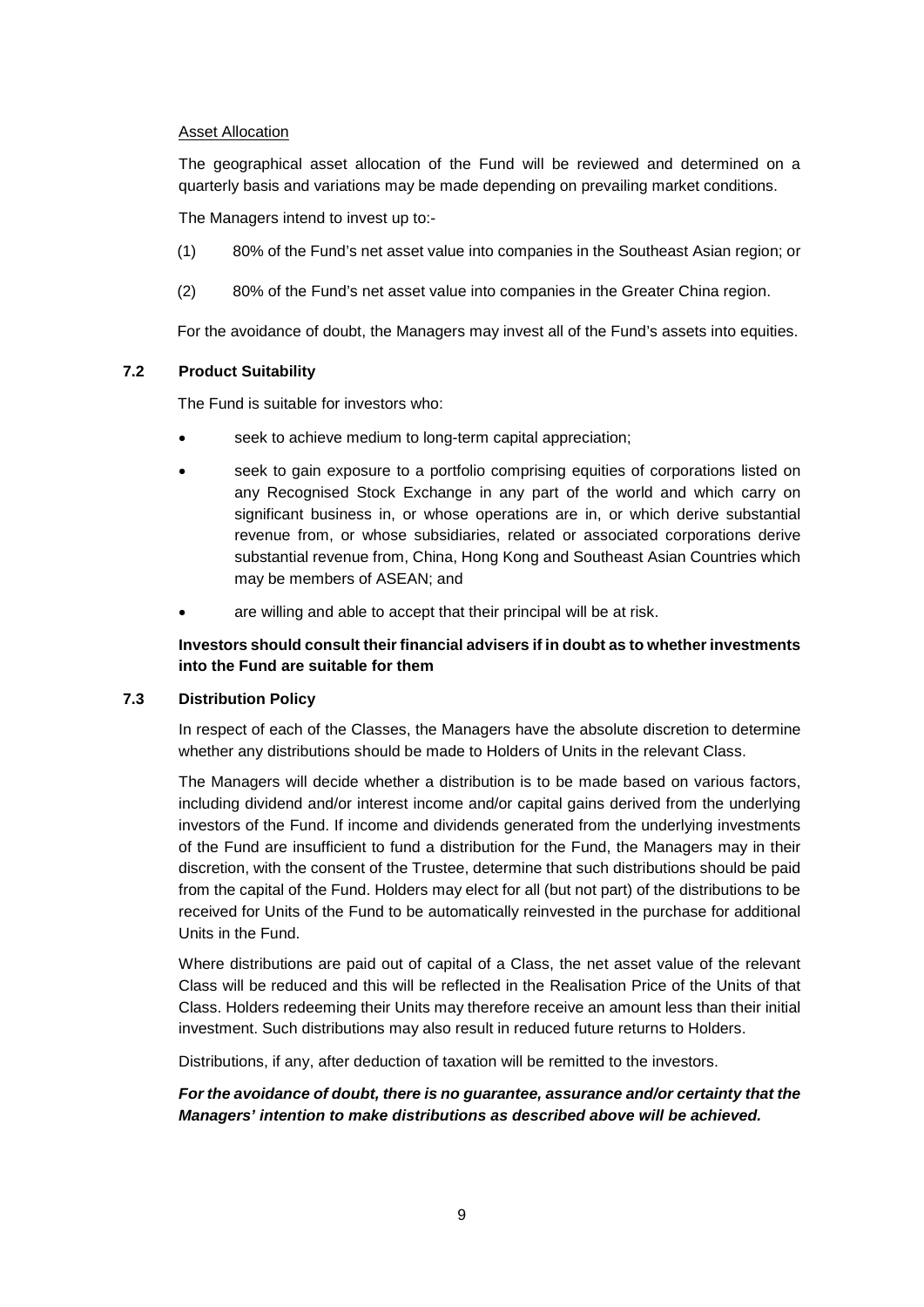# **7.4 Investment Restrictions**

The Fund is subject to investment and borrowing restrictions in the Investment and Borrowing Guidelines as set out in Appendix 1 of the Code, which guidelines may be amended from time to time.

The Fund currently does not intend to carry out securities lending or repurchase transactions but may in the future do so, in accordance with the applicable provisions of the Code and the Deed.

# <span id="page-16-0"></span>**8. FEES AND CHARGES**

**8.1** The fees and charges applicable to the Fund are set out in the tables below:

| Fees and charges payable by you    |              |                                                                                                                                                                                                                      |  |  |  |  |
|------------------------------------|--------------|----------------------------------------------------------------------------------------------------------------------------------------------------------------------------------------------------------------------|--|--|--|--|
| Initial<br>Change <sup>7</sup>     | <b>Sales</b> | Class A Units (SGD), Class A Units (USD) and Class A Units (RMB)<br>Current: Up to 5.00%. Maximum: 5.00%<br>Class I Units (SGD), Class I Units (USD) and Class I Units (RMB)<br>Current: Up to 2.00%. Maximum: 5.00% |  |  |  |  |
| Realisation<br>Charge              |              | Current: Nil. Maximum: 5.00%                                                                                                                                                                                         |  |  |  |  |
| <b>Conversion Fee</b>              |              | Nil.                                                                                                                                                                                                                 |  |  |  |  |
| Anti-Dilution<br>Levy <sup>^</sup> |              | Up to 5% of the NAV of the relevant Class.<br>To be charged at the discretion of the Managers in the event of large<br>subscription / realisation requests.                                                          |  |  |  |  |

| Fees and Charges payable by the Fund                             |                                                                                                                                                                                                                     |  |  |  |  |  |
|------------------------------------------------------------------|---------------------------------------------------------------------------------------------------------------------------------------------------------------------------------------------------------------------|--|--|--|--|--|
| Annual<br>Management<br>Fee                                      | Class A Units (SGD), Class A Units (USD) and Class A Units (RMB)<br>Current: 1.50%. Maximum: 1.50%<br>Class I Units (SGD), Class I Units (USD) and Class I Units (RMB)<br>Current: 0.75%. Maximum: 1.50%            |  |  |  |  |  |
| <b>Annual Trustee</b><br>Fee and Annual<br>Administration<br>Fee | Current: 0.095% (subject always to a minimum fee of SGD3,334 per<br>month). Maximum Annual Trustee Fee: 0.10%                                                                                                       |  |  |  |  |  |
| Other Fees and<br>Charges                                        | Subject to agreement with the relevant parties, other fees and charges<br>may each amount to or exceed 0.10% per annum, depending on the<br>proportion that each fee or charge bears to the Fund's net asset value. |  |  |  |  |  |

The anti-dilution levy is a provision for market spreads (the difference between the prices at which assets are valued and/or bought or sold), transaction costs and other dealing costs relating to the acquisition or disposal of the investments constituting the Fund in the event of receipt for processing of large subscription or redemption requests (as determined at the discretion of the Managers), including subscriptions and/or redemptions which would be effected as a result of conversion or exchange requests, or

<span id="page-16-1"></span> <sup>7</sup> "**Initial Sales Charge**" means a charge upon the issue of Units of such amount as the Managers may from time to time determine generally or in relation to any specific transaction or class of transactions provided that such charge shall not exceed five per cent. of the gross investment sum. Such expression in the context of a given date shall refer to the charge or charges determined by the Managers pursuant to the Deed and applicable on that date.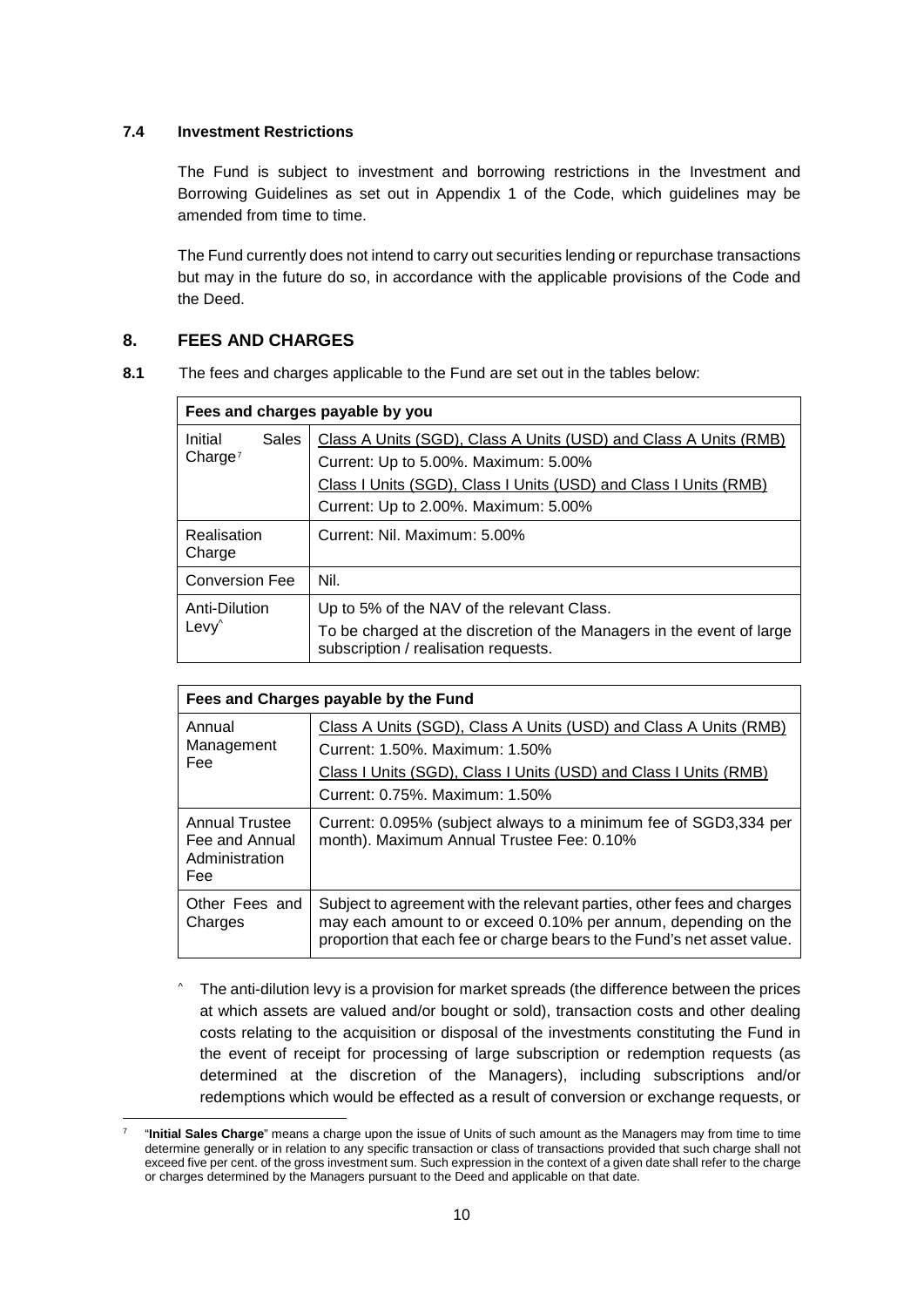in the event of market dislocations where the liquidity of the underlying investments of the Fund is substantially impaired.

The fees of the Investment Advisor are paid by the Managers out of their Management Fee and are not paid out of the assets of the Fund.

- **8.2** Investors should note that subscriptions for Units through any duly authorised agent or distributor appointed by the Managers may incur additional fees and charges. Investors are advised to check with the relevant authorised agent or distributor if such additional fees and charges are imposed by the authorised agent or distributor. The Managers may share their fees with any authorised agent or distributor appointed by the Managers.
- **8.3** As required by the Code (as may be amended from time to time), all marketing, promotional and advertising expenses in relation to the Fund will be borne by the Managers and not debited from the Fund.

### <span id="page-17-0"></span>**9. RISKS**

### **9.1 General risks of investing in collective investment schemes**

- **9.1.1** You should consider and satisfy yourself as to the risks of investing in the Fund. Generally, some of the risk factors that should be considered by you are market risk, equity risk, interest rate risk, liquidity risk, credit/default risk, foreign exchange risk, country risk and derivatives risk.
- **9.1.2** You should be aware that the value of Units and the returns derived can fluctuate and can go down as well as up. There can be no assurance that the Fund will achieve its investment objective or that you will get back your original investment.
- **9.1.3** An investment in the Fund is meant to produce returns over the medium to longterm. You should not expect to obtain short-term gains from such investment.
- **9.1.4** You should obtain advice from qualified financial advisers pursuant to a separate engagement before investing or subscribing into the Fund. In the event that you choose not to obtain advice from qualified financial advisers, you should assess and consider whether the Fund is suitable for you.

### **9.2 Risks specific to the Fund**

- **9.2.1 Market Risk:** Market risk is a risk that arises when the prices of investments in the marketplace are affected by circumstances such as political or economic events. These circumstances, which may be a local or global event can affect a local market where a Fund is invested in or global markets and subsequently, the value of the Fund's investments.
- **9.2.2 Equity Risk:** The Fund invests primarily in stocks and other equity securities, which are subject to market risks and are in general more volatile than investment grade fixed income securities. Units may therefore be subject to greater price volatility.
- **9.2.3 Interest Rate Risk:** The Fund is subject to interest rate risk. This risk refers to the effect of interest rate changes on the market value of a fixed income portfolio. In the event of rising interest rates, prices of debt instruments will generally decrease and vice versa. Debt instruments with longer maturities and lower coupon / profit rates are more sensitive to interest rate changes.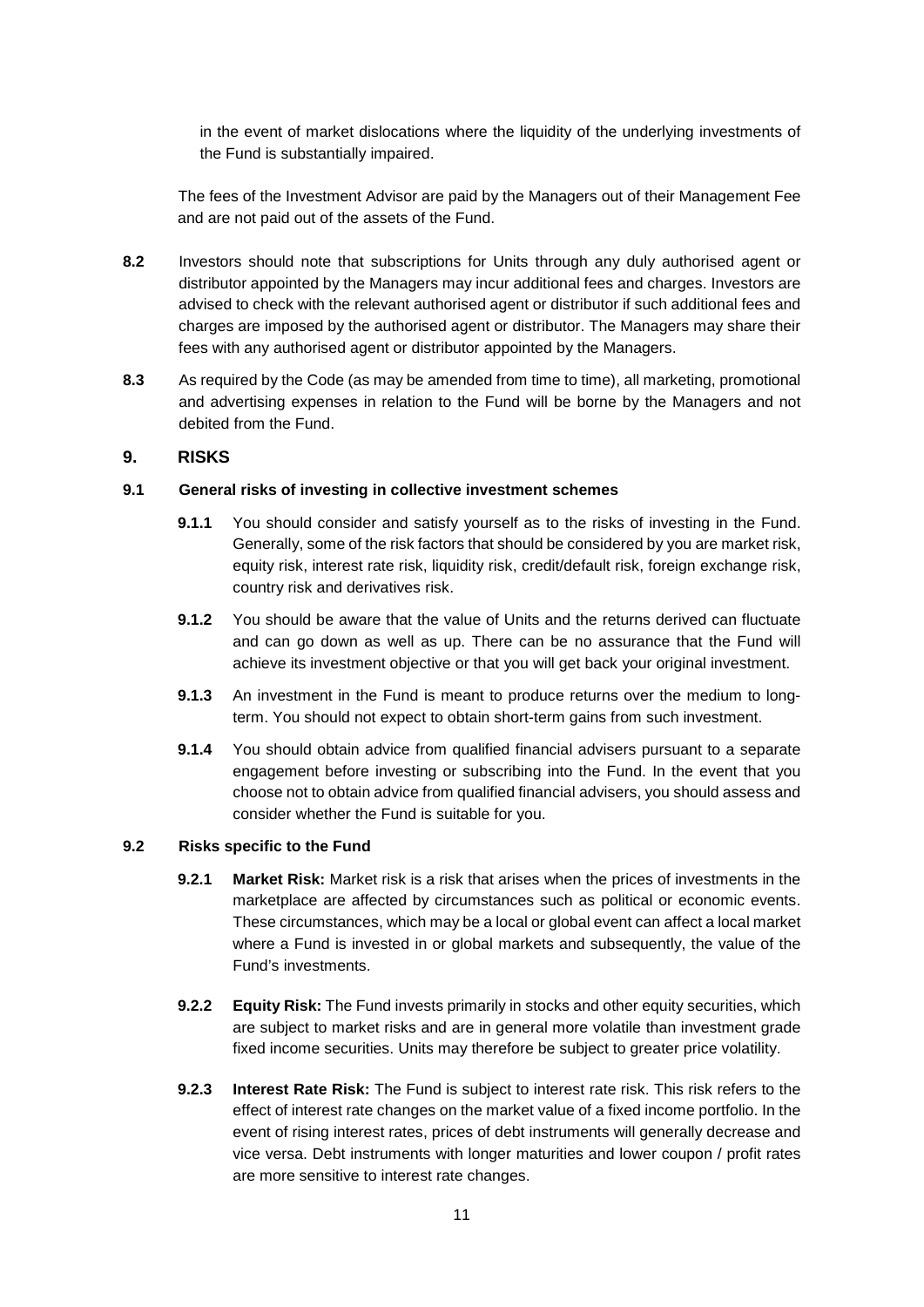- **9.2.4 Liquidity Risk:** The extent of market liquidity would be dependent on the size of the market and therefore affect the Fund's ability to acquire or dispose of assets at the price and time desired. There may be state regulations governing the outward remittance by foreign investors of their share of net profits and dividends and repatriation of their investments in foreign currency.
- **9.2.5 Credit and Default Risk:** This refers to the creditworthiness of the issuers of debt instruments and its expected ability to make timely payment of interest and principal. Default happens when the issuers are not able to make timely payments of interest and principal. Debt instruments are subject to both actual and perceived measures of creditworthiness. The downgrading of a rated debt instrument or adverse publicity and investor perception could decrease the value and liquidity of the debt instrument, particularly in a thinly traded market. An economic recession may adversely affect an issuer's financial condition and the market value of debt instruments issued by such an entity. The issuer's ability to service its debt obligations may be adversely affected by specific issuer developments, or the issuer's inability to meet specific projected business forecasts. All this may impact the valuation of the Fund or result in the Fund experiencing losses.
- **9.2.6 Foreign Securities Risk:** The investments of the Fund may be affected by political instability as well as exchange controls, changes in taxation, foreign investment policies and other restrictions and controls which may be imposed by the relevant authorities in the other countries. Fluctuations in foreign exchange rates may have an impact on the outcome of the Fund and may affect the value of Units.
- **9.2.7 Foreign Exchange/Currency Risk:** This risk is associated with investments and Units that are quoted or denominated in a currency different from the base currency of the Fund or the relevant Class. When the Units held by the investor or a security held by the Fund is denominated in a currency which fluctuates unfavourably against the base currency of the Fund or the relevant Class, the investment in the Fund may face currency loss in addition to the capital gains/losses and the Units may be exposed to exchange rate movements against the base currency. This may lead to a lower net asset value. The Managers may employ active currency hedging techniques to manage the impact of exchange rate fluctuations in relation to the Fund, where permitted and applicable.
- **9.2.8 Emerging Markets Risks:** The Fund may be investing in emerging markets which may be subject to higher political risks, regulatory risks and liquidity risks than investments in developed markets. Due to many emerging markets undergoing rapid growth, there is less regulation and there may be less public information about companies listed on such markets as compared to other stock markets. The trading volume in emerging markets may be substantially less than in the world's leading stock markets and may have to be conducted at less favourable prices. Investments in emerging markets are also subject to repatriation risks. Many emerging markets have restricted foreign investment policies although liberalisation continues. Emerging markets may not have fully developed custodian and settlement services and therefore investments in such markets are subject to a greater degree of risk.
- **9.2.9 Counterparty Risk:** While the Managers will endeavour to take all reasonable steps to obtain the best possible result for each transaction entered into by the Fund, there may be circumstances requiring transactions to be executed through the use of a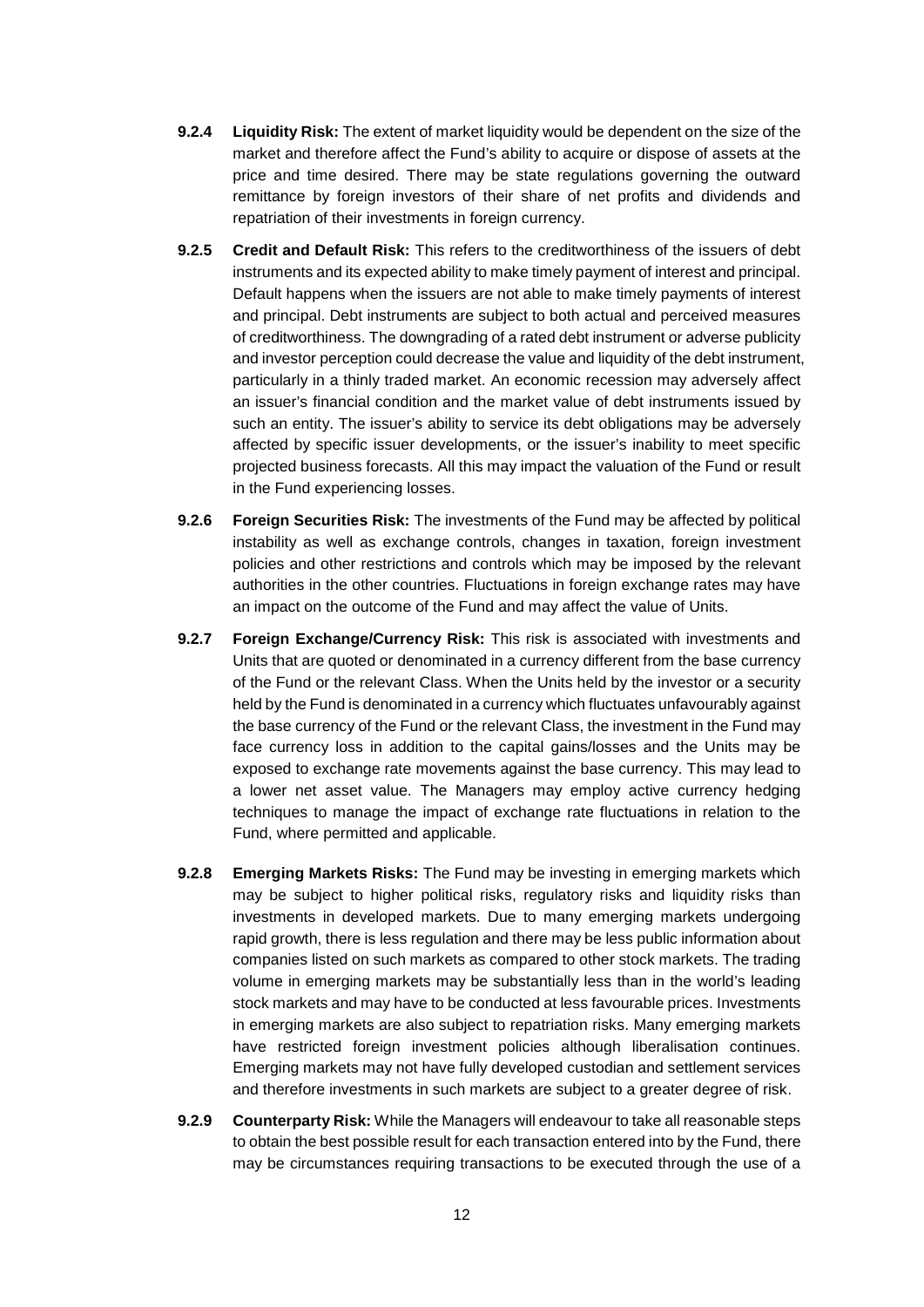sole broker or counterparty which may not be consistent with best execution standards.

- **9.2.10 Concentration Risk:** Prospective investors should be aware that the Fund is exposed to concentration risk as the investments of the Fund may, subject to compliance with the diversification requirements and investment limits under the Code, potentially be made in a limited number of issuers and/or issuance and investors might be subject to significant losses or be otherwise adversely affected, in the event of default by any issuer. The value of the Units is hence particularly heavily dependent on the performance of these investments.
- **9.2.11 PRC Market Risk:** Investing in the securities markets in the PRC is subject to the risks of investing in emerging markets generally and the risks specific to the PRC market. For many years, the central government of the PRC has adopted a planned economic system. Since 1978, the PRC government has implemented economic reform measures which emphasise decentralisation and the utilisation of market forces in the development of the PRC economy. Such reforms have resulted in significant economic growth and social progress.

Many of the PRC economic reforms are unprecedented or experimental and are subject to adjustment and modification, and such adjustment and modification may not always have a positive effect on investments in listed securities.

The national regulatory and legal framework for capital markets and joint stock companies in the PRC is still developing as compared to those of developed countries. PRC companies are required to follow PRC accounting standards and practice which, to a certain extent, follow international accounting standards. However, there may be significant differences between financial statements prepared by accountants following PRC accounting standards and practice and those prepared in accordance with international accounting standards.

- **9.2.12 Changes in Applicable Law and Regulation:** Any changes in national policies and regulations may have an effect on the capital markets in which the Fund is investing. If this occurs there is a possibility that the price of the Fund's investments may be adversely affected.
- **9.2.13 Country Specific Risk:** The Fund will be investing in foreign markets. The foreign investments portion of the Fund may be affected by risks specific to the country that the Fund invests in. Such risks include changes in the country's economic fundamentals, social and political stability, currency movements and foreign investments policies. These factors may have an impact on the prices of the securities that the Fund invests in and ultimately lower the net asset value of the Fund. Such risk can be diversified by investing in different countries.

#### **9.2.14 Financial Derivative Instruments ("FDIs")**

#### Use and risks associated with use of financial derivative instruments ("**FDIs**")

The Managers may use or invest in FDIs in respect of the Fund for the purposes of hedging existing positions and/or efficient portfolio management.

#### Types of FDIs

The Fund may engage in transactions in FDIs, such as options and futures transactions, warrants, swaps, forward contracts, credit derivatives, spot foreign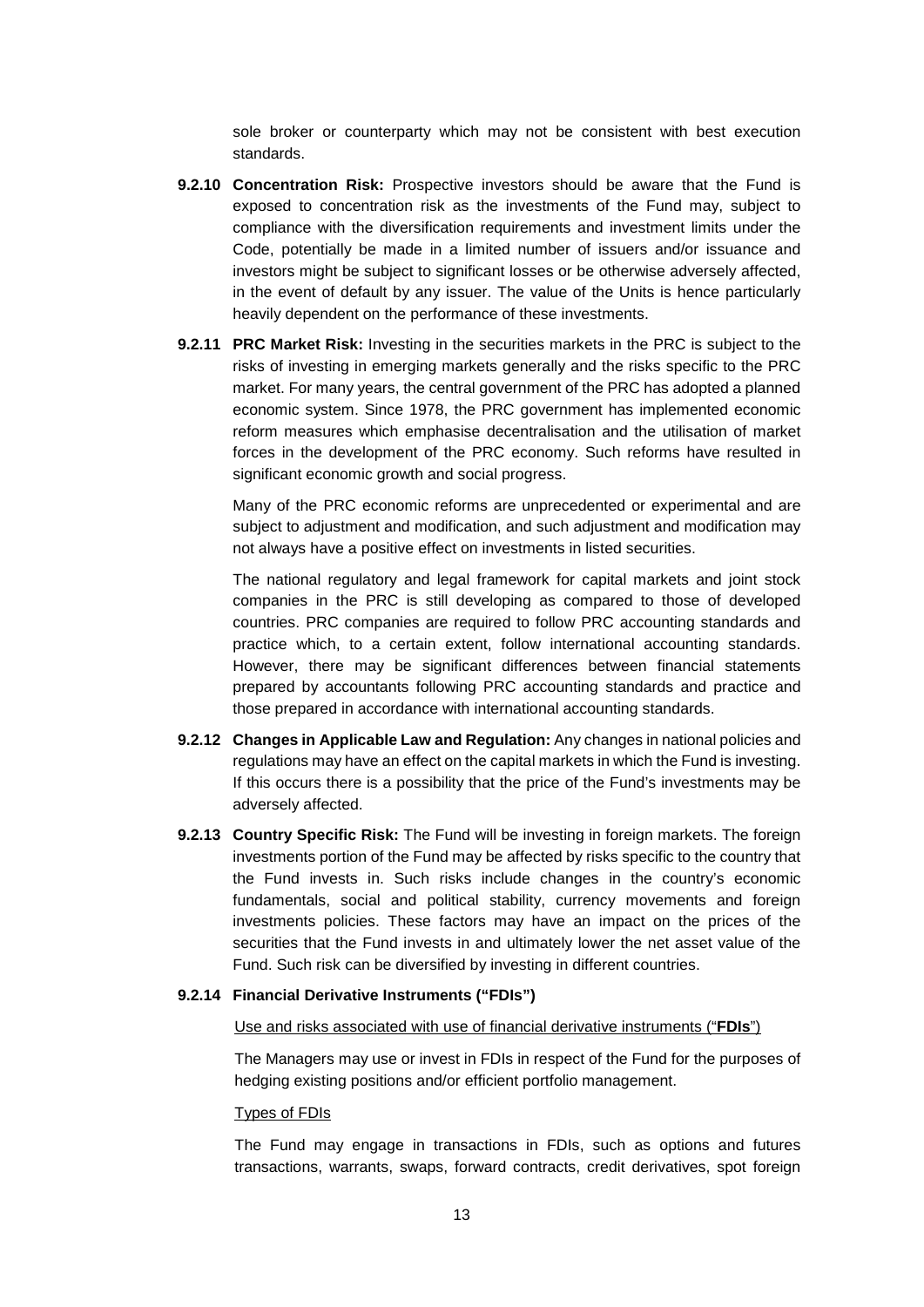exchange, caps and floors, contracts for differences or other derivative transactions for hedging existing positions and efficient portfolio management.

#### Risks Associated with the use of FDIs

The risks associated with derivatives are very different from those incurred in other investments. When buying a share, for example, the maximum loss is the amount originally paid for it. Derivatives, on the other hand, exhibit many different risk profiles.

Some derivatives provide limited risk and unlimited upside potential. For example, on purchasing a call option, the risk is limited to the amount paid to hold the call option whereas the potential profit is unlimited. On the other hand, some derivatives may display risk characteristics pursuant to which the potential gain is limited, whereas losses are potentially unlimited. Furthermore, the Fund may use derivatives for hedging purposes or otherwise, for example, to reduce transaction costs, achieve greater liquidity, create effective exposure to international financial markets or a specific security, or increase speed and flexibility in making changes to the portfolio of the Fund. Although derivatives are often used to minimize risk, derivatives have their own kinds of additional risks, such as:

- (i) the use of derivatives for hedging purposes may not be effective;
- (ii) some derivatives may limit the Fund's potential for gain, as well as for loss;
- (iii) the cost of entering and maintaining derivative contracts may reduce the Fund's total return to investors;
- (iv) the price of a derivative may not accurately reflect the value of its underlying asset;
- (v) there is no guarantee that a market will exist when the Fund wants to buy or sell a derivative contract;
- (vi) exchanges may set daily trading limits on certain derivative contracts which could prevent the Fund from closing a contract; and
- (vii) volatility and counterparty risk.

#### Exposure to FDIs

The Managers will ensure that the global exposure of the Fund to FDIs or embedded FDIs will not at any time exceed 100% of its net asset value. The Managers will apply a commitment approach to determine the Fund's global exposure to FDIs by converting the positions in the FDIs into equivalent positions in the underlying assets of those FDIs and will calculate such exposure in accordance with the provisions of the Code.

#### Risk Management Process and Compliance Controls

The Managers will ensure that the risk management and compliance procedures adopted by it are adequate and will be implemented, and that it has the necessary expertise to manage the risks relating to the use of FDIs. The Managers may modify the risk management and compliance procedures as they deem fit and in the interests of the Fund, but subject always to the requirements under the Code.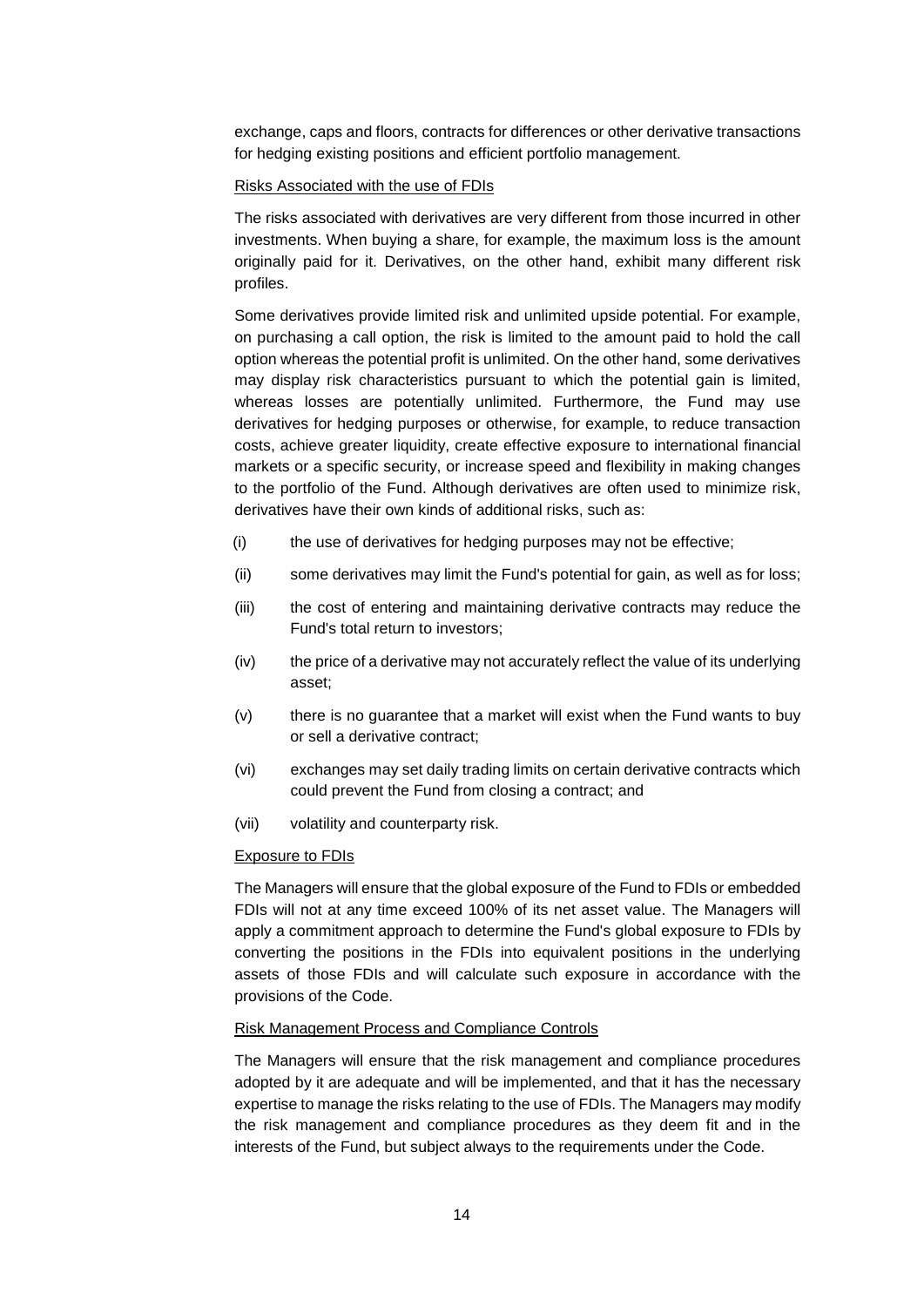#### **Netting**

The Fund may net its over-the-counter financial derivative positions with a counterparty through a bilateral contract for novation or other bilateral agreement with the counterparty, provided that such netting arrangements satisfy the relevant conditions described in the Code.

Where the Fund uses or invests in FDIs on commodities, the Managers will settle all such transactions in cash at all times.

#### **9.2.15 Specific Risks Applicable to Investing via Stock Connect**

**Quota Limitations Risk:** The Stock Connect is subject to quota limitations, further details of which are set out in the "Investment Objective and Strategy" section above. In particular, once the remaining balance of the relevant quota drops to zero or the daily quota is exceeded, buy orders will be rejected (although investors will be permitted to sell their cross-boundary securities regardless of the quota balance). Therefore, quota limitations may restrict the Fund's ability to invest in China A Shares through the Stock Connect on a timely basis, and the Fund may not be able to effectively pursue its investment strategy.

**Legal/Beneficial Ownership Risk:** The SSE/SZSE securities (as the case may be) in respect of the Fund are held by the sub-custodian in accounts in the Hong Kong Central Clearing and Settlement System ("**CCASS**") maintained by the Hong Kong Securities Clearing Company Limited ("**HKSCC**") as central securities depositary in Hong Kong. HKSCC in turn holds the SSE shares, as the nominee holder through an omnibus securities account in its name registered with ChinaClear. The precise nature and rights of the Fund as the beneficial owners of the SSE shares through HKSCC as nominee is not well defined under PRC law. There is lack of a clear definition of, and distinction between "legal ownership" and "beneficial ownership" under PRC law and there have been few cases involving a nominee account structure in the PRC courts. Under the rules of the Central Clearing and Settlement System operated by HKSCC for the clearing of securities listed or traded on SEHK, HKSCC as nominee holder shall have no obligation to take any legal action or court proceeding to enforce any rights on behalf of the investors in respect of the SSE Securities / SZSE Securities (as the case may be) in the mainland China or elsewhere.

Therefore, the exact nature and methods of enforcement of the rights and interests of the Fund under PRC law is uncertain. Because of this uncertainty, in the unlikely event that HKSCC becomes subject to winding up proceedings in Hong Kong, it is not clear if the SSE shares will be regarded as held for the beneficial ownership of the Fund or as part of the general assets of HKSCC available for general distribution to its creditors and the Fund may suffer difficulties or delays in enforcing their rights in China A Shares. Moreover, whether China courts will accept the legal action independently initiated by the overseas investor with the certification of holding in SSE Securities / SZSE Securities (as the case may be) issued by HKSCC has yet to be tested.

**Clearing Settlement and Custody Risks:** HKSCC and ChinaClear have established the clearing links and each has become a participant of the other to facilitate clearing and settlement of cross-boundary trades. For cross-boundary trades initiated in a market, the clearing house of that market will on one hand clear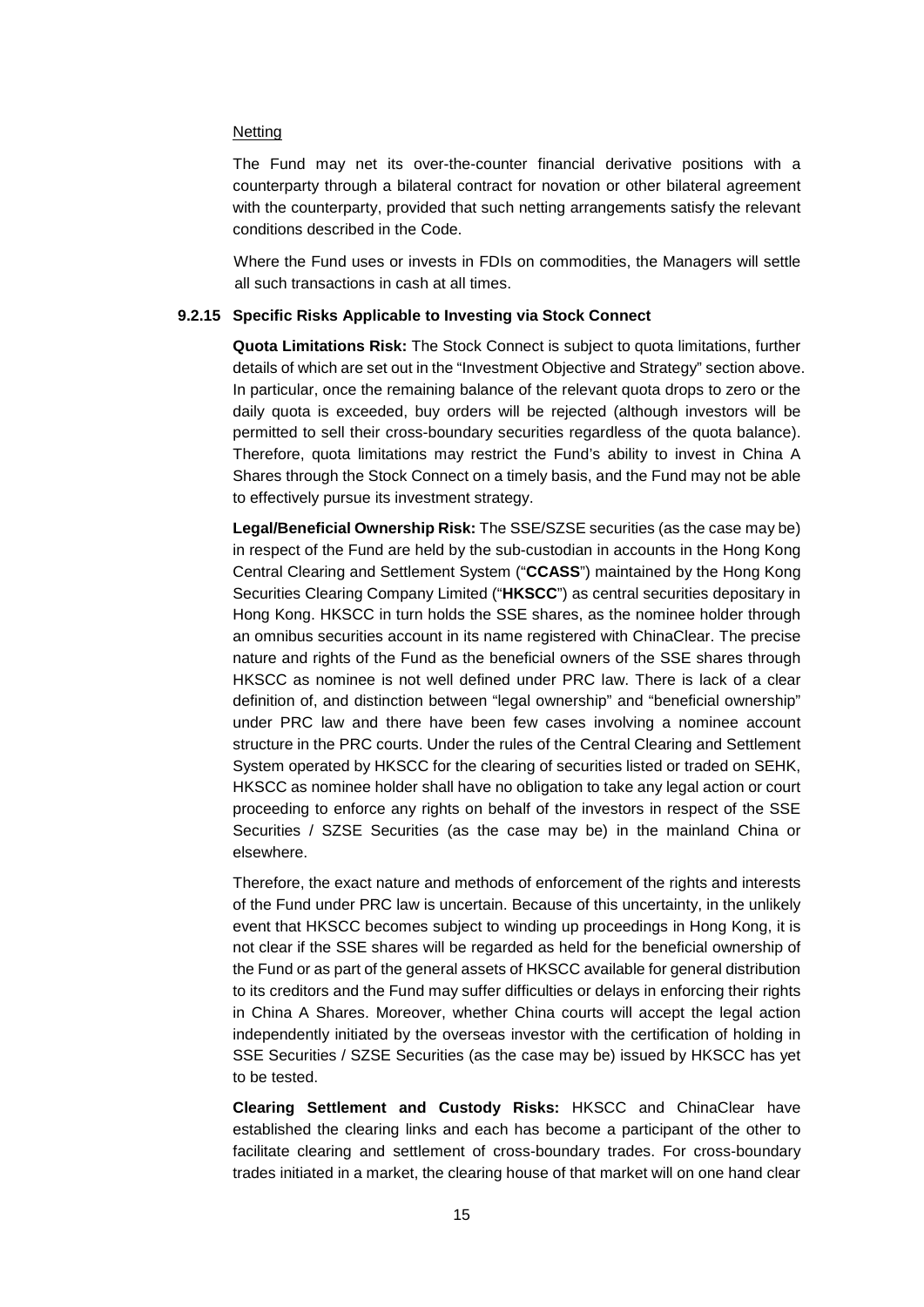and settle with its own clearing participants, and on the other hand undertake to fulfil the clearing and settlement obligations of its clearing participants with the counterparty clearing house. As the national central counterparty of the PRC's securities market, ChinaClear operates a comprehensive network of clearing, settlement and stock holding infrastructure. ChinaClear has established a risk management framework and measures that are approved and supervised by the CSRC. The chances of ChinaClear defaulting on its obligations are considered to be remote.

In the remote event of a ChinaClear default, HKSCC's liabilities in SSE Shares under its market contracts with clearing participants will be limited to assisting clearing participants in pursuing their claims against ChinaClear. Although HKSCC should in good faith seek recovery of the outstanding stocks and monies from ChinaClear through available legal channels or through ChinaClear's liquidation, the Fund may suffer delay in the recovery process or may not fully recover its losses from ChinaClear.

The China A Shares traded through the Stock Connect are issued in scripless form, so investors, such as the Fund, will not hold any physical China A Shares. Hong Kong and overseas investors, such as the Fund, who have acquired SSE Securities / SZSE Securities (as the case may be) through Northbound trading should maintain the SSE Securities / SZSE Securities (as the case may be) with their brokers' or custodians' stock accounts with the Central Clearing and Settlement System operated by HKSCC for the clearing securities listed or traded on SEHK.

**Suspension Risk:** Each of the SEHK and SSE/SZSE (as the case may be) reserve the right to suspend trading if necessary for ensuring an orderly and fair market and that risks are managed prudently. Consent from the relevant regulator would be sought before a suspension is triggered. Where a suspension is effected, the Fund's ability to access the PRC market could be adversely affected.

**Differences in Trading Day:** The Stock Connect only operates on days when both the PRC and Hong Kong markets are open for trading and when banks in both markets are open on the corresponding settlement days. So it is possible that there are occasions when it is a normal trading day for the PRC market but the Fund cannot carry out any China A Shares trading via the Stock Connect. The Fund may be subject to a risk of price fluctuations in China A Shares during the time when the Stock Connect is not trading as a result.

**Restrictions on Selling Imposed by Front-end Monitoring:** PRC regulations require that before an investor sells any share, there should be sufficient shares in the account; otherwise the SSE/SZSE (as the case may be) will reject the sell order concerned. SEHK will carry out pre-trade checking on China A Share sell orders of its participants (i.e. the stock brokers) to ensure there is no over-selling. If the Fund intends to sell certain China A Shares it holds, it must transfer those China A Shares to the respective accounts of its broker(s) before the market opens on the day of selling ("**trading day**"). If it fails to meet this deadline, it will not be able to sell those shares on the trading day. Because of this requirement, the Fund may not be able to dispose of its holdings of China A Shares in a timely manner.

**Operational Risk:** The Stock Connect is premised on the functioning of the operational systems of the relevant market participants. Market participants are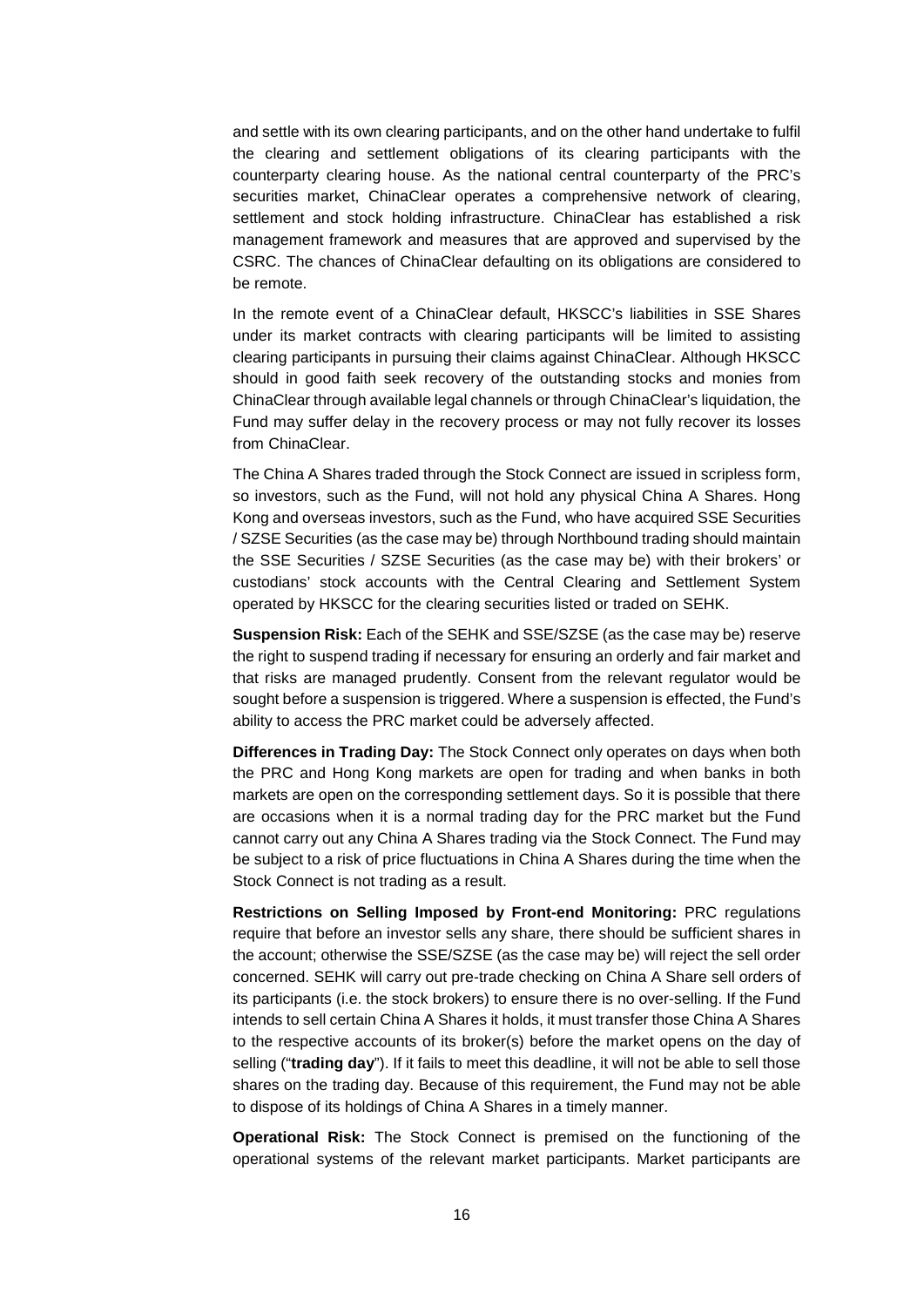permitted to participate in this program subject to meeting certain information technology capability, risk management and other requirements as may be specified by the relevant exchange and/or clearing house. The securities regimes and legal systems of the two markets differ significantly and market participants may need to address issues arising from the differences on an on-going basis.

Further, the "connectivity" in the Stock Connect program requires routing of orders across the border. This requires the development of new information technology systems on the part of the SEHK and exchange participants (i.e. a new order routing system to be set up by SEHK to which exchange participants need to connect). There is no assurance that the systems of the SEHK and market participants will function properly or will continue to be adapted to changes and developments in both markets. In the event that the relevant systems fail to function properly, trading in both markets through the program could be disrupted. The Fund's ability to access the China A Share market (and hence to pursue its investment strategy) may be adversely affected.

**Regulatory Risk:** The Stock Connect is a novel concept. The current regulations are untested and there is no certainty as to how they will be applied. In addition, the current regulations are subject to change and there can be no assurance that the Stock Connect will not be abolished. New regulations may be issued from time to time by the regulators/stock exchanges in the PRC and Hong Kong in connection with operations, legal enforcement and cross-border trades under the Fund may be adversely affected as a result of such changes.

**Recalling of Eligible Stocks:** When a stock is recalled from the scope of eligible stocks for trading via the Stock Connect, the stock can only be sold but restricted from being bought. This may affect the investment portfolio or strategies of the Fund, for example, if the Managers wish to purchase a stock which is recalled from the scope of eligible stocks.

**No Protection by Investor Compensation Fund:** Investment in SSE Shares via the Stock Connect is conducted through brokers, and is subject to the risks of default by such brokers' in their obligations. Investments of the Fund through Northbound trading under the Stock Connect is not covered by the Hong Kong's Investor Compensation Fund, which has been established to pay compensation to investors of any nationality who suffer pecuniary losses as a result of a default of a licensed intermediary or authorised financial institution in relation to exchange-traded products in Hong Kong.

Since default matters in Northbound trading via the Stock Connect do not involve products listed or traded in SEHK or Hong Kong Futures Exchange Limited, they will not be covered by the Investor Compensation Fund. Therefore since the Fund is carrying out Northbound trading through brokers in Hong Kong and not mainland China, the Fund is exposed to the risks of default of the broker(s).

**Trading costs:** In addition to paying trading fees and stamp duties in connection with China A-share trading, the Fund may be subject to new portfolio fees, dividend tax and tax concerned with income arising from stock transfers which are yet to be determined by the relevant authorities.

Stamp duty under the mainland China laws generally applies to the execution and receipt of all taxable documents listed in the mainland China Provisional Rules on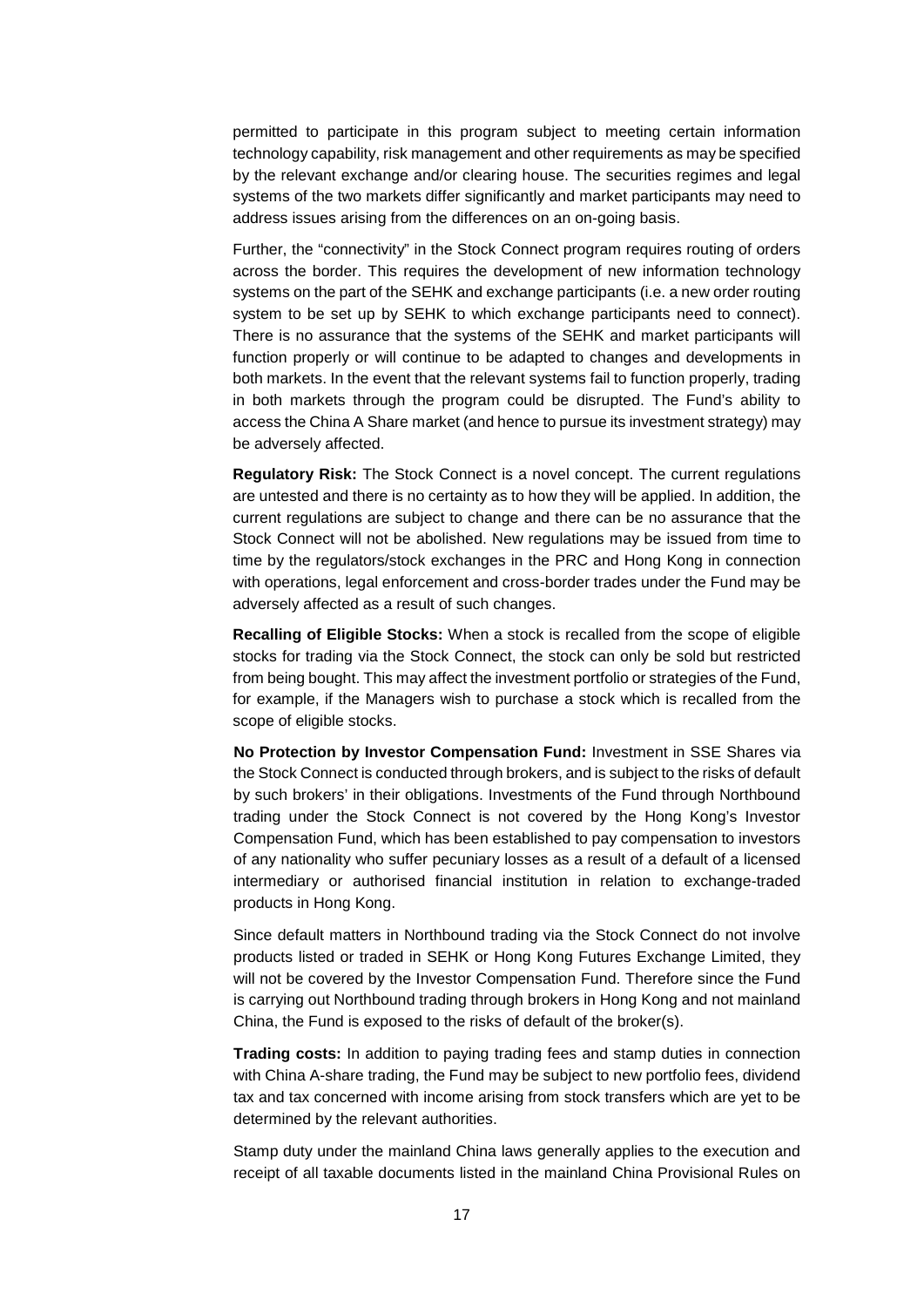Stamp Duty. Stamp duty is levied on the execution or receipt in mainland China of certain taxable documents, including contracts for the sale of A-Shares and B-Shares traded on the mainland China stock exchanges. Stamp duty is generally imposed on the sale of the mainland China-listed shares of the mainland China companies at a rate of 0.1% of the sales consideration. The Fund will be subject to this tax on each disposal of the mainland China listed shares.

Mainland China tax consideration: The Managers reserve the right to provide for tax on gains of the Fund that invest in mainland China securities thus impacting the valuation of the Fund. With the uncertainty of whether and how certain gains on mainland China securities are to be taxed, the possibility of the laws, regulations and practice in the mainland China changing, and the possibility of taxes being applied retrospectively, any provision for taxation made by the Managers may be excessive or inadequate to meet final mainland China tax liabilities on gains derived from the disposal of mainland China securities. Consequently, investors may be advantaged or disadvantaged depending upon the final outcome of how such gains will be taxed, the level of provision and when they purchased and/or sold their shares in/from the Fund.

On 14 November 2014, the Ministry of Finance, the State of Administration of Taxation and CSRC jointly issued a notice in relation to the taxation rule on the Shanghai-Hong Kong Stock Connect under Caishui [2014] No.81 ("Notice No.81"). Under Notice No.81, corporate income tax, individual income tax and business tax will be temporarily exempted on gains derived by Hong Kong and overseas investors (such as the Fund) on the trading of China A Shares through the Shanghai-Hong Kong Stock Connect with effect from 17 November 2014. However, Hong Kong and overseas investors of Shanghai-Hong Kong Stock Connect (such as the Fund) are required to pay tax on dividends and/or bonus shares at the rate of 10% which will be withheld and paid to the relevant in-charge mainland China tax authorities by the listed companies.

On 24 March 2016, the Ministry of Finance and the State of Administration of Taxation jointly released Caishui [2016] No. 36, which provided that capital gain realised by Hong Kong market investors (such as the Fund) from the trading of China A Shares through the Shanghai-Hong Kong Stock Connect are exempted from value-added Tax after the business tax to value-added tax reform with effect from 1 May 2016.

On 1 December 2016, the Ministry of Finance, the State of Administration of Taxation and the CSRC also jointly issued a circular in relation to the taxation rule on the Shenzhen-Hong Kong Stock Connect under Caishui [2016] No.127 ("Notice No. 127"). Under Notice No. 127, corporate income tax, individual income tax and value-added tax will be temporarily exempted on gains derived by Hong Kong market investors (such as the Fund) on the trading of China A Shares through the Shenzhen-Hong Kong Stock Connect with effect from 1 December 2016. Similar to Shanghai-Hong Stock Connect, the Hong Kong market investors of Shenzhen-Hong Kong Stock Connect are also required to pay tax on dividends and/or bonus shares at the rate of 10% which will be withheld and paid to the relevant in-charge mainland China tax authorities by the listed companies.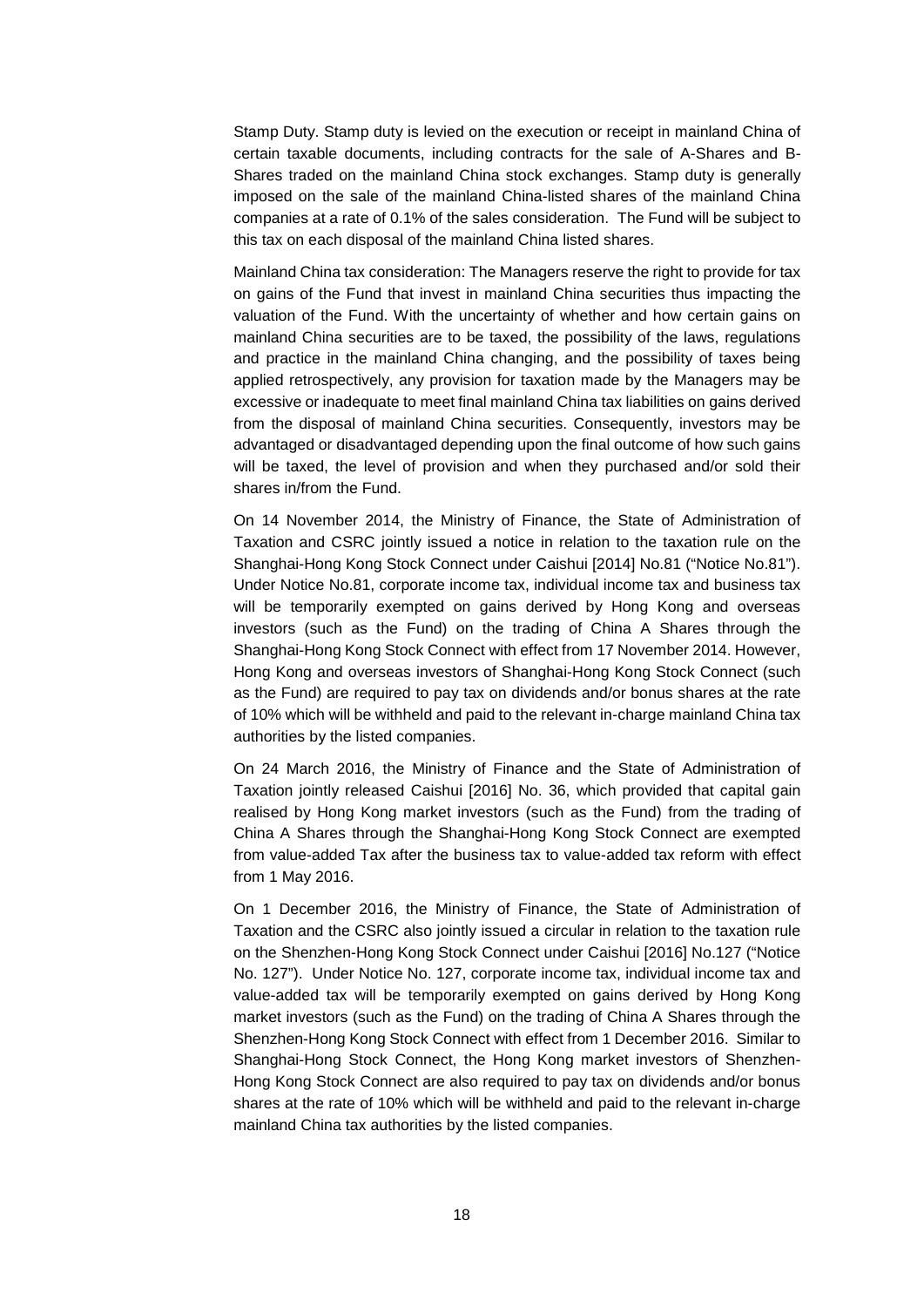*The above should not be considered to be an exhaustive list of the risks which you should consider before investing in the Fund. You should be aware that an investment in the Fund may be exposed to other risks of an exceptional nature from time to time.*

# <span id="page-25-0"></span>**10. SUBSCRIPTION OF UNITS**

### **10.1 How to purchase Units**

**10.1.1** Cash Subscriptions

To subscribe for Units, a duly completed and executed application form (as prescribed by the Managers) must be sent to the Managers' authorised agent or distributor and application monies must be received by the Managers' authorised agent or distributor before 3 p.m. Singapore time on a Dealing Day (the "**Dealing Deadline**"). If the relevant application form and/or application monies is/are not received by the Dealing Deadline, the application will, subject to the discretion of the Managers, be held over to the following Dealing Day without interest and Units will then be issued at the relevant Issue Price on that Dealing Day. The Managers may, in their discretion, change the deadline for receipt of any application form or subsequent application form (as the case may be) as well as application monies whether generally or in any particular case.

All necessary supporting documents evidencing the right and power to subscribe for Units of the Fund, including without limitation, proof of identity, certificates of formation or incorporation and appropriate resolutions must be handed to the Managers' authorised agent or distributor.

Applicants may make payment for Units by telegraphic transfer and they should contact the Managers' authorised agent or distributor for details regarding such form of payment. No Units will be issued unless and until the relevant application monies, net of fiscal and bank charges, have been received by or on behalf of the Fund.

Application monies must be paid in the currency of the relevant Class. The Issue Price for such Units will be calculated in the relevant Class currency.

Application should be accompanied by such documents as may be required, failing which the Managers reserve the right to reject the relevant application. The Managers have the discretion to reject, in whole or in part, any subscription for Units. No interest is payable by the Managers on application monies that are returned to applicants.

### **10.1.2 Subscriptions through the use of Supplementary Retirement Scheme ("SRS") monies**

Currently, only Class A Units SGD may be subscribed for using SRS monies.

Subject to the applicable terms and conditions imposed by the Inland Revenue Authority of Singapore, the relevant SRS operator and any other relevant competent authority, if you wish to subscribe for Class A Units SGD with your SRS monies, you will have to give a written authorisation to the relevant SRS operator for monies to be withdrawn from your SRS account to pay for the subscription of Class A Units SGD.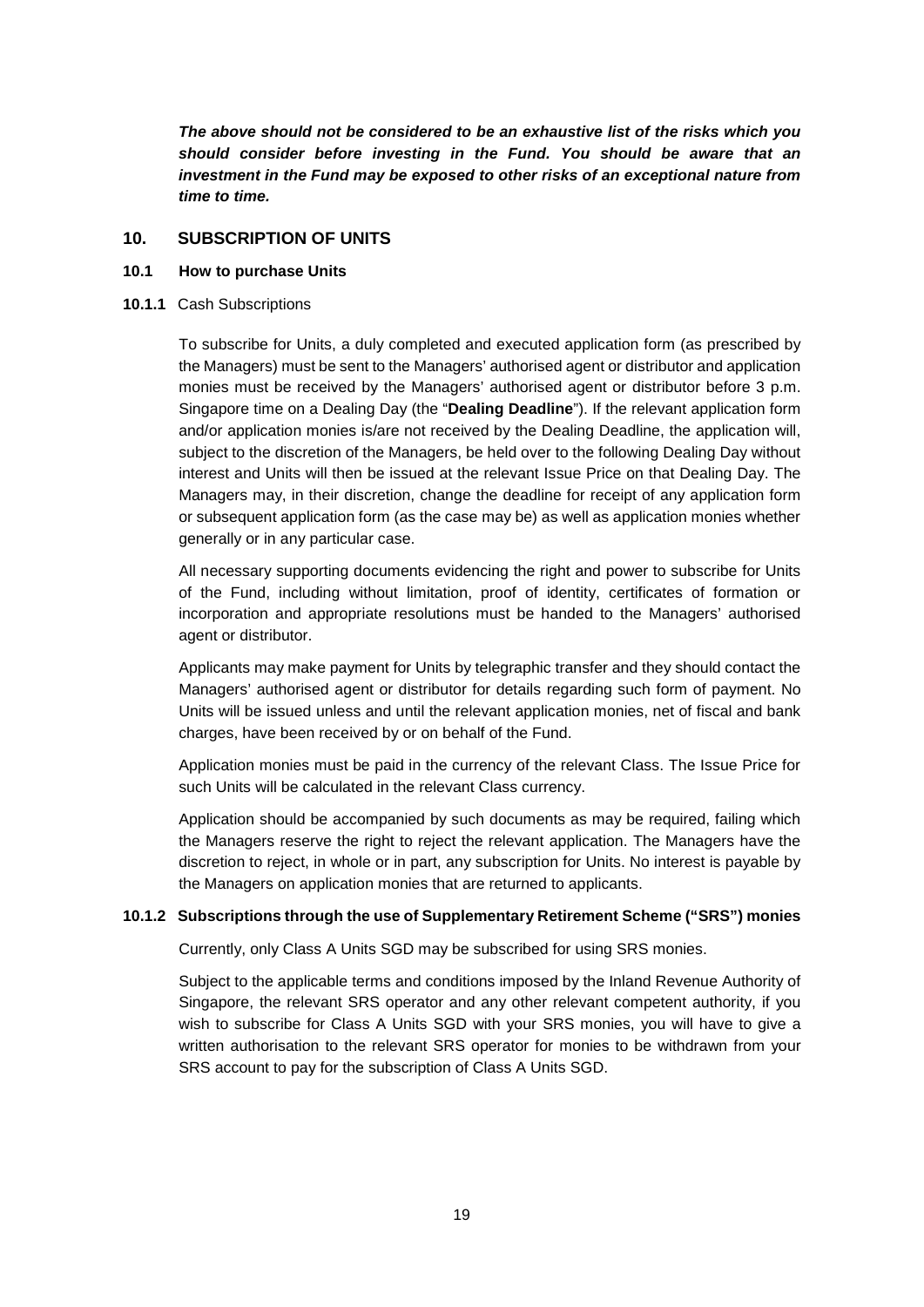# **10.2 Minimum Initial Investment, Minimum Subsequent Investment and monthly investment under the Regular Savings Plan**

| <b>Minimum Initial</b><br>Investment <sup>*</sup> |                  | <b>Minimum Subsequent</b><br>Investment <sup>*</sup> | <b>Regular Savings Plan</b><br>(monthly investment)* |  |  |
|---------------------------------------------------|------------------|------------------------------------------------------|------------------------------------------------------|--|--|
| Class A Units (SGD)                               | SGD 1,000        | SGD 1,000                                            | SGD 1,000                                            |  |  |
| Class A Units (USD)                               | <b>USD 1,000</b> | <b>USD 1,000</b>                                     | <b>USD 1,000</b>                                     |  |  |
| Class A Units (RMB)                               | RMB 5,000        | RMB 5,000                                            | RMB 5,000                                            |  |  |
| Class I Units (SGD)                               | SGD 200,000      | SGD 200,000                                          | SGD 200,000                                          |  |  |
| Class I Units (USD)                               | USD 200,000      | USD 200,000                                          | USD 200,000                                          |  |  |
| Class I Units (RMB)                               | RMB 1,000,000    | RMB 1,000,000                                        | RMB 1,000,000                                        |  |  |

The minimum initial investment, the minimum subsequent investment and the monthly investment (under the Regular Savings Plan) of the Fund are as follows:

**\*** or such other amounts as the Managers may determine from time to time upon giving prior written notice to the Trustee.

#### **10.3 Pricing and Dealing Deadline**

 $\overline{a}$ 

Units are issued on a forward pricing basis. Therefore, the Issue Price of such Units will not be ascertainable at the time an application is made.

If an application is received before the Dealing Deadline (i.e. 3 p.m. Singapore time on a Dealing Day), Units will be issued at the Issue Price for that Dealing Day. If an application is received after the Dealing Deadline or at any time on a day which is not a Dealing Day, Units will be issued at the Issue Price for the next Dealing Day.

The Issue Price per Unit of any Class on any Dealing Day shall be ascertained by the Managers by determining the Value<sup>®</sup> as at the Valuation Point<sup>®</sup> in relation to the relevant Dealing Day of the proportion of the Deposited Property (or where relevant, the part of the Deposited Property attributable to a Class) represented by 1 Unit (taking into account any applicable Duties and Charges) and rounding such amount to the nearest 4 decimal places (or such other number of decimal places or such other method of rounding as the Managers may from time to time determine with the approval of the Trustee). Any amounts arising from such adjustment as aforesaid shall be retained by the Fund. No change to the method of determining the Issue Price shall be made without the approval of the Trustee, who shall determine whether Holders should be informed of the change.

The Managers are entitled to impose an Initial Sales Charge which is deducted from the total amount paid by you for the subscription of Units (the "**Gross Investment Amount**"), and the resultant amount (the "**Net Investment Amount**") will be applied towards the subscription of Units. The Initial Sales Charge will be retained by the Managers and/or their duly authorised agent or distributor for their own benefit. The Managers' policy in relation to the valuation of the Deposited Property of the Fund is set out in paragraph 20.3 below.

<span id="page-26-0"></span><sup>8</sup> "**Value**" means with reference to any Deposited Property or any part thereof, or with reference to any investment comprised or to be comprised in any Deposited Property, its net asset value or its value respectively as determined in accordance with paragraph 20.3.<br>"**Valuation Point**" means the close of business of the last market on a Dealing Day or such other time as the Managers

<span id="page-26-1"></span>with the prior approval of the Trustee may from time to time determine, and the Trustee shall determine if the Holders should be informed of such change and the Managers shall notify the Holders of such change if required by the Trustee.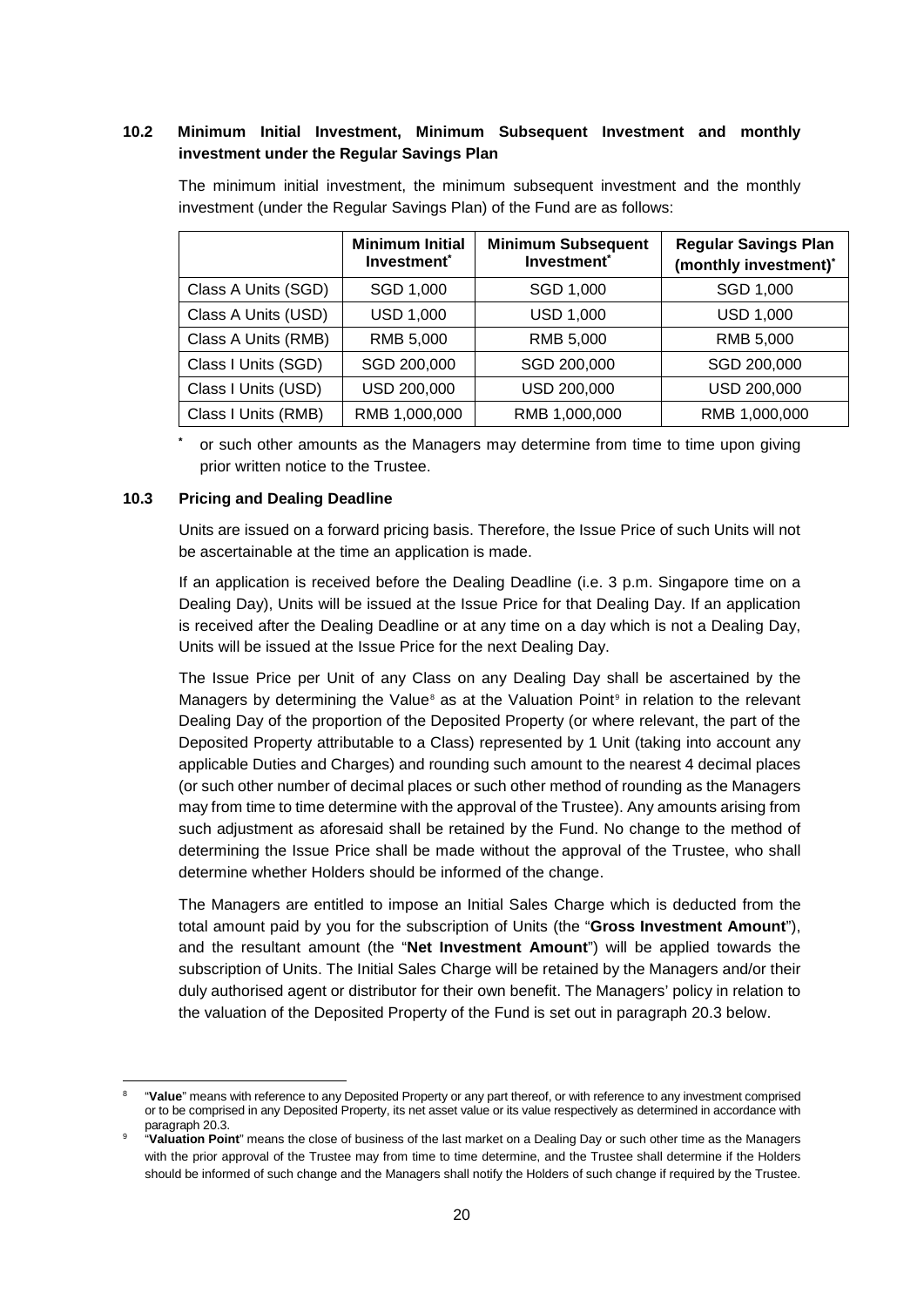Units will be issued on each Dealing Day on a cleared fund basis and no Units may be issued or agreed to be issued during any period when the issue of Units is suspended. The Deed sets out the circumstances in which the issue of Units may be suspended. The relevant provisions are summarised in paragraph 14 below.

#### **10.4 How the number of Units is allotted**

The number of Units to be issued in respect of any investment sum paid by an applicant shall be the number of Units (including fractions) determined by dividing the Gross Investment Sum (less the Initial Sales Charge) by the Issue Price per Unit, and then rounding the number of Units to the nearest 2 decimal places (or such other number of decimal places or such other method of rounding as the Managers may from time to time determine with the approval of the Trustee).

The following is an illustration of the number of Class A Units (SGD) that you will receive based on a hypothetical investment amount of SGD 1,000\* and a notional Issue Price of SGD 1.0000\*\*:

| SGD 1.000* - SGD 50.00<br>Gross | $\mathbf{v} = \mathbf{v}$<br>Initial | SGD 950.00<br>Net Investment | $\div$ | SGD 1.0000***<br><b>Issue Price</b> | 950.00<br>Number |
|---------------------------------|--------------------------------------|------------------------------|--------|-------------------------------------|------------------|
| Investment<br>Sum               | Sales Charge<br>$(5.00\%)$ **        | Sum                          |        | (i.e. net asset<br>value per Unit)  | of Units         |

- This sum is used for the purposes of illustration only, and the actual investment sum may be of a different amount.
- The Initial Sales Charge currently payable is up to 5.00%.
- \*\*\* The actual Issue Price will fluctuate according to the net asset value of the Deposited Property of the relevant Class of the Fund.

*The above example is for illustration purposes only and is not an indication of the future or likely performance of the Fund. The value of Units may go down as well as up. Investors should read this Prospectus carefully and consult their professional advisers if necessary before investing.*

In the case where a Unit is to be issued to an applicant resident outside Singapore and additional expenses are incurred, which would not have been incurred if such applicant had been resident in Singapore (the "**overseas expense**"), the overseas expense may be deducted out of the investment sum in addition to the Initial Sales Charge.

### **10.5 Confirmation of purchase**

A confirmation note detailing your investment amount and the number of Units in the Fund allocated to you will be sent to you within 14 Business Days from the date of issue of Units.

#### **10.6 Issue of Units**

The Managers have the exclusive right to effect the creation and issue of Units and the acceptance or non-acceptance of applications for purchase of Units are at the absolute discretion of the Managers and in the best interest of the Fund. If any application is rejected by the Managers, the subscription monies will be refunded (without interest) to the applicant or (where applicable) the relevant SRS operator within a reasonable period of time in such manner as the Managers may determine.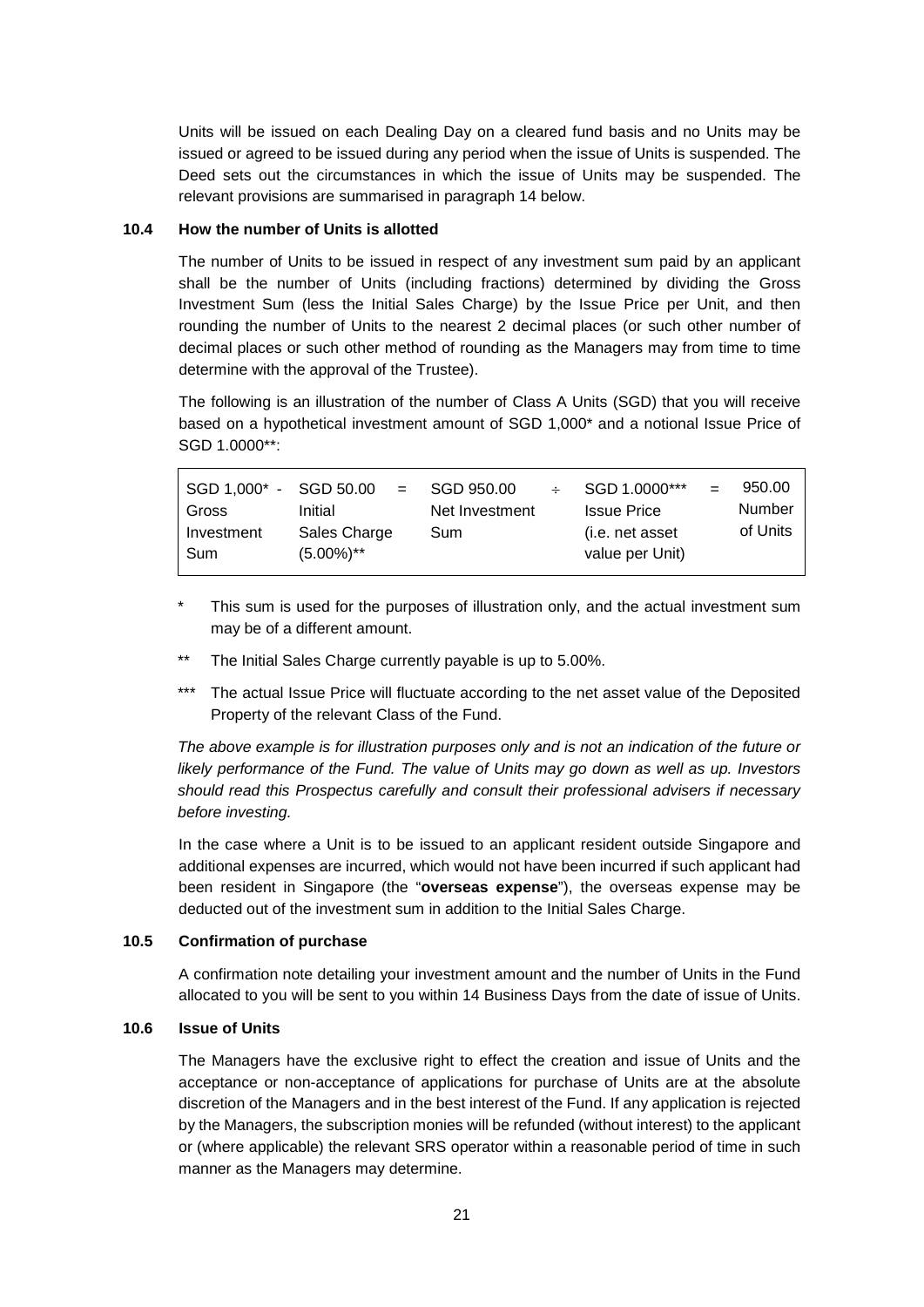No certificates will be issued by the Managers in respect of Units issued.

### **10.7 Cancellation of Units**

Subject to the provisions of the Deed and to the terms and conditions for cancellation of Units in the application form for Units, you have the right to cancel your subscription for Units within 7 calendar days from the date of subscription or purchase of Units (or such longer period as may be agreed between the Managers and the Trustee or such other period as may be prescribed by the Authority) by providing notice in writing to the Managers through their duly authorised agent or distributor from whom you purchased your Units. Any Initial Sales Charge paid by you will be refunded to you. However, you will have to take the risk of any price changes in the net asset value of the Fund since you purchased the Units. The cancellation proceeds will be paid within 6 Business Days of receipt of the cancellation request or within such other time as may be permitted by the Authority unless cancellation of Units has been suspended in accordance with the Deed.

### **10.8 Regular Savings Plan**

For investors who wish to participate in the regular savings plan ("**RSP**"), the minimum initial investment and the monthly investment for the Classes is set out under paragraph 10.2 above. The Managers may, at their discretion, waive or vary the minimum initial investment and the minimum monthly investment amounts.

Payment for the RSP will be debited from the investors' bank account or SRS Account (as the case may be) on the 14th calendar day (or next Business Day if that day is not a Business Day) of each month. For RSP using cash, Units will be allotted within 2 Business Days after payment has been debited. For RSP using SRS monies, Units will be allotted on the 14<sup>th</sup> calendar day (or next Business Day if that day is not a Business Day) of each month and will be cancelled and deemed void in the event of an unsuccessful debit from the SRS Account.

If the deduction of these contributions is unsuccessful, no investment will be made for that month. No notification relating to the unsuccessful deduction will be sent to Holders. After 2 consecutive unsuccessful deductions, the RSP will be terminated and no notification of such termination will be sent to the affected Holders.

The Managers shall be entitled at their sole discretion to impose on participants who fail to adhere to the terms of the RSP a fee of S\$50 (or its equivalent amount in any applicable currency) which the Managers may retain for their own benefit. A Holder may cease his participation in the RSP by giving at least 30 days' prior written notice to the relevant approved distributor of the Managers without suffering any penalty.

The Managers shall be entitled to compulsorily realise a Holder's Units if his holdings are below the Minimum Holding. The Managers also reserve the right to terminate the RSP at any time at their absolute discretion by giving at least one month's notice to the affected Holders.

The Managers shall not assume any liability for any losses arising from the Holders' payment for the RSP via direct debit transactions.

You should contact the approved distributors of the Managers for further details of how to participate in a RSP.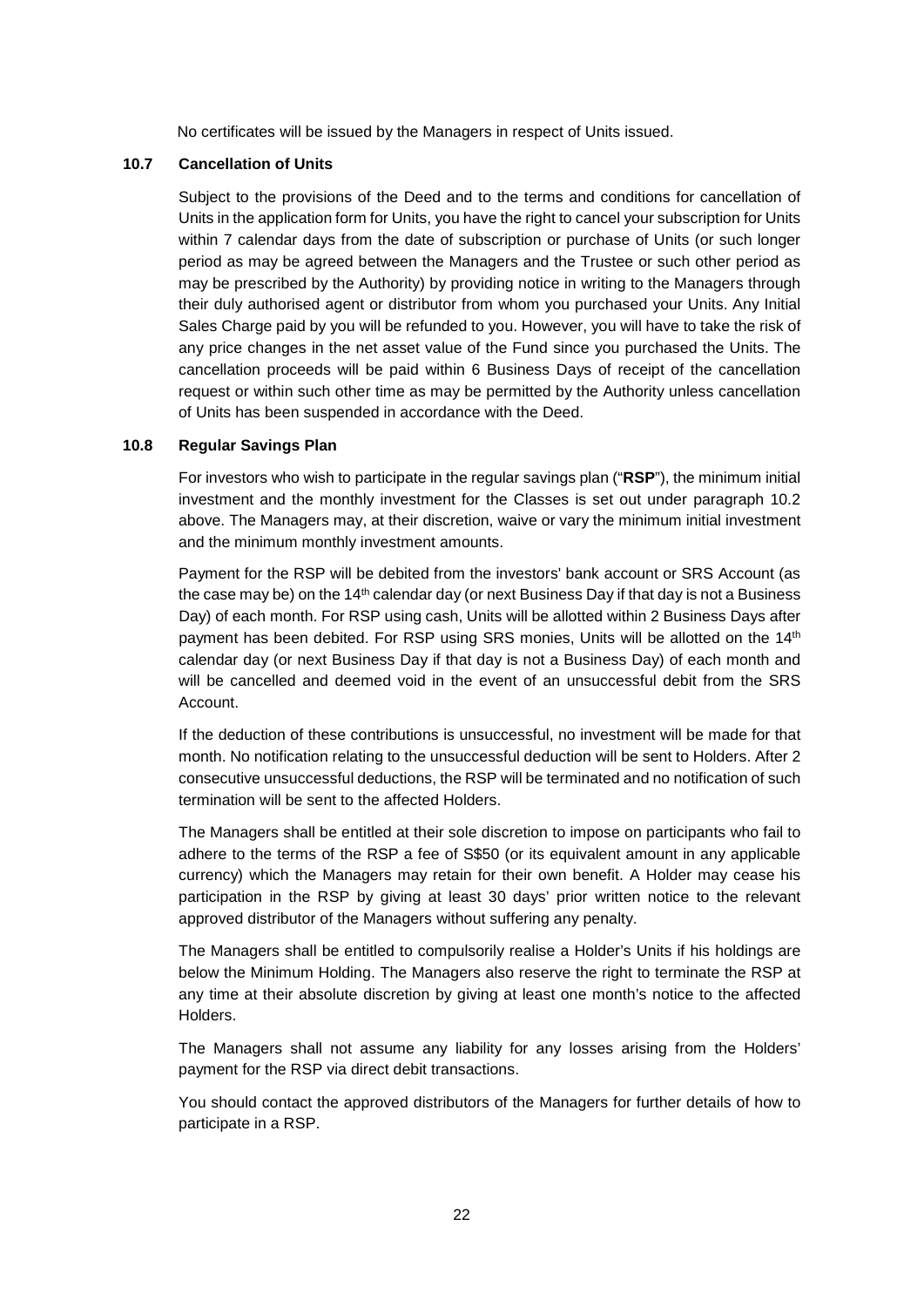# <span id="page-29-0"></span>**11. REALISATION OF UNITS**

# **11.1 How to sell Units**

You may realise your Units by submitting a duly completed and executed realisation form prescribed by the Managers to request for realisation of Units to the Managers' authorised agent or distributor specifying the number of Units to be realised, duly signed by you and accompanied by such further information or documents as may reasonably be required by the Managers' authorised agent or distributor (the "**Realisation Request**").

# **11.2 Minimum Holding and Minimum Realisation**

You shall not be entitled to realise only part of your holding of Units without the approval of the Managers and the Trustee if such realisation is less than the Minimum Realisation as set out in the table below or if due to such realisation, your holding would be reduced to less than the Minimum Holding as set out in the table below:

|                     | Minimum Holding*<br>(Units) | <b>Minimum Realisation</b> *<br>(Units) |
|---------------------|-----------------------------|-----------------------------------------|
| Class A Units (SGD) | 500                         | 500                                     |
| Class A Units (USD) | 500                         | 500                                     |
| Class A Units (RMB) | 500                         | 500                                     |
| Class I Units (SGD) | 1.000                       | 500                                     |
| Class I Units (USD) | 1,000                       | 500                                     |
| Class I Units (RMB) | 1,000                       | 500                                     |

or such other amounts as the Managers may determine from time to time with prior written notice to the Trustee.

# **11.3 Pricing and Dealing Deadline**

Units are realised on a forward pricing basis. Therefore, the Realisation Price cannot be ascertained at the time of request.

A Realisation Request that is received by the Managers' authorised agent or distributor and accepted by the Managers by the Dealing Deadline (i.e. 3 p.m. Singapore time on a Dealing Day) in respect of a Dealing Day is treated as received on that Dealing Day and Units will be realised at that Dealing Day's realisation price (the "**Realisation Price**"). A Realisation Request received and accepted after the Dealing Deadline in respect of a Dealing Day or at any time on a day which is not a Dealing Day will be treated as received and accepted on the next Dealing Day.

The Realisation Price per Unit of any Class on any Dealing Day shall be the price per Unit ascertained by the Managers by determining the Value as at the Valuation Point in relation to the relevant Dealing Day, and by dividing such Value of the Deposited Property or the proportion of the Deposited Property attributable to that Class, by the number of Units of that Class in issue or deemed to be in issue as of that Valuation Point and rounding such amount to the nearest 4 decimal places (or such other number of decimal places or such other method of rounding as the Managers may from time to time determine with the approval of the Trustee). Any amounts arising from such adjustment as aforesaid shall be retained by the Fund. No change to the method of determining the Realisation Price shall be made without the approval of the Trustee, who shall determine whether Holders should be informed of the change.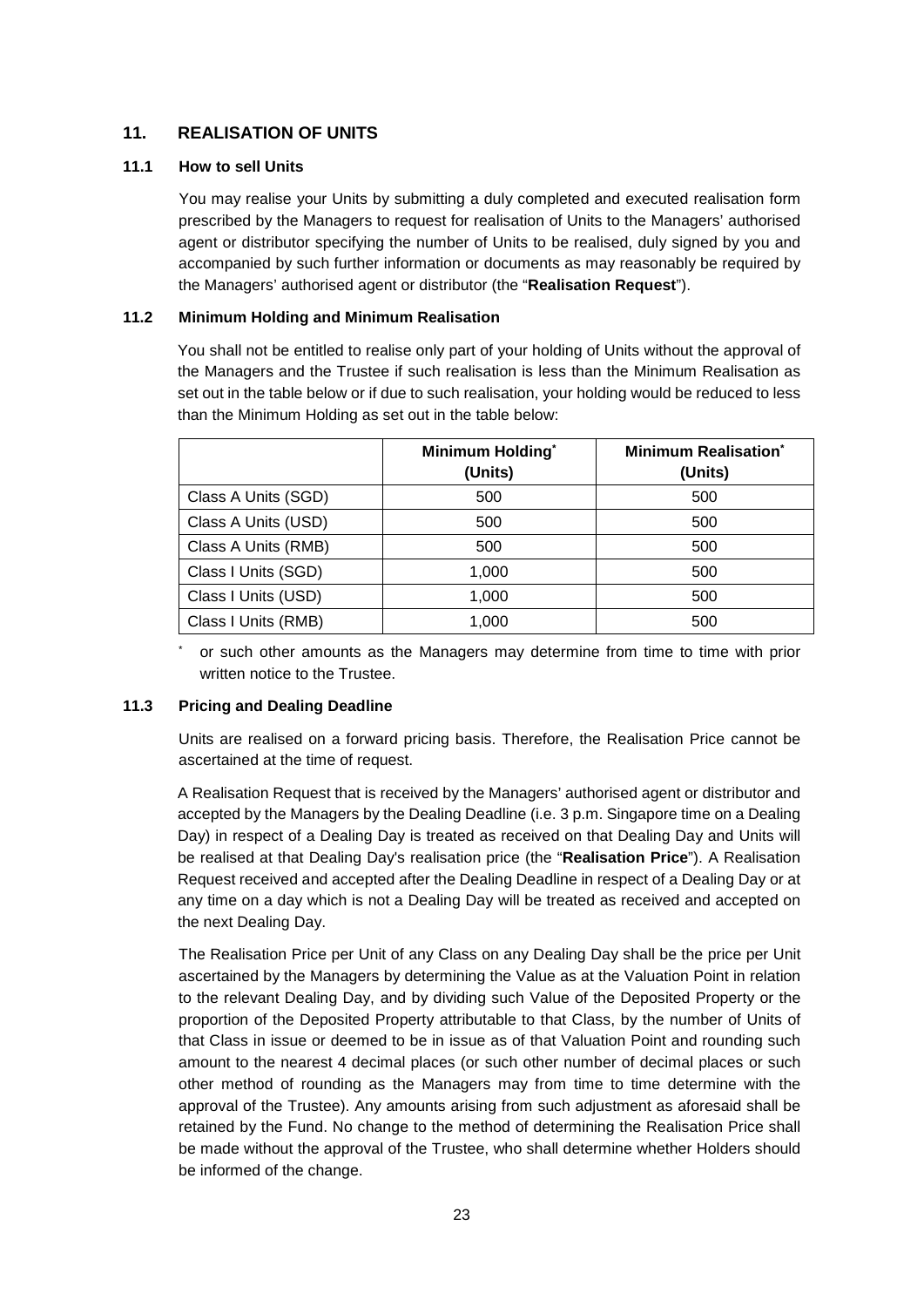The Managers may, if applicable, charge a Realisation Charge which is deducted from the total amount payable to the Holder in respect of the realisation of Units (the "**Gross Realisation Proceeds**"), and the resultant amount (the "**Net Realisation Proceeds**") will be paid to the Holder. The Realisation Charge will be retained by the Managers and/or their duly authorised agent or distributor for their own benefit.

The Realisation Price on any Dealing Day shall be quoted in the base currency of the Fund or Class, as the case may be, or in such other currency as the Managers may determine based on the exchange rate (whether official or otherwise) which the Managers, after consultation with the Trustee, deems appropriate in all the circumstances. Notwithstanding the foregoing, the Realisation Price for Class A Units (SGD) and Class I Units (SGD) will be quoted in SGD, for Class A Units (USD) and Class I Units (USD) will be quoted in USD and for Class A Units (RMB) and Class I Units (RMB) will be quoted in RMB.

No Units shall be realised during any period during which the right of Holders to require the realisation of Units is suspended. The Deed sets out the circumstances in which the realisation of Units may be suspended. The relevant provisions are summarised in paragraph 14 below.

For the avoidance of doubt, should a Realisation Request for Units be received and accepted by the Managers prior to the receipt of the subscription monies in respect of such Units, the Managers may refuse to realise such Units until the Dealing Day following that upon which the subscription monies in respect of such Units have been received by the Trustee.

#### **11.4 How realisation proceeds are calculated**

The following is an illustration of the realisation proceeds that you will receive based on a realisation of 1,000 Units and a notional Realisation Price of SGD 1.2000\* and assuming no realisation charge:-

| 1.000                   | $\text{X}$ SGD 1.2000 = SGD 1.200.00 |                                  | $\blacksquare$ | SGD 0.00                    | $=$ SGD 1,200.00                              |
|-------------------------|--------------------------------------|----------------------------------|----------------|-----------------------------|-----------------------------------------------|
| Units to be<br>realised | Realisation<br>Price*                | Gross<br>Realisation<br>Proceeds |                | Realisation<br>Charge (Nil) | <b>Net Realisation</b><br>Proceeds<br>payable |

The actual Realisation Price will fluctuate according to the net asset value of the Deposited Property of the relevant Class.

*The above example is for illustration purposes only and is not an indication of the future or likely performance of the Fund. The actual Realisation Price will fluctuate according to the net asset value of the Deposited Property of the relevant Class of the Fund.*

If you are resident outside Singapore, the Managers shall be entitled to deduct from the realisation proceeds, an amount equal to the excess of the expenses actually incurred over the amount of expenses which would have been incurred if you had been resident in Singapore.

### **11.5 Payment of realisation proceeds**

**11.5.1** The realisation proceeds will be paid to you within 7 Business Days after the relevant Dealing Day on which the Realisation Request is received or within such other time as may be permitted by the Authority unless realisation of Units has been suspended in accordance with the Deed.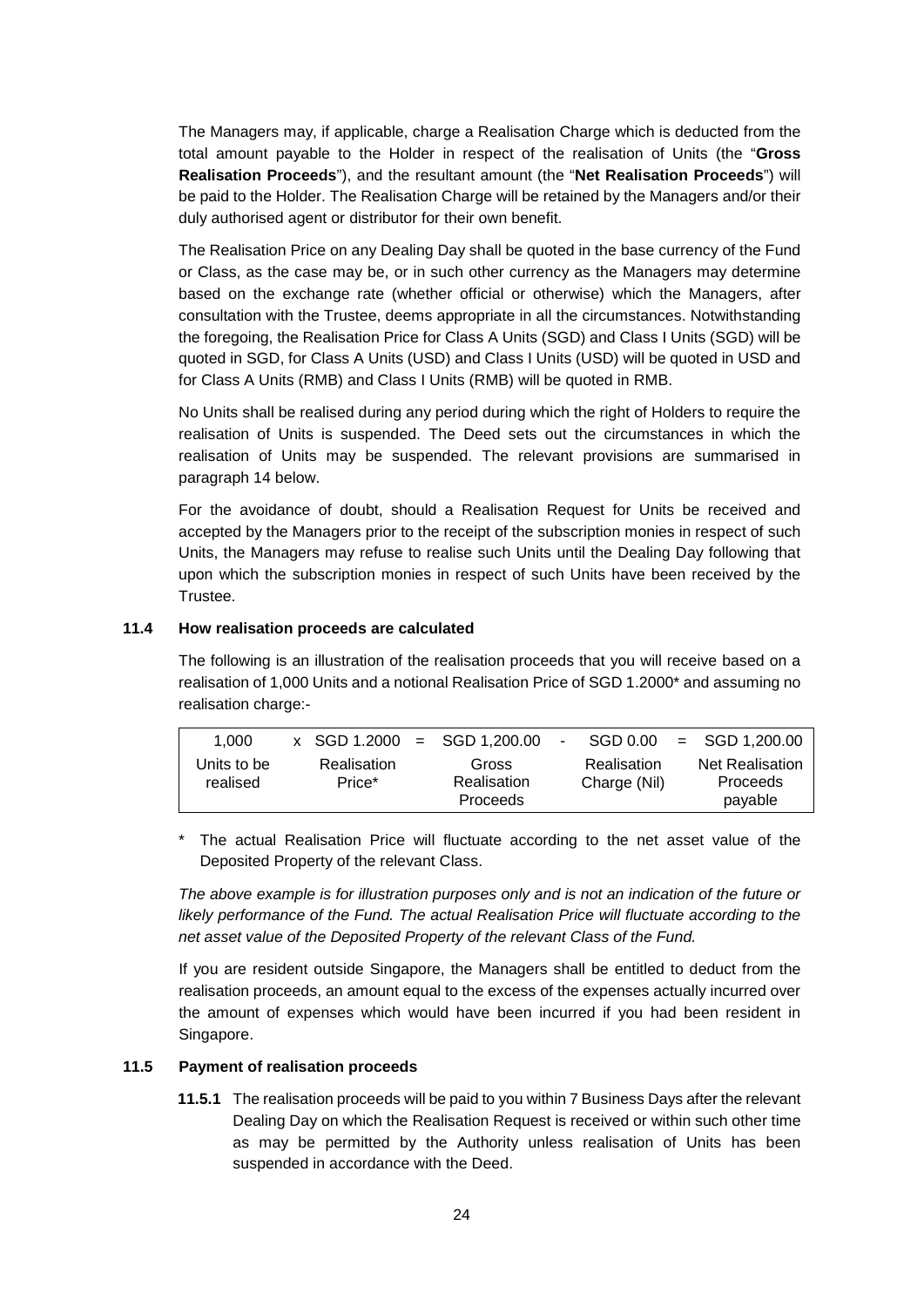- **11.5.2** In the case of a Holder who has purchased Units with cash, any monies payable to a Holder under the provisions of the Deed in respect of his Units will be paid by cheque sent through the post to his address appearing on the Register or by telegraphic transfer to a nominated bank account. The redemption proceeds will be paid in the currency of the Class being redeemed.
- **11.5.3** In the case of a Holder who has purchased Units with SRS monies, any monies payable to him under the provisions of the Deed in respect of his Units will be paid by transferring the monies to the relevant bank for credit of the Holder's SRS account or otherwise in accordance with the provisions of any applicable laws, regulations or guidelines. Where his SRS account has been closed, the monies will be paid to the Holder in accordance with paragraph 11.5.2 or otherwise in accordance with any applicable laws, regulations or guidelines.
- **11.5.4** Payment of realisation proceeds made in accordance with the provisions of this paragraph 11.5 will be a satisfaction of the monies payable and shall be a good discharge to the Managers or the Trustee (as the case may be).

# **11.6 Limits on Realisations**

The Managers may, with the approval of the Trustee, limit the total number of Units of the Fund or any Class which Holders may realise and which the Managers are entitled to have cancelled pursuant to the Deed (as the case may be) on any Dealing Day to 10% of the total number of Units of the Fund or Class then in issue (disregarding any Units of the Fund or Class which have been agreed to be issued), such limitation to be applied pro rata to all Holders of the Fund or Class who have validly requested realisations in relation to their Units of the Fund or Class on such Dealing Day so that the proportion realised of each holding of the Fund or Class so requested to be realised or cancelled pursuant to the Deed is the same for all Holders of the Fund or Class. Any Units of the Fund or Class which, by virtue of the powers conferred on the Managers by this paragraph, are not realised or cancelled (as the case may be) shall be realised or cancelled (subject to any further application of the provisions of this sub-paragraph) on the next succeeding Dealing Day provided that if on such next succeeding Dealing Day, the total number of Units of the Fund or Class to be cancelled or realised (as the case may be), including those carried forward from any earlier Dealing Day, exceeds such limit, the Managers may further carry forward the requests for realisation or cancellation (as the case may be) in relation to the Fund or Class until such time as the total number of Units of the Fund or Class to be realised or cancelled (as the case may be) on a Dealing Day falls within such limit. If realisation requests in relation to the Fund or Class are carried forward as aforesaid, the Managers shall give notice to the Holders of the Fund or Class affected thereby within 7 days that such Units have not been realised or cancelled and that (subject as aforesaid) they shall be realised or cancelled on the next succeeding Dealing Day. Requests for realisations which have been carried forward from an earlier Dealing Day shall be dealt with in priority to later requests.

# <span id="page-31-0"></span>**12. SWITCHING/CONVERSION OF UNITS**

**12.1.1** You may switch Units with units of any other collective investment scheme managed by the Managers (the "**new Fund**") in accordance with the provisions of the Deed and the constitutive documents of the new Fund. Application for switching of Units may be made by submitting to the Managers (through the approved distributors) a notice ("**Exchange Notice**") in such form as the Managers may from time to time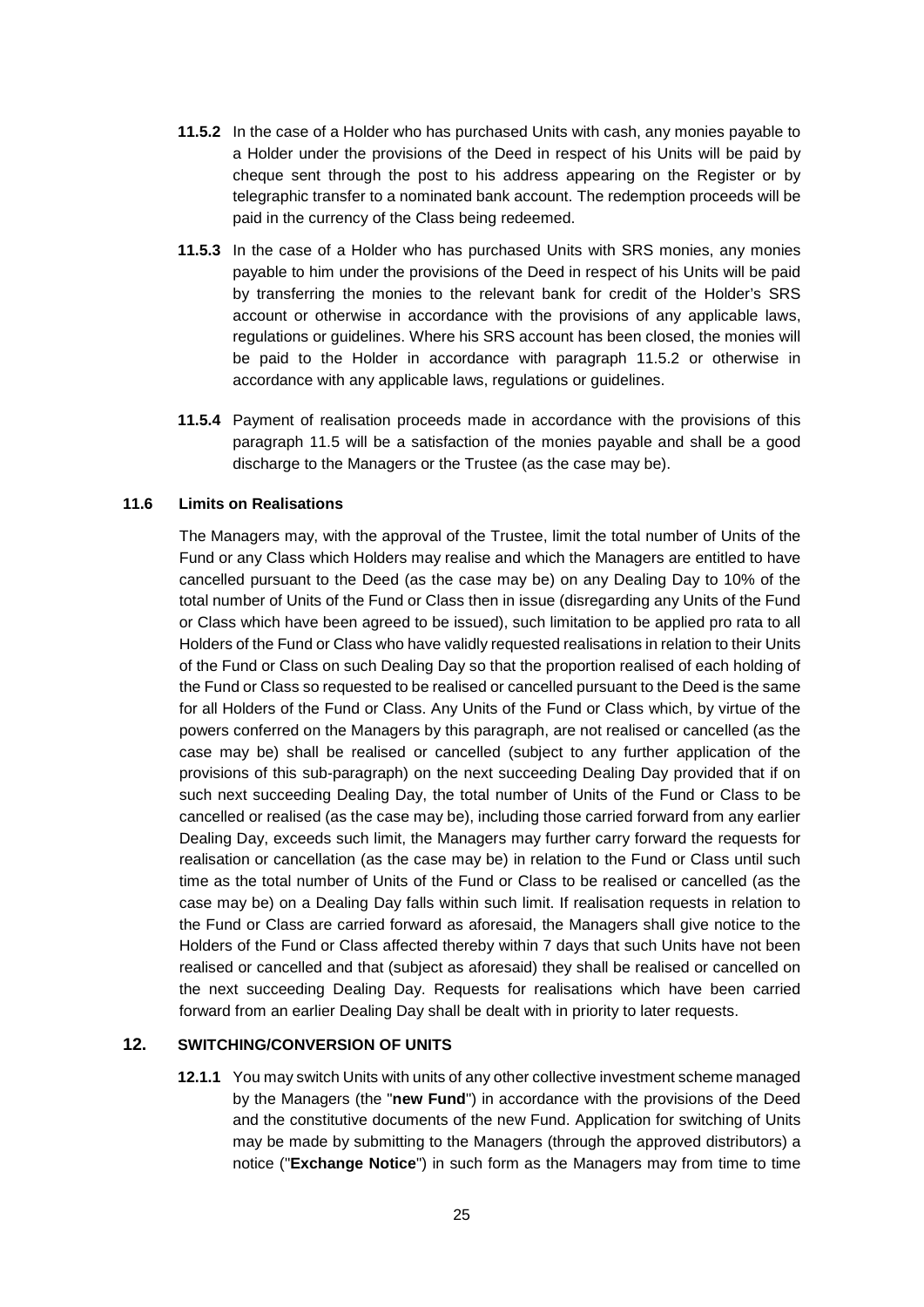require and accompanied by a duly completed and executed application for the subscription of units in the new Fund. A Holder is not entitled, without the consent of the Managers, to withdraw an Exchange Notice.

- **12.1.2** Subject as hereinafter provided, the switching of Units shall be made on the day which is both a Dealing Day in relation to Units of the Fund and a dealing day in relation to units of the new Fund ("**Common Exchange Dealing Day**") on which the Exchange Notice is received by the Managers by the Dealing Deadline on such Common Exchange Dealing Day. If an Exchange Notice is received by the Managers on a day which is not a Common Exchange Dealing Day or is received after the Dealing Deadline on a Common Exchange Dealing Day, such Exchange Notice shall be treated as having been received before the Dealing Deadline on the next Common Exchange Dealing Day.
- **12.1.3** No Units shall be switched during any period when the right of Holders to require the realisation of Units is suspended according to paragraph 14 of this Prospectus or when the issue of units in the new Fund is suspended pursuant to the suspension provisions set out in the trust deed of the new Fund or on any Common Exchange Dealing Day on which the number of Units of the Fund that can be realised is limited according to paragraph 11.6 of this Prospectus.
- **12.1.4** Switching of Units shall be at the prevailing Realisation Price. Any switching shall be subject to the requirements or restrictions applicable to the realisation of Units and the issue of units in the new Fund, including without limitation, any minimum holding requirement, any minimum initial investment sum or minimum subsequent investment sum requirement.
- **12.1.5** Switching of Units shall be effected by the realisation of such Units and by the issue of units of the new Fund, such realisation and issue taking place on the relevant Common Dealing Day, and the number of units of the new Fund to be issued on switching shall be determined by the Managers in accordance with the provisions of the trust deed of the new Fund.
- **12.1.6** Where the Initial Sales Charge paid for the Units being switched (the "**First Initial Sales Charge**") is less than the initial sales charge payable for units in the new Fund (the "**Second Initial Sales Charge**"), the Managers shall be entitled to charge for the difference, but where the Second Initial Sales Charge is less than the First Initial Sales Charge, the Managers shall be entitled to retain the difference.
- **12.1.7** The Managers may at their discretion reject any application by Holders to switch their Units for units of a new Fund.

### **12.1.8** Switching between Classes within the Fund

If and for so long as the Units of more than one Class are in issue, the Managers may, at its discretion and on such terms as the Managers may determine from time to time, permit a Holder of Units in a Class (in this sub-clause called the "**original Class**") to convert all or any of the Units in the original Class held by him, to Units in another Class within the Fund (in this sub-paragraph called the "**new Class**"), in accordance with the provisions in the Deed, provided that no conversion of Units may be made which would result in the relevant Holder (i) holding fewer Units of the original Class than the Minimum Holding in relation to the original Class, or (ii) acquiring fewer Units in the new Class than the Minimum Initial Investment in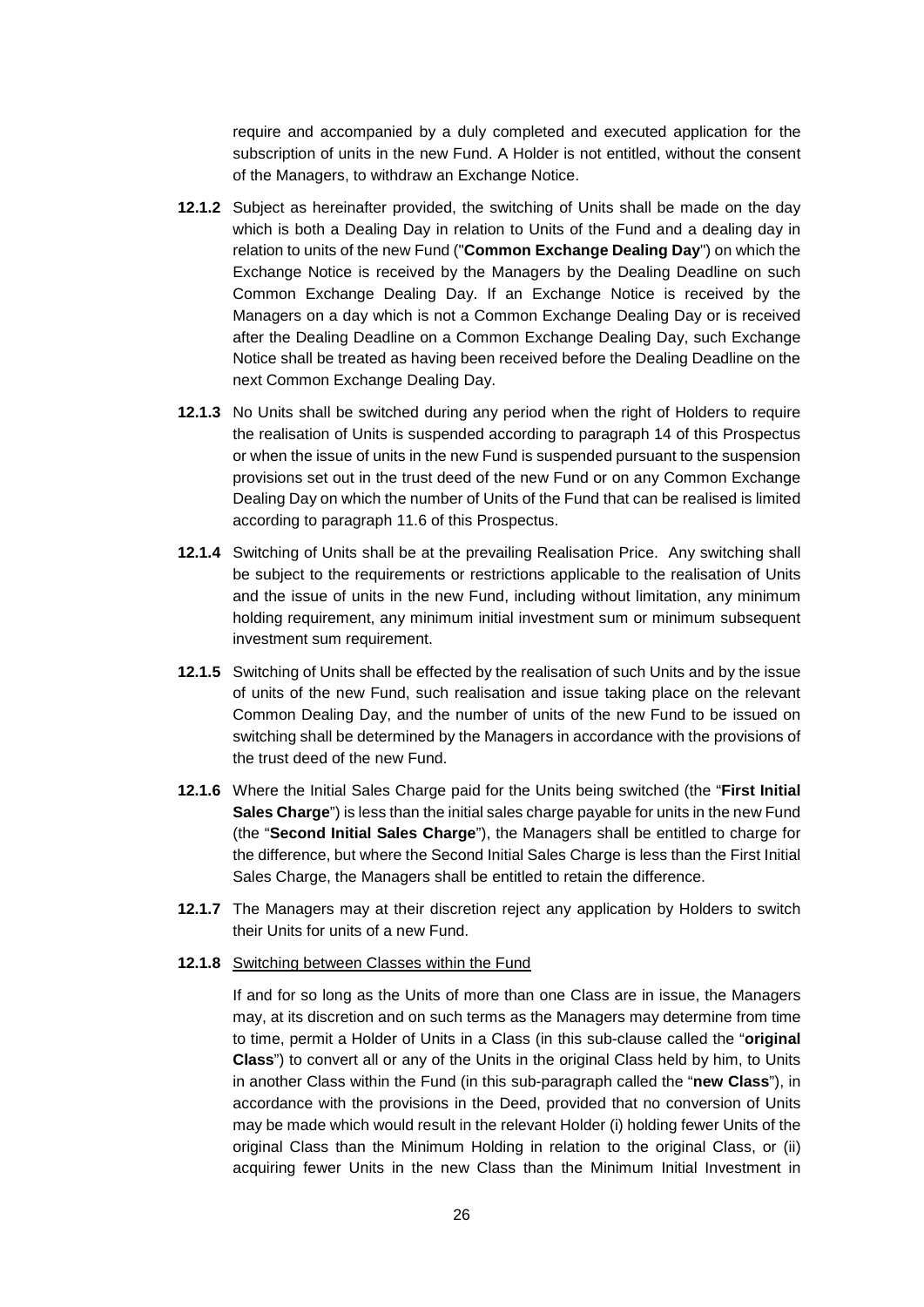relation to the new Class (except in the case of conversion of Units effected pursuant to Clause 44 of the Deed).

**12.1.9** Units purchased with cash or SRS monies may only be switched to units of the New Fund or new Class purchased with cash or SRS monies as the case may be.

### <span id="page-33-0"></span>**13. OBTAINING PRICES OF UNITS**

The indicative net asset value of Units of each Class of the Fund will generally be available 2 Business Days after the Valuation Day and may be obtained by contacting the Managers at (65) 6323 2508 or on Bloomberg.

*Investors should note that, other than in respect of the publications of the Managers, the Managers do not accept any responsibility for any errors on the part of the relevant publisher in the prices published in any newspapers and wire services or for any non-publication of prices by such publisher and shall incur no liability in respect of any action taken or loss suffered by investors in reliance upon such publications.*

# <span id="page-33-1"></span>**14. SUSPENSION OF DEALINGS**

- **14.1** Subject to the provisions of the Code, the Managers may at any time, after giving notice to the Trustee, suspend the issue of Units, the right of Holders to require the realisation of Units and/or the valuation of Units and/or the Deposited Property of the Fund or any Class in the following circumstances:
	- **14.1.1** during any period when the Recognised Stock Exchange on which any Authorised Investments forming part of the Deposited Property for the time being are listed or dealt in is closed (otherwise than for ordinary holidays) or during which dealings are restricted or suspended;
	- **14.1.2** during any period when there exists any state of affairs which, in the opinion of the Managers or the Trustee, as the case may be, might seriously prejudice the interest of the Holders of the Fund or the relevant Class as a whole or of the Deposited Property;
	- **14.1.3** any breakdown in the means of communication normally employed in determining the price of any of such Authorised Investments or the current price on any Recognised Stock Exchange or when for any reason the prices of any of such Authorised Investments cannot be promptly and accurately ascertained;
	- **14.1.4** any period when remittance of money which will or may be involved in the realisation of such Authorised Investments or in the payment for such Authorised Investments cannot, in the opinion of the Managers or the Trustee, as the case may be, be carried out at normal rates of exchange;
	- **14.1.5** any period when the fair value of a material portion of the assets of the Fund cannot be determined and for the purposes of this paragraph, "fair value" of an asset of the Fund is the price that the Fund would reasonably expect to receive upon the sale of the asset;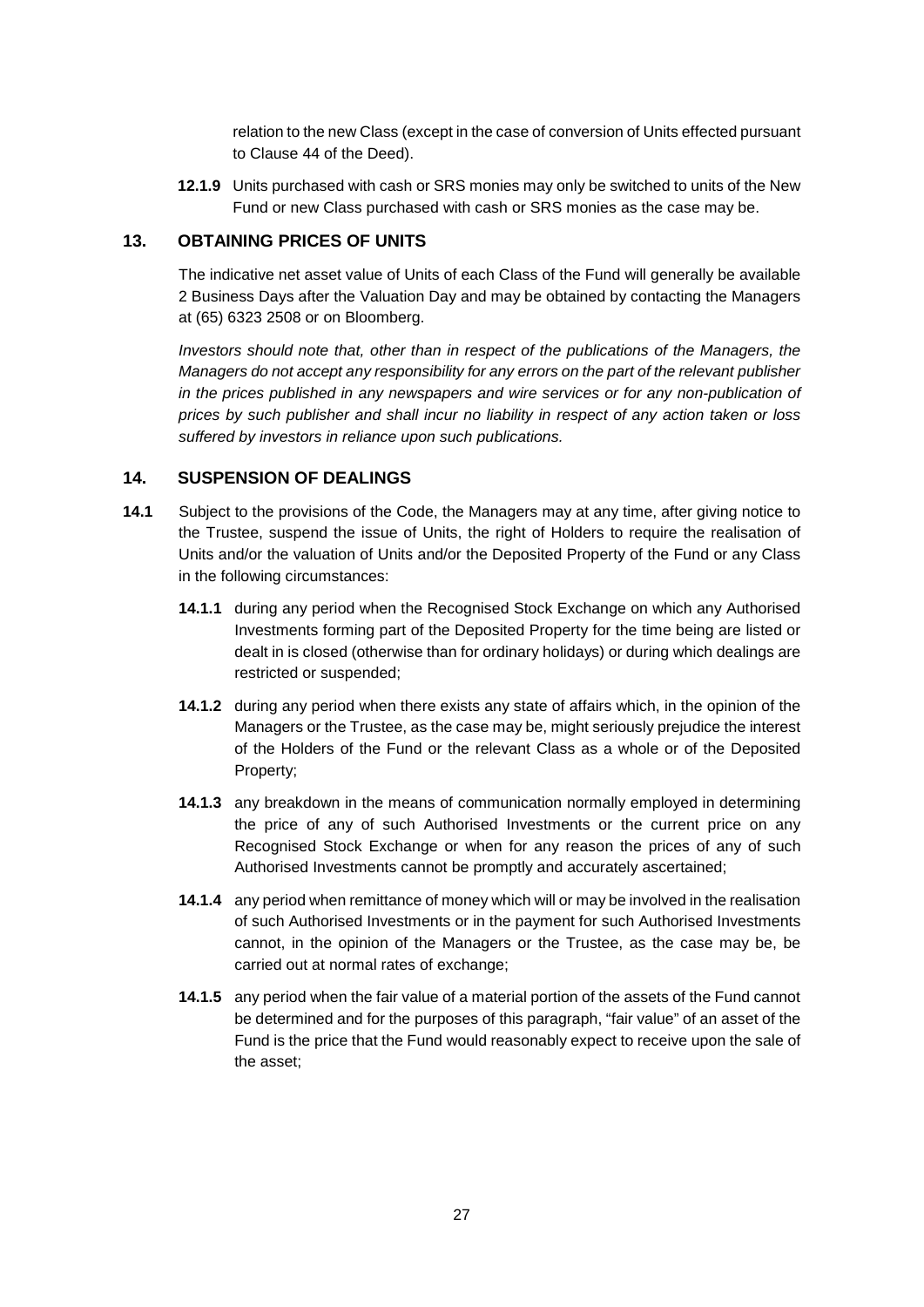- **14.1.6** if applicable, during any period when dealings in the units or shares of any Underlying Entity<sup>[10](#page-34-1)</sup> are restricted or suspended;
- **14.1.7** the period of 48 hours (or any longer period that the Managers and the Trustee agree) prior to the date of any meeting (or adjourned meeting) of Holders of the Fund or the relevant Class convened in accordance with the provisions of the Deed;
- **14.1.8** any period pursuant to an order or direction by the Authority;
- **14.1.9** during any period when the Managers or the Trustee is unable to conduct their/its business activities or their/its ability to conduct their/its business activities is substantially impaired, as a direct or indirect result of local or foreign government restrictions, the imposition of emergency procedures, civil disorder, acts or threatened acts of terrorism, war, strikes, pestilence, natural disaster or other acts of God; or
- **14.1.10** during such circumstances as may be required under the provisions of the Code, and payment for any Units of the Fund or the relevant Class realised before the commencement of any such suspension but for which payment has not been made before the commencement thereof may, if the Managers and the Trustee so agree, be deferred until immediately after the end of such suspension. Such suspension shall take effect forthwith upon the declaration in writing thereof to the Trustee, the Holders and the Authority by the Managers and subject to the provisions of the Code, shall terminate as soon as practicable when the condition giving rise to the suspension shall have ceased to exist and no other conditions under which suspension is authorised under this paragraph 14.1 shall exist upon the declaration in writing thereof by the Managers, and in any event, within 21 days of the commencement of the suspension. The period of suspension may be extended if the Managers satisfy the Trustee that it is in the best interest of the Holders for the dealing in Units to remain suspended. Such extension is subject to weekly review by the Trustee. Upon resumption of dealing in Units, the Managers should notify Holders and the Trustee should notify the Authority of such resumption.

# <span id="page-34-0"></span>**15. PERFORMANCE OF THE FUND**

# **15.1 Past performance**

As the Classes of the Fund were incepted on 18 September 2018, a track record of at least one (1) year is not available for any of the Classes as at the date of registration of this Prospectus.

# Benchmark

 $\overline{a}$ 

Prior to 26 March 2018, the benchmark for which performance of the Fund was measured against was the composite index comprising of 50% MSCI South East Asia Index and 50% Chinese Securities Index 800. With effect from 26 March 2018, the benchmark for which the performance of the Fund should be measured against is the composite index comprising of 50% MSCI South East Asia Index and 50% Chinese Securities Index 100. The reason for the change is to better reflect the investment focus and approach of the Fund.

<span id="page-34-1"></span><sup>10</sup> "**Underlying Entity**" means a mutual fund company or a sub-fund of a mutual fund company or a unit trust or a sub-fund of a unit trust or any other collective investment scheme from time to time determined by the Managers to be invested into by the Fund and "Underlying Entities" shall be construed accordingly.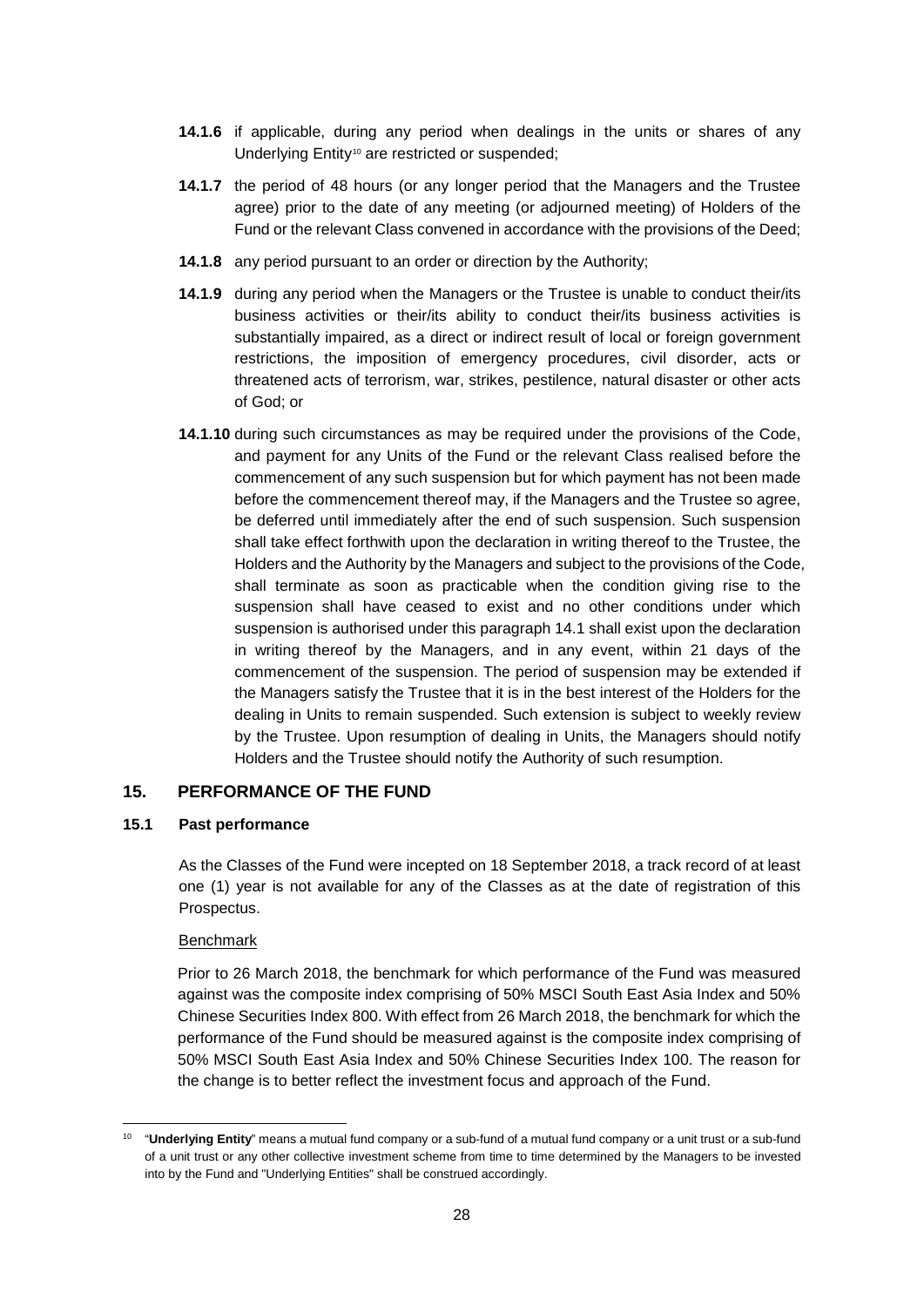*For the avoidance of doubt, the investment strategy is benchmark agnostic and shall not be constrained to the constituents of the stated indices to achieve its investment objective. The benchmark is used to measure relative performance over time but is not used as a starting point to construct the Fund's portfolio*.

# **15.2 Expense ratio**

As the Fund was incepted on 18 September 2018, the expense ratio is not available as at the date of registration of this Prospectus.

# **15.3 Turnover ratio**

As the Fund was incepted on 18 September 2018, the turnover ratio is not available as at the date of registration of this Prospectus.

# <span id="page-35-0"></span>**16. SOFT DOLLAR COMMISSIONS/ ARRANGEMENTS**

- **16.1** The Managers are entitled to and may receive or enter into soft dollar commissions or arrangements in respect of the Fund. The Managers will comply with applicable regulations and industry standards on soft dollars. The soft dollar commissions which the Managers may receive include specific advice as to the advisability of dealing in, or the value of any investments, research and advisory services, economic and political analyses, portfolio analyses including valuation and performance measurements, market analyses, data and quotation services, computer hardware and software or any other information facilities to the extent that they are used to support the investment decision making process, the giving of advice, or the conduct of research or analysis, and custodial service in relation to the investments managed for clients.
- **16.2** Soft dollar commissions or arrangements received will not include travel, accommodation, entertainment, general administrative goods and services, general office equipment or premises, membership fees, employees' salaries or direct money payment.
- **16.3** The Managers may not accept or enter into soft dollar commissions or arrangements unless (a) such soft dollar commissions or arrangements can reasonably be expected to assist the Managers in their management of the Fund (b) the Managers will ensure at all times that best execution is carried out for the transactions, and (c) no unnecessary trades are entered into in order to qualify for such soft dollar commissions or arrangements.
- **16.4** The Managers shall not retain for their own account, cash or commission rebates arising out of transactions for the Fund executed in or outside Singapore.

# <span id="page-35-1"></span>**17. CONFLICTS OF INTEREST**

- **17.1** The Managers are of the view that there is no conflict of interest in managing their other funds and the Fund because of the following structures in place:
	- (a) Investment decisions for each fund are made impartially. There are no preferred customers or funds and all accounts are treated equally.
	- (b) All investment ideas are shared equally among fund managers.
	- (c) In addition, despite the possible overlap in the scope of investments, investment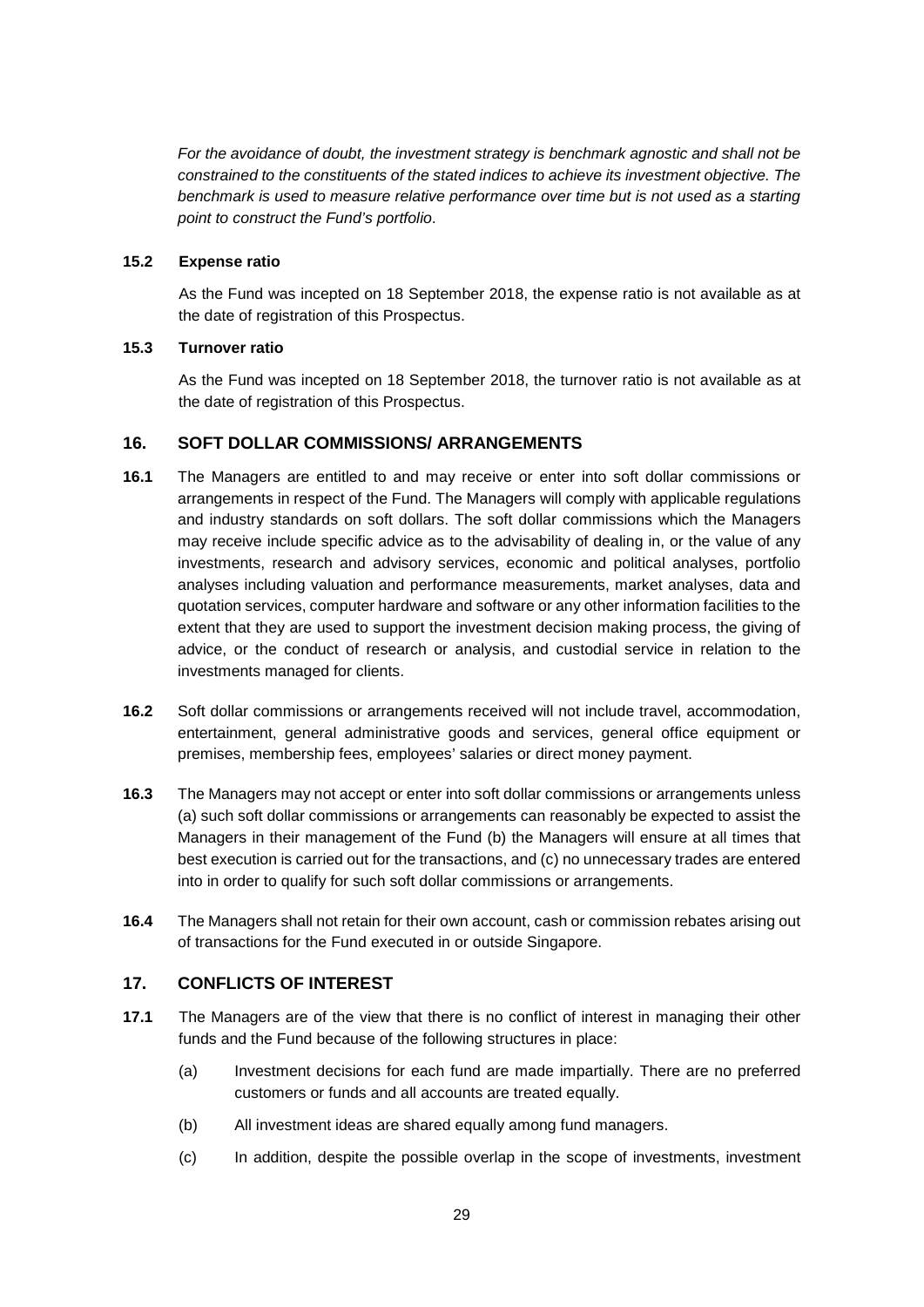decisions are made according to the individual risk-return characteristic of the relevant fund.

- (d) Most importantly, the Managers' usual fair and unbiased practice is to allocate investment between various funds which place the same orders simultaneously on a *pro rata* basis. However, should any potential conflicts of interest arise from a situation of competing orders for the same securities, the Managers will adopt an average pricing policy whereby orders that are partially fulfilled on a particular day will be allotted proportionately among the funds based on their respective initial order size and such quantity allotted will be at the average price of such investments on that particular day.
- **17.2** The Managers and the Trustee shall conduct all transactions with or for the Fund on an arm's length basis.
- **17.3** The Trustee is presently also offering registrar services to the Fund while the Custodian (which is a party related to the Trustee) is presently also providing fund administration and valuation services to the Fund. These services are provided on an arm's length basis and the fees for these services are permitted to be paid out of the assets of the Fund under the provisions of the Deed.

Associates of the Trustee and the Managers (collectively, the "**Associates**") may also be engaged to provide banking, brokerage or financial services to the Fund or buy, hold and deal in any investments, enter into contracts or other arrangements with the Trustee and make profits from those activities. Such services to the Fund, where provided, and such activities with the Trustee, where entered into, will be on an arm's length basis and their Associates shall not be liable to account to any person for any profits or benefits made or derived by them in connection with any such services.

The Trustee and the Managers will ensure that the performance of their respective duties will not be impaired by any such involvement. In the event a conflict of interest does arise, the Trustee and the Managers will endeavour to ensure that it is resolved fairly and in the interest of the Holders.

- **17.4** The Trustee or the Managers may become the owner of Units and hold, dispose or otherwise deal with the same rights which they would have had if neither the Trustee nor the Managers were a party to the Deed and the Trustee and the Managers may (whether as principal or for the account of another trust, fund or client) buy, hold, sell and deal in any Investments with the Trustee in its capacity as trustee of the Fund, and may buy, hold, sell and deal with any investments upon their respective individual accounts or upon the account of another trust, fund or client notwithstanding that similar investments may be held under the Deed as part of the Deposited Property of the Fund. In the event of any conflict arising as a result of such dealing, the Managers and the Trustee, in consultation with the other, will resolve such conflict in a just and equitable manner as they deem fit.
- **17.5** Subject to the provisions of the Code, the Managers may from time to time invest monies of the Fund in the securities of any of their related corporations (as defined in Section 6 of the Companies Act, Chapter 50 of Singapore) (for the purposes of this paragraph 17, if more than 1, "**Related Corporations**" and each, a "**Related Corporation**"). The Managers may also invest monies of the Fund in other collective investment schemes managed by the Managers or their Related Corporations, and deposit monies of the Fund in the ordinary course of business of the Fund with their Related Corporations which are banks licensed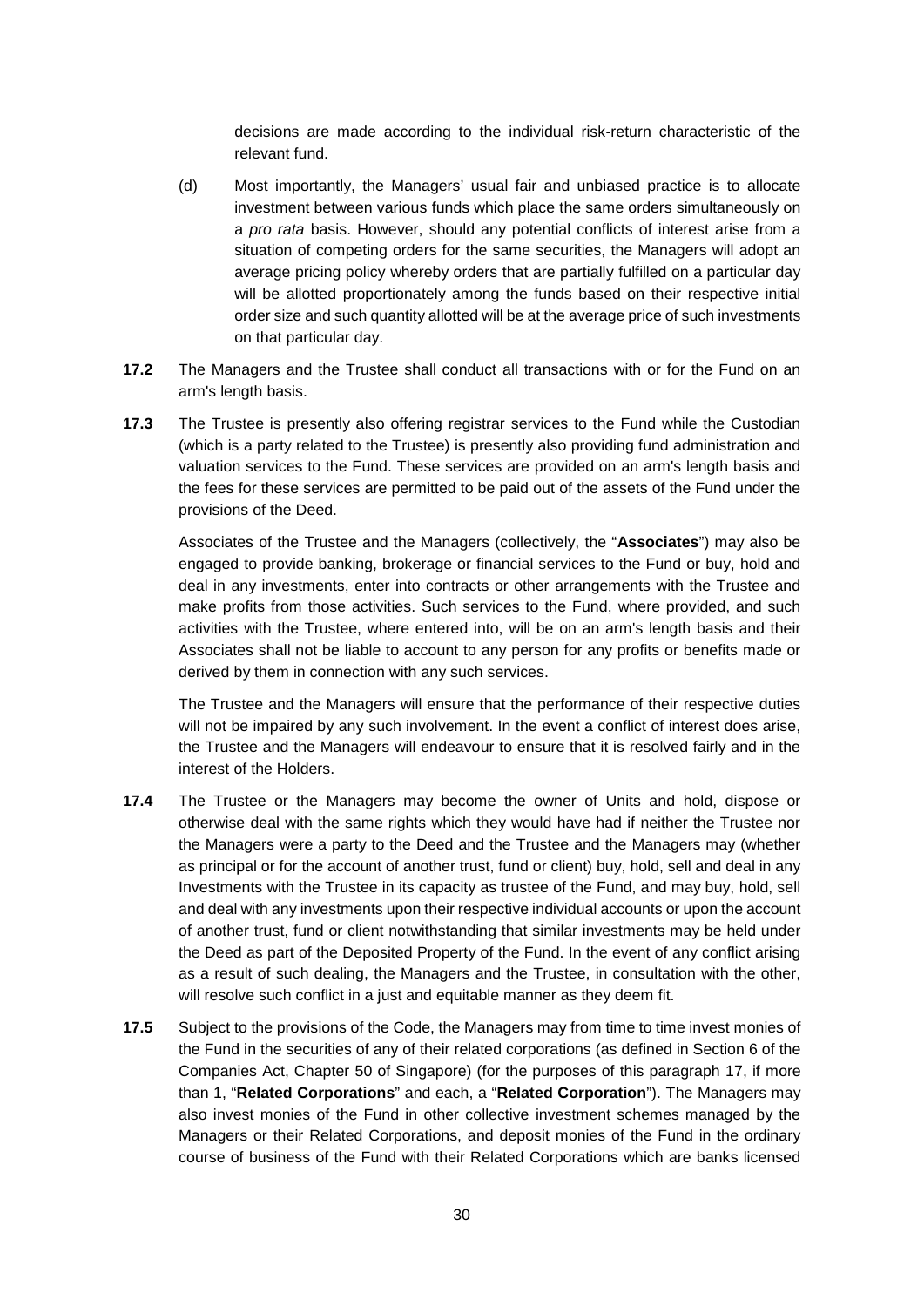under the Banking Act, Chapter 19 of Singapore, finance companies licensed under the Finance Companies Act, Chapter 108 of Singapore, merchant banks approved as financial institutions under Section 28 of the Monetary Authority of Singapore Act, Chapter 186 of Singapore or any other deposit-taking institution licensed under an equivalent law in a foreign jurisdiction. The Managers will endeavour to ensure that such investments and deposits are made on normal commercial terms and are consistent with the investment objective, focus and approach of the Fund.

### <span id="page-37-0"></span>**18. REPORTS**

The financial year-end for the Fund is 31 December. The annual report, annual accounts and the auditor's report on the annual accounts (once available) will be prepared and sent to you (whether by post or such electronic means as may be permitted under the Code) within 3 months of the financial year-end (or such other period as may be permitted by the Authority). The semi-annual report and semi-annual accounts (once available) will be prepared and sent to you (whether by post or such electronic means as may be permitted under the Code) within 2 months of the financial half-year end (or such other period as may be permitted by the Authority), i.e. 30 June each year. In cases where the accounts and reports are available in electronic form, you will receive a hardcopy letter or an email (where email addresses have been provided for correspondence purposes) informing you that the accounts and reports are available and how they may be accessed. You may also request for hardcopies of the accounts and reports within 1 month (or such other period as may be permitted by the Authority) from the notification of the availability of the accounts and reports. The Trustee will also make available, or cause to be made available, hardcopies of the accounts and reports to any Holder who requests for them within 2 weeks of any request from such Holder (or such other period as may be permitted by the Authority).

### <span id="page-37-1"></span>**19. QUERIES AND COMPLAINTS**

All enquiries and complaints about the Fund should be directed to the Managers at:

| Telephone no     | $(65)$ 6323 2508                                                    |
|------------------|---------------------------------------------------------------------|
| Fax no           | (65) 6323 2314                                                      |
| Business Address | 10 Collyer Quay, #09-08 Ocean Financial Centre, Singapore<br>049315 |

# <span id="page-37-2"></span>**20. OTHER MATERIAL INFORMATION**

#### **20.1 Exempting Provisions in Favour of the Managers and the Trustee**

- **20.1.1** Neither the Managers nor the Trustee shall incur any liability in respect of any action taken or thing suffered by them in reliance upon any notice, resolution, direction, consent, certificate, affidavit, statement, certificate of stock, plan or reorganisation or other paper or document believed to be genuine and to have been passed, sealed or signed by the proper parties.
- **20.1.2** Neither the Managers nor the Trustee shall incur any liability to the Holders for doing or (as the case may be) failing to do any act or thing which by reason of any provision of any present or future law or regulation made pursuant thereto, or of any decree, order or judgement of any court of competent jurisdiction, or by reason of any request, announcement or similar action (whether of binding legal effect or not) which may be taken or made by any person or body acting with or purporting to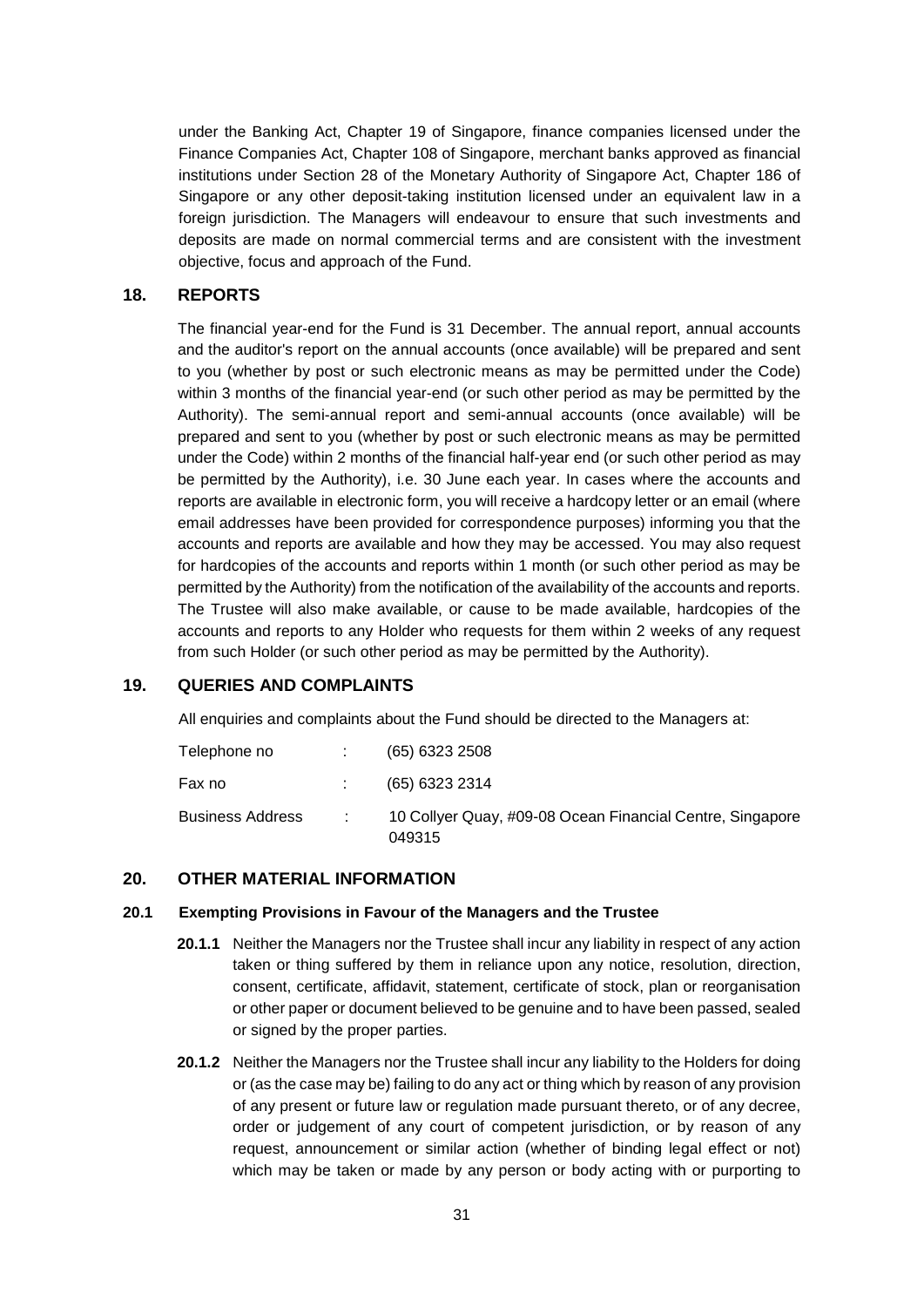exercise the authority of any government (whether legally or otherwise) either they or either of them shall be directed or requested to do or perform or to forbear from doing or performing. If for any reason it becomes impossible or impracticable to carry out any of the provisions of the Deed neither the Managers nor the Trustee shall be under any liability therefor or thereby.

- **20.1.3** Neither the Managers nor the Trustee shall be responsible for the authenticity of any signature or any seal affixed to any instrument of transfer or form of application, endorsement or other document affecting the title to or transmission of Units or be in any way liable for any forged or unauthorised signature on or any seal affixed to such endorsement, instrument of transfer or other document or for acting or giving effect to any such forged or unauthorised signature or seal. The Managers and the Trustee respectively may nevertheless require that the signature of any Holder or Joint Holder to any document required to be signed by him under or in connection with the Deed shall be verified to their reasonable satisfaction.
- **20.1.4** Neither the Managers nor the Trustee shall incur any liability for the consequences of acting upon any resolution purported to have been passed at any meeting of Holders duly convened and held in accordance with the provisions contained in Schedule 1 of the Deed in respect whereof minutes have been made and signed even though it may be subsequently found that there was some defect in the constitution of the meeting or the passing of the resolution or that for any reason the resolution was not binding on the Holders.
- **20.1.5** Any indemnity expressly given to the Managers or the Trustee in the Deed is in addition to and without prejudice to any indemnity allowed by law provided that no provision in the Deed shall in any case where the Trustee or the Managers have failed to show the degree of care and diligence required of them as trustee and managers, exempt them or indemnify them against any liability for breach of trust.
- **20.1.6** Nothing herein contained shall be construed so as to prevent the Managers and the Trustee in conjunction or the Managers or the Trustee separately from acting as managers or trustee of trusts separate and distinct from the Trust.

### **20.2 Custody of Investments**

**20.2.1** The Trustee shall be responsible for the safe custody of the Deposited Property. Any Authorised Investments forming part of the Deposited Property shall, whether in registered or bearer form, be paid or transferred to the order of the Trustee forthwith on receipt by the Managers and be dealt with as the Trustee may think proper for the purpose of providing for the safe custody thereof. The Trustee may act as custodian itself or appoint such persons (including any Associate of the Trustee) as custodian or joint custodian (with the Trustee if it is acting as custodian or with any other custodian appointed by the Trustee) of the whole or any part of the Deposited Property and (where the Trustee is custodian) the Trustee may appoint or (where the Trustee appoints a custodian) the Trustee may empower such custodian or joint custodian (as the case may be) to appoint, with prior consent in writing of the Trustee, sub-custodians. The Trustee shall remain liable hereunder for any act or omission of any such custodian, joint custodian or sub-custodian as if it were the act or omission of the Trustee provided that the Trustee shall not be so liable if it has acted in good faith and without negligence and has exercised reasonable care and skill in the selection, appointment and monitoring of such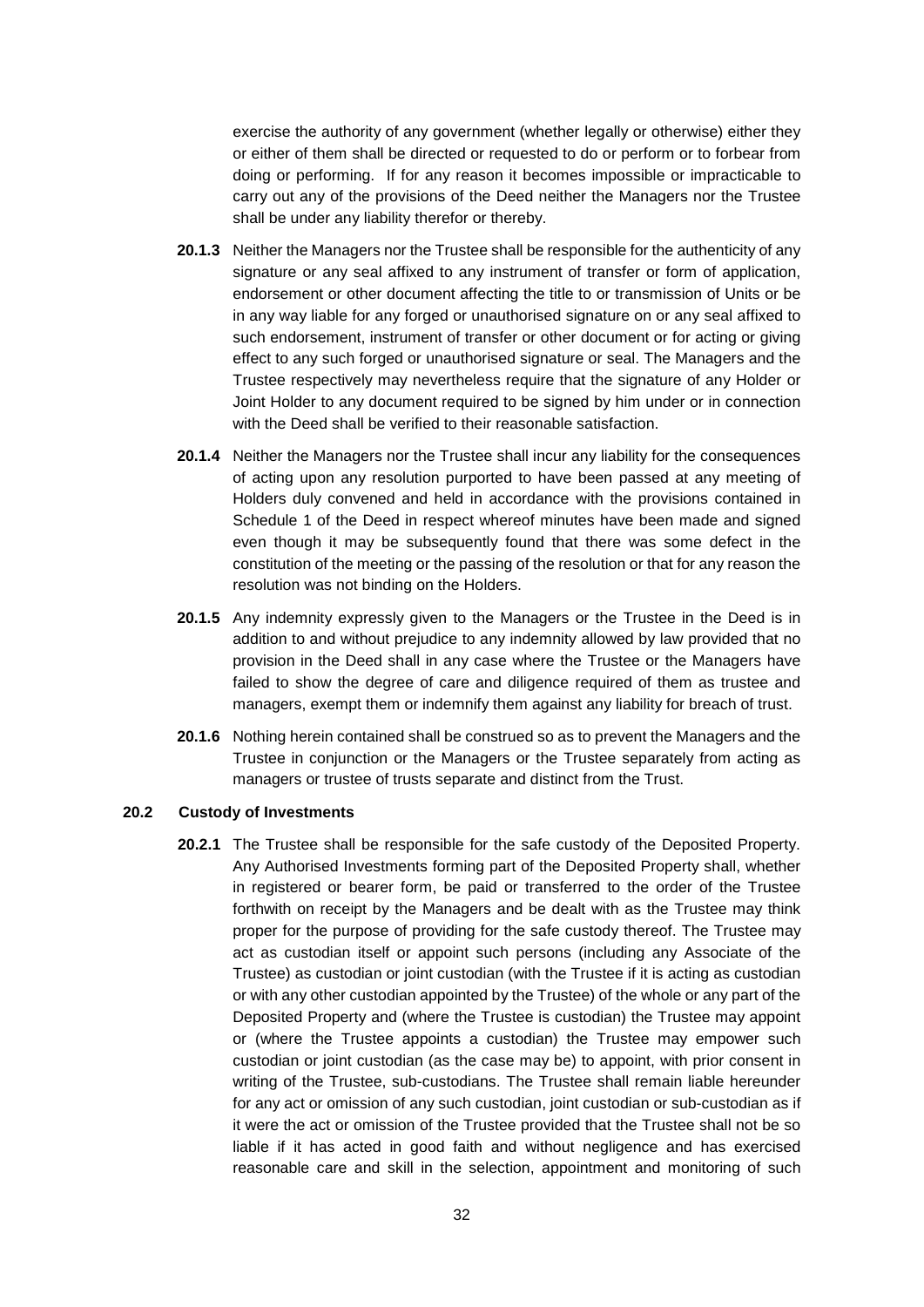persons. The fees and expenses of any such custodian, joint custodian or subcustodian shall be paid out of the relevant Deposited Property.

- **20.2.2** The Trustee itself may or may at any time procure that:-
	- (a) any officer of the Trustee jointly with the Trustee;
	- (b) any nominee appointed by the Trustee;
	- (c) any such nominee and the Trustee;
	- (d) any custodian, joint custodian or sub-custodian appointed pursuant to Clause 28.2 of the Deed;
	- (e) any company operating a depository or recognised clearing system in respect of the Authorised Investments involved; or
	- (f) any broker, financial institution or other person (or in each case its nominee) with whom the same is deposited in order to satisfy any requirement to deposit margin or security;

take delivery of and retain and/or be registered as proprietor of any Authorised Investment in registered form held upon the trusts of the Deed.

- **20.2.3** Notwithstanding anything contained in the Deed:-
	- (a) the Trustee shall not incur any liability in respect of or be responsible for losses incurred through the insolvency of or any act or omission of any depository or clearing system with which Authorised Investments may be deposited or any broker, financial institution or other person (or in each case its nominee) with whom Authorised Investments are deposited in order to satisfy any margin requirement;
	- (b) the Trustee shall not incur any liability in respect of or be responsible for losses incurred through the insolvency of or any act or omission of any nominee, custodian, joint custodian or sub-custodian appointed by the Trustee except where the Trustee has failed to exercise reasonable skill and care in the selection, appointment and monitoring of such appointee (having regard to the market in which the relevant appointee is located) or the Trustee is in wilful default; and
	- (c) the Trustee shall not incur any liability in respect of or be responsible for losses through the insolvency of or any act or omission of any sub-custodian not appointed by it.

### **20.3 Valuation**

- **20.3.1** Save as otherwise expressly provided herein, and subject always to the requirements of the Code, for the purpose of determining the Value of any Deposited Property or any part thereof or any Investment comprised or to be comprised therein by the Managers or other agents on behalf of the Managers:-
	- (a) the Value shall be determined as at each Valuation Point in respect of the relevant Dealing Day;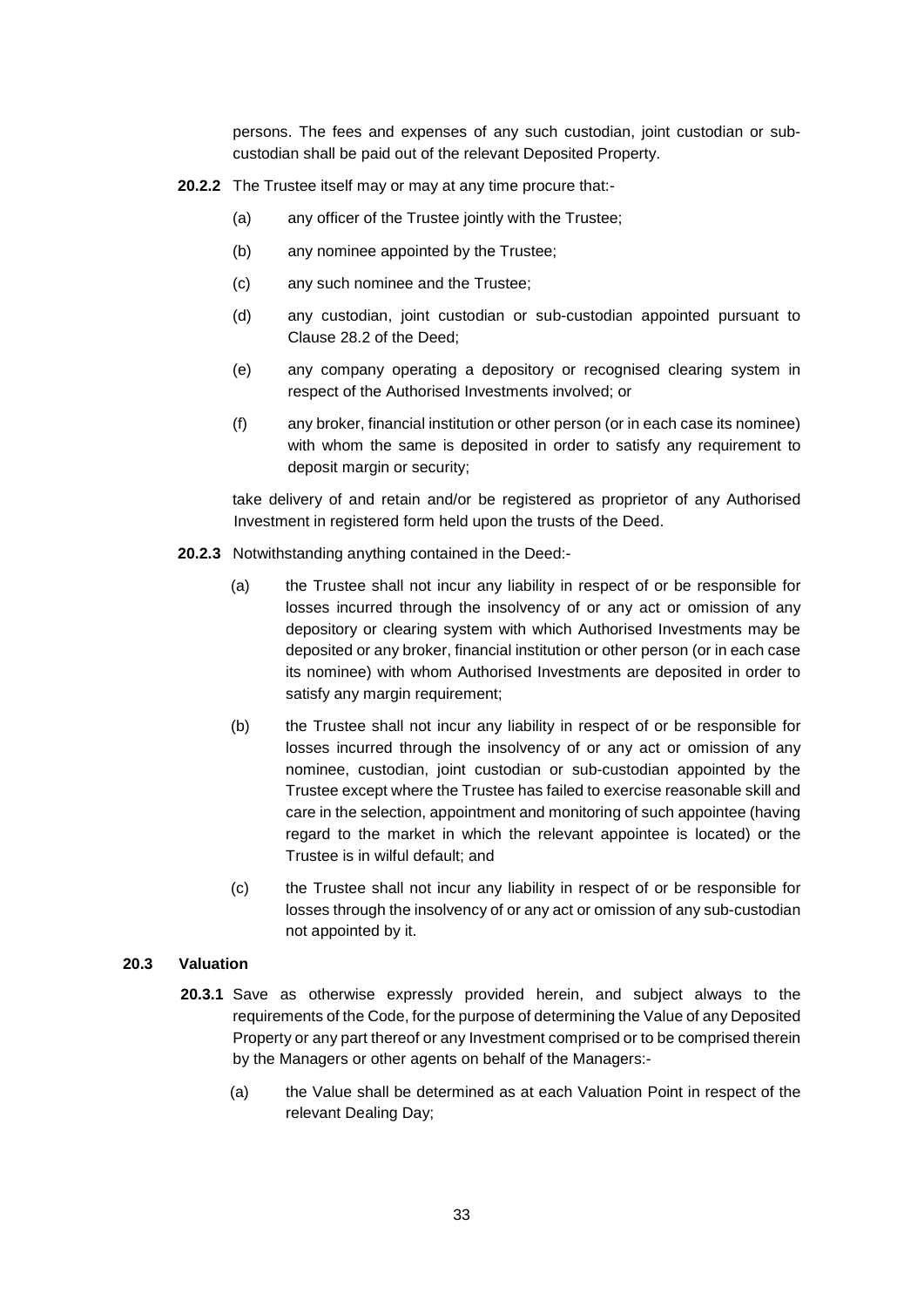- (b) the Value of any Unquoted Investment shall be the initial value thereof ascertained as hereinafter provided or the value thereof as assessed on the latest revaluation thereof made in accordance with the following provisions:-
	- (i) the initial value of such Unquoted Investment shall be the amount expended out of the relevant Deposited Property in the acquisition thereof (including in each case the amount of the stamp duties, commissions and other expenses incurred in the acquisition thereof and the vesting thereof in the Trustee for the purposes of the Fund); and
	- (ii) the Managers may at any time with the approval of the Trustee and shall at such times or at such intervals as the Trustee may request cause a revaluation to be made of any Unquoted Investment by an Approved Valuer approved by the Trustee as qualified to value such Unquoted Investment;
- (c) the Value of any Quoted Investment shall be calculated, as the case may be, by reference to the price appearing to the Managers to be the official closing price, the last known transacted price or the last transacted price or if there is no such official closing price, last known transacted price or last transacted price and if bid and offer quotations are made or other appropriate closing prices determined by the Managers in consultation with the Trustee in relation to that Investment;
- (d) cash, deposits and similar property shall be valued (by an Approved Valuer) at their face value (together with accrued interest) unless in the opinion of the Managers (after consultation with the Trustee), any adjustment should be made;
- (e) units in any unit trust or shares or participations in open-ended mutual funds shall be valued at the latest available net asset value per unit or share or participation as valued by the issuer thereof;
- (f) futures contracts shall be valued:-
	- (i) in the case of a futures contract for the sale of the subject matter thereof, the amount equal to the contract value less the sum of the amount required to close the contract and the amount spent by the Fund to enter into the contract; and
	- (ii) in the case of a futures contract for the purchase of the subject matter thereof, the amount equal to the amount required to close the contract less the sum of the contract value and the amount spent by the Fund to enter into the contract;
- (g) gold (to the extent permitted by the Code) shall be valued by reference to the mean of the bid and offered prices in United States Dollars per troy ounce of gold on the spot gold market in Singapore at the time of calculation; and
- (h) any other property forming part of the Authorised Investments shall be valued (by an Approved Valuer) at such time or times as the Managers and the Trustee shall from time to time agree;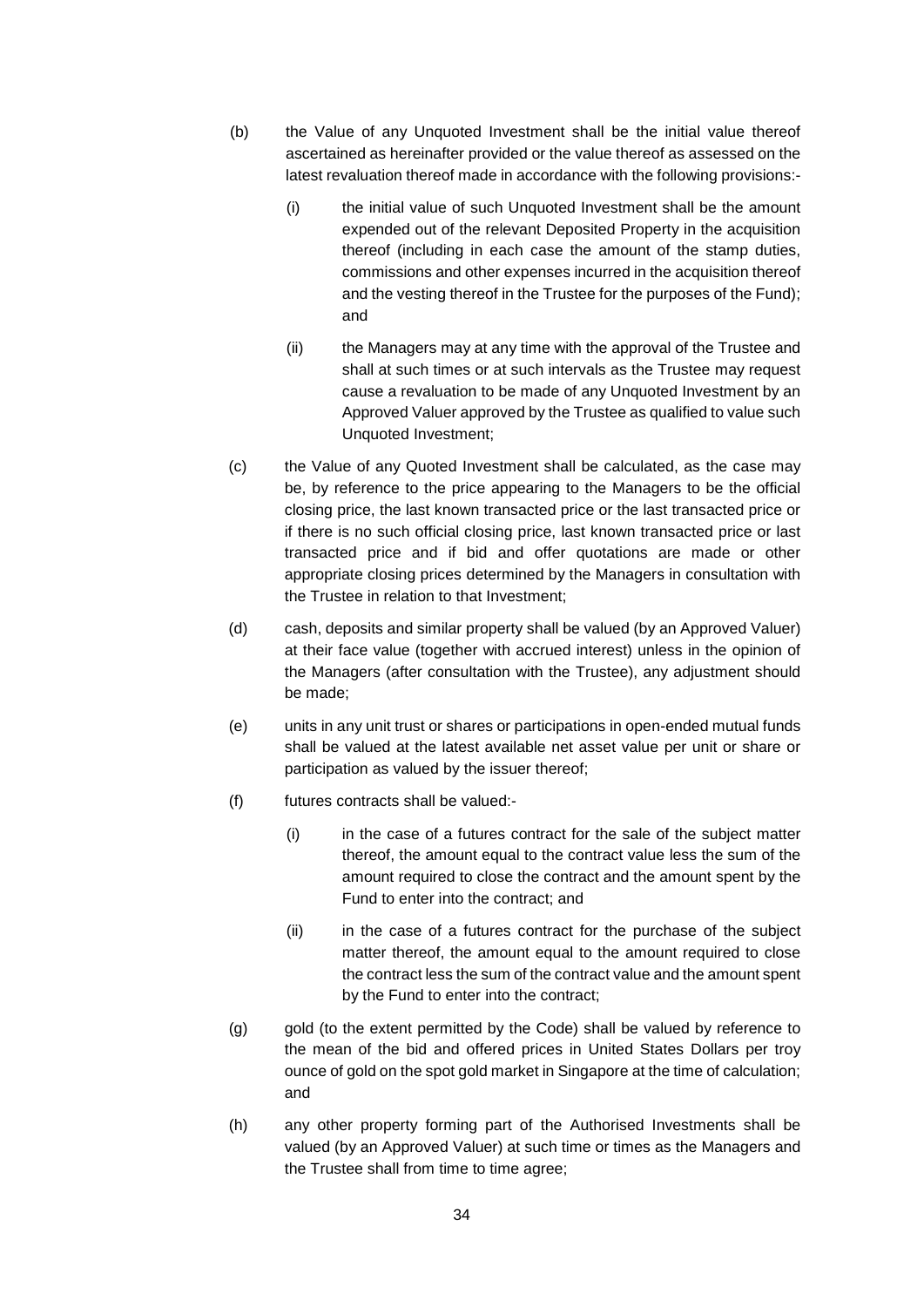provided that if the quotations referred to in paragraphs (c), (e) and (g) above are not available or if the Value of the Authorised Investment determined in the manner described in paragraphs (b) to (h) above, in the opinion of the Managers does not represent a fair value of the Authorised Investment, then the value of such Authorised Investment shall be any fair value as the Managers may determine with due care and in good faith and with the consent of the Trustee and in determining such fair value, the Managers may rely on quotations for the Investment on any Recognised Stock Exchange or telephone market or any certified valuation by an Approved Broker or an Approved Valuer. The method of calculation of the Value of any Investment may be changed to the extent permitted by the Authority and with the Trustee's prior approval, and the Trustee shall determine if the Holders should be informed of such change and the Managers shall notify the Holders of such change if so required by the Trustee.

- **20.3.2** The Managers shall not, subject to the provisions of the Code, incur any liability by reason of the fact that a price reasonably believed by them to be the last sale price or other appropriate closing price may be found not to be such provided that such liability shall not have arisen out of the negligence or wilful acts or omissions of the Managers, and the Trustee shall not assume any liability in accepting the opinion of the Managers in any case.
- **20.3.3** In calculating the Value of the Deposited Property or any part thereof:-
	- (a) subject to Clause 9.6 of the Deed, every Unit agreed to be issued by the Managers before the relevant Valuation Point shall be deemed to be in issue and the Deposited Property shall be deemed to include not only property in the possession of the Trustee but also the value of any cash or other property to be received by the Trustee in respect of Units so agreed to be issued after deducting therefrom or providing thereout the Initial Sales Charge or any fee in connection with the exchange of Units (as the case may be) and the amount of any adjustments authorised by the Deed and (in the case of Units issued against the transfer of Authorised Investments) any amounts payable pursuant to Clause 10 of the Deed;
	- (b) where Investments have been agreed to be sold or purchased but such sale or purchase has not been completed, such Investments shall be excluded or included and the net sale or gross purchase consideration included or excluded (as the case may require) as if such sale or purchase had been duly completed;
	- (c) where in consequence of any notice or request in writing given pursuant to Clauses 13 or 14 of the Deed a reduction of the Fund by the cancellation of Units is to be effected but such reduction has not been completed those Units shall be deemed not to be in issue and any amount payable in cash and the Value of any Investments to be transferred out of the Deposited Property pursuant to such reduction shall be deducted from the Value of the Deposited Property;
	- (d) there shall be deducted any amounts not provided for above which are payable out of the Deposited Property pursuant to Clause 5 of the Deed, including but not limited to, the aggregate amount for the time being outstanding of any borrowings effected pursuant to Clause 21 of the Deed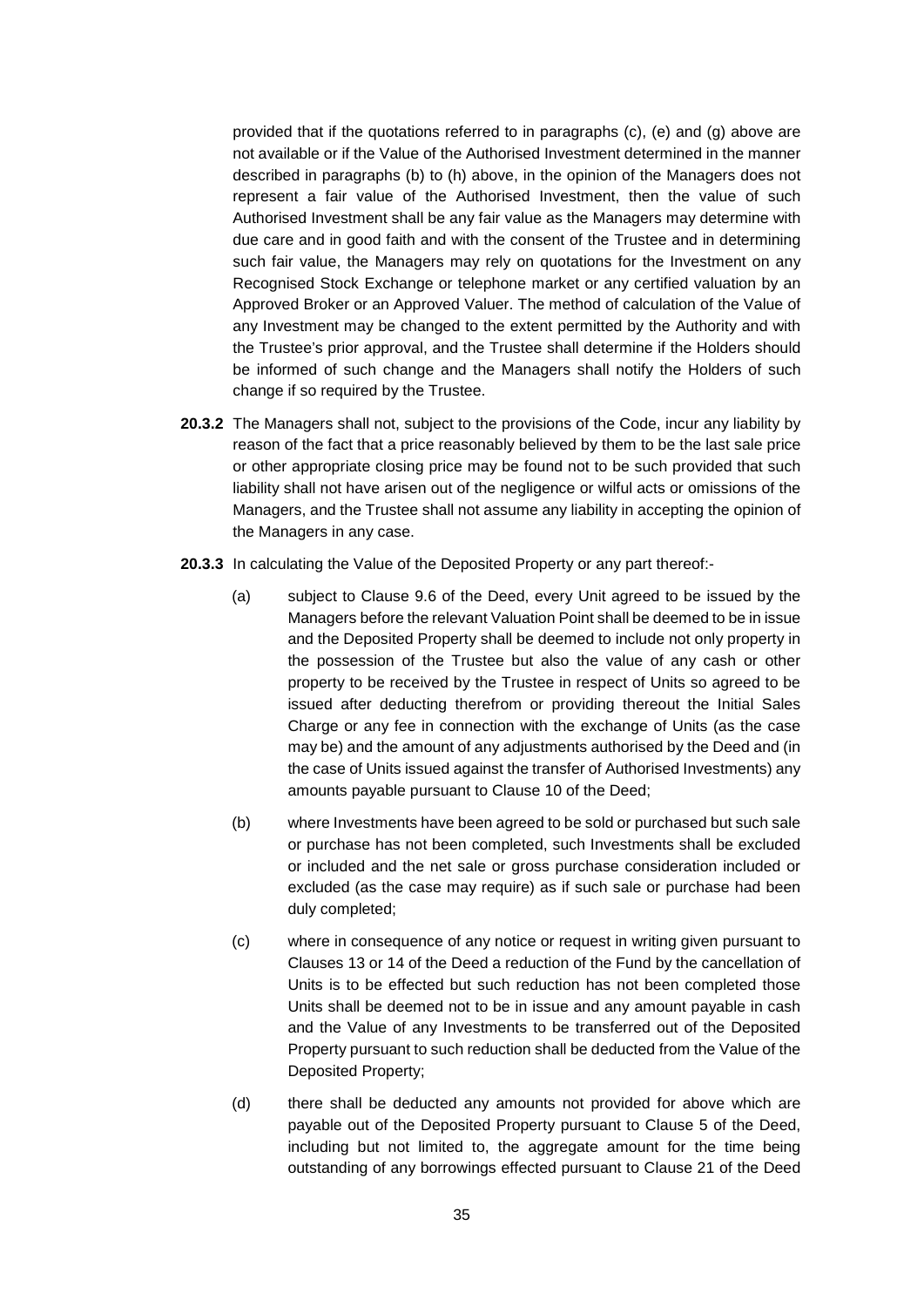together with the amount of any interest and expenses thereon accrued pursuant to Clause 21.6 of the Deed remaining unpaid and the amount of any Management Fee (which shall be deducted in accordance with paragraph 20.3.4 below if the Management Fee differs between the Classes) accrued pursuant to Clause 35 of the Deed, any fees payable to the Trustee accrued pursuant to Clause 36 of the Deed, the Realisation Charge (if any), the registrar's agent's fees, the securities transactions fee, the inception fee of the Trustee and any other expenses accrued but remaining unpaid attributable to the Deposited Property;

- (e) there shall be adjusted such amount as the Managers estimate will become payable or recoverable in respect of taxation related to Income up to the Valuation Point;
- (f) where the current price of an Investment is quoted "ex" any dividend (including stock dividend), interest or other rights to which the Fund is entitled but such dividend, interest, property or cash to which such rights relates has not been received and is not otherwise taken into account, the amount of such dividend, interest, property or cash shall be included;
- (g) an amount equal to the expenses incurred by the Managers and the Trustee in establishing and terminating the Fund and/or any Class and referred to in Clauses 5.5(r) and 5.5(s) of the Deed less the amount thereof which has previously been or is then to be written off shall be included;
- (h) subject to Clause 21 of the Deed and the relevant Authorised Funds Investment Guidelines, any Value (whether of an Investment or cash) otherwise than in USD and any amounts to be deducted otherwise than in USD shall be translated into USD at the rate (whether official or otherwise) which the Managers, after consulting the Trustee or in accordance with a method approved by the Trustee, deem appropriate in all the circumstances having regard, inter alia, to any premium or discount which may be relevant and to the costs of exchange;
- (i) there shall be deducted the amount in respect of tax, if any, on net capital gains realised during a current Accounting Period prior to the valuation being made as in the estimate of the Managers will become payable which is attributable to the Fund; and
- (j) there shall be added the amount of tax, if any, on capital gains estimated to be recoverable and not received which is attributable to the Fund.
- **20.3.4** In respect of paragraph 20.3.3 above, the Value of the proportion of the Deposited Property attributable to each Class shall be calculated by apportioning the Value of the relevant Deposited Property (obtained in accordance with paragraphs 20.3.1 and 20.3.3 above provided that no deduction or addition shall be made in respect of expenses, charges or other amounts which are not common to all the Classes) between the Classes and then deducting from or adding to the Value of the proportion of the Deposited Property for each Class any expense, charge or other amount attributable to such Class (including, but not limited to, the Management Fee if it differs between the Classes). For the avoidance of doubt, where any expense, charge or amount payable out of or payable into the Deposited Property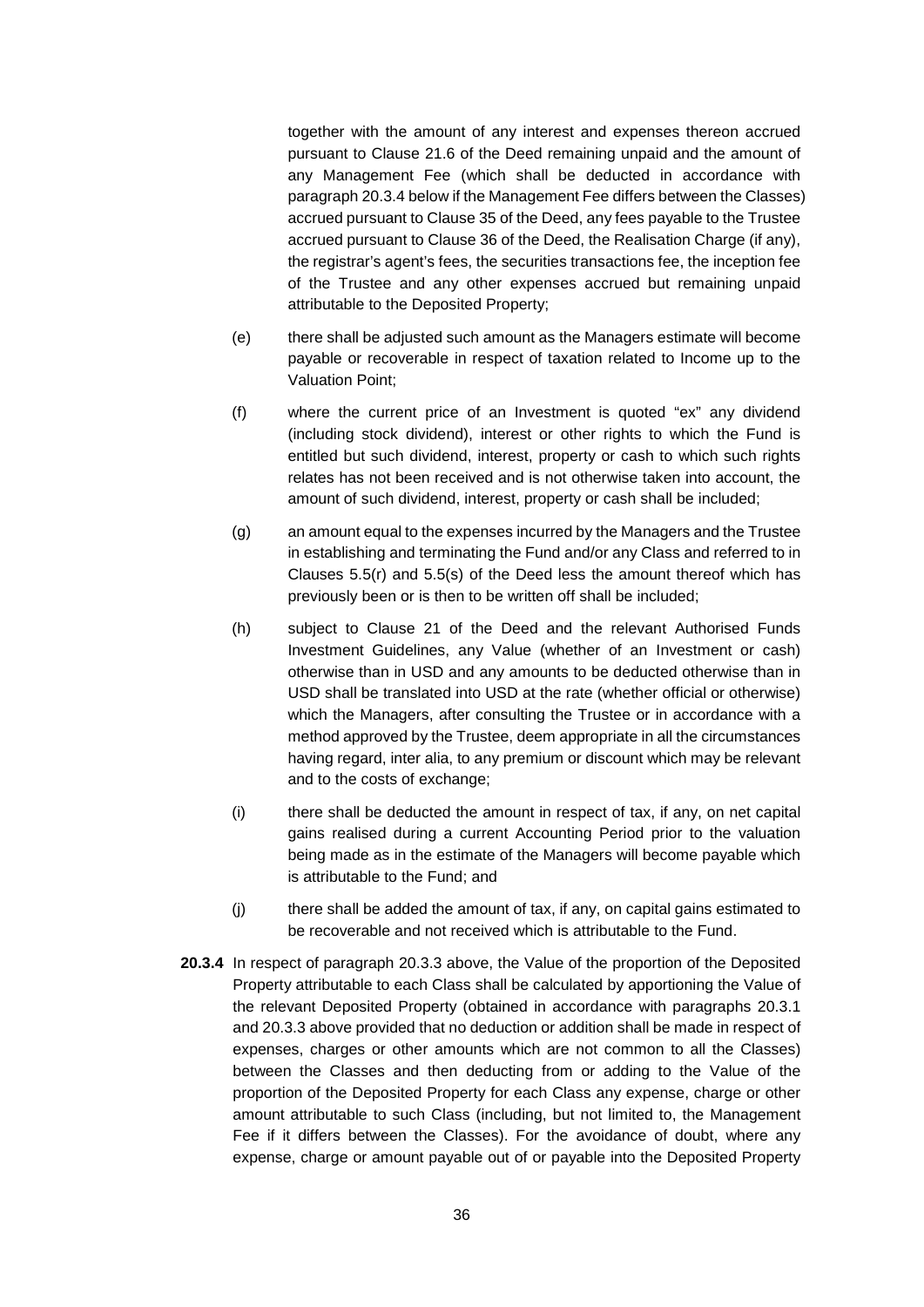pursuant to the Deed is attributable only to a particular Class, such amount shall only be deducted from or added to the value of the Deposited Property which is attributable to that Class and shall not affect the calculation of the Value of the Deposited Property attributable to the other Classes.

# **20.4 Duration and Termination of the Fund**

Termination of the Fund

- **20.4.1** The Fund is of indeterminate duration and may be terminated as provided in Clause 40 of the Deed.
- **20.4.2** Either the Managers or the Trustee may in their absolute discretion terminate the Fund by giving not less than one month's notice (or such other period as may be agreed between the Managers and the Trustee) to the other at any time. If the Fund is to be terminated under this paragraph the Managers or the Trustee (as the case may be) shall give notice thereof in writing to the Holders not less than one month in advance of such termination.
- **20.4.3** The Fund may be terminated by the Trustee if:-
	- (a) any law is passed or any direction is given by the Authority which renders it illegal or in the opinion of the Trustee impracticable or inadvisable to continue the Fund or if any approval or authorisation of the Fund is revoked or withdrawn;
	- (b) within the period of three months after the date on which the Trustee gave notice in writing to the Managers that it wishes to retire pursuant to Clause 39.2 of the Deed, a new trustee has not been appointed in accordance with that Clause; or
	- (c) within the period of three months after the date on which the Trustee gave notice in writing to the Managers pursuant to Clause 38.1 of the Deed, new managers have not been appointed in accordance with Clause 38.3 of the Deed.

The decision of the Trustee in any of the events specified in paragraph 20.4.3 shall be final and binding upon the Managers and the Holders but the Trustee shall be under no liability on account of any failure to terminate the Fund pursuant to this paragraph 20.4.3 or otherwise.

- **20.4.4** The Fund may be terminated by the Managers:-
	- (a) on any date if on such date the aggregate of the Value of the Deposited Property of the Fund is less than US\$20 million or its equivalent in any applicable currency;
	- (b) if the Trustee ceases to be a qualified corporation (as defined in Clause 39.4 of the Deed); or
	- (c) if any law is passed or any direction is given by the Authority which renders it illegal or in the opinion of the Managers impracticable or inadvisable to continue the Fund or if any approval or authorisation of the Fund is revoked or withdrawn.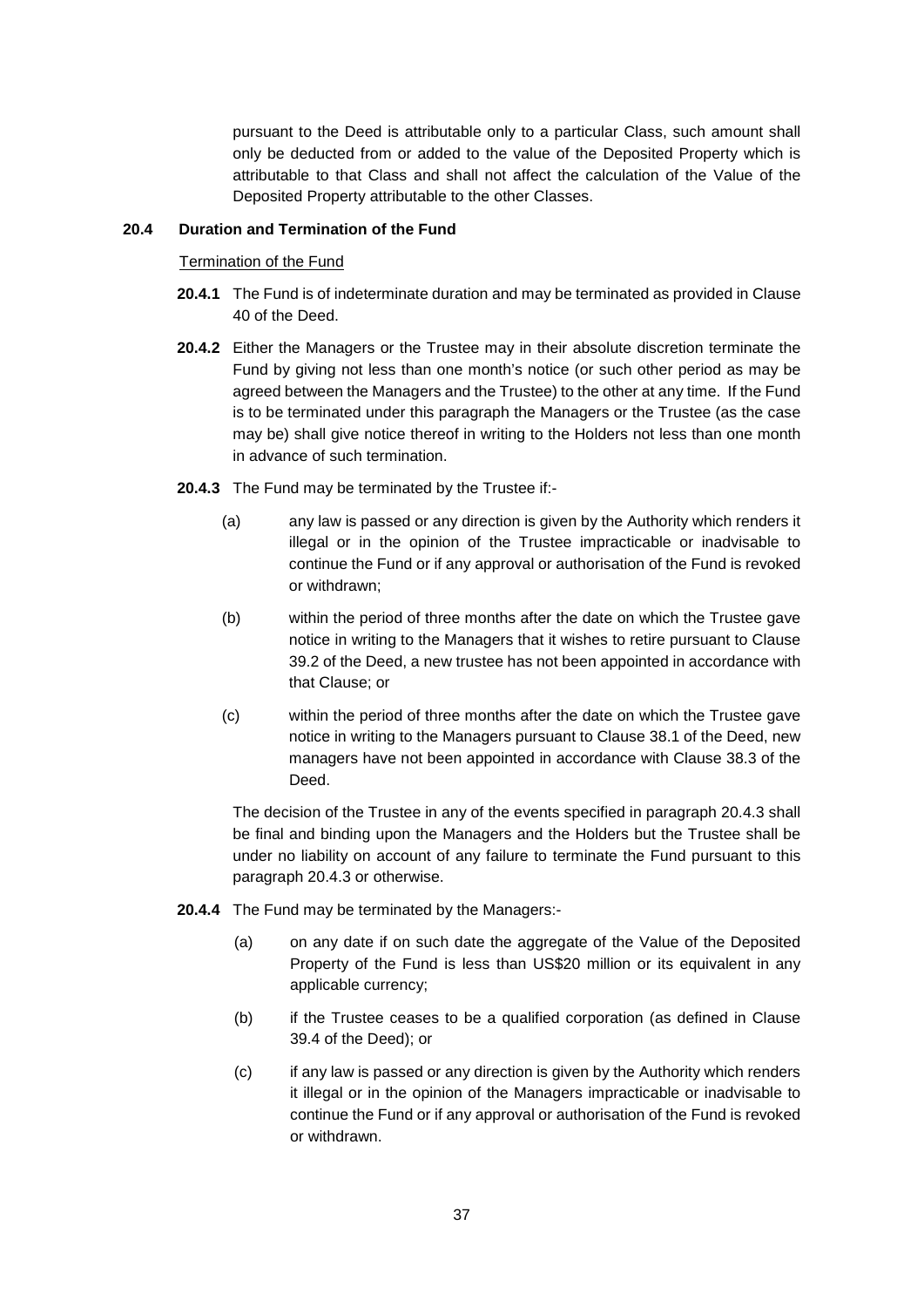The decision of the Managers in any of the events specified in this paragraph 20.4.4 shall be final and binding upon the Trustee and the Holders but the Managers shall be under no liability on account of any failure to terminate the Fund pursuant to this paragraph 20.4.4 or otherwise.

- **20.4.5** The party terminating the Fund in accordance with this paragraph 20.4 shall give notice in writing of such termination to the Holders and by such notice fix the date at which such termination is to take effect which date shall not be less than one month after the giving of such notice (or such earlier date as may be necessary to comply with any law or direction of the Authority).
- **20.4.6** The Fund may at any time be terminated by the Holders by Extraordinary Resolution and such termination shall take effect on the date on which the Extraordinary Resolution is passed or on such later date (if any) as the Extraordinary Resolution may provide.

#### Termination of a Class

- **20.4.7** The provisions in this paragraph 20.4.7 shall apply where more than one Class of Units is established within the Fund. Each Class may be terminated as provided in this paragraph 20.4.7.
- **20.4.8** The Managers may in their absolute discretion terminate a Class by not less than one month's notice to the Trustee. If the Class is to be terminated under this paragraph 20.4.8 the Managers shall give notice thereof in writing to the Holders of that Class not less than one month in advance of such termination.
- **20.4.9** A Class may be terminated by the Trustee if any law is passed or any direction is given by the Authority which renders it illegal or in the opinion of the Trustee impracticable or inadvisable to continue the Class or if any approval or authorisation of the Class is revoked or withdrawn. The decision of the Trustee in such event shall be final and binding upon the Managers and the Holders but the Trustee shall be under no liability on account of any failure to terminate the Class pursuant to this paragraph 20.4.9 or otherwise.
- **20.4.10** A Class may be terminated by the Managers:-
	- (a) on any date if on such date the aggregate of the Value of the Deposited Property of that Class is less than US\$20 million or its equivalent in any applicable currency;
	- (b) subject to the Trustee's approval, if the Managers are of the reasonable opinion that it is not in the best interest of Holders of Units in that Class to continue the Class; or
	- (c) if any law is passed or any direction given by the Authority which renders it illegal or in the opinion of the Managers impracticable or inadvisable to continue that Class or if any approval or authorisation of that Class is revoked or withdrawn.

The decision of the Managers in any of the events specified in this paragraph 20.4.10 shall be final and binding upon the Trustee and the Holders but the Managers shall be under no liability on account of any failure to terminate the Class pursuant to this paragraph 20.4.10 or otherwise.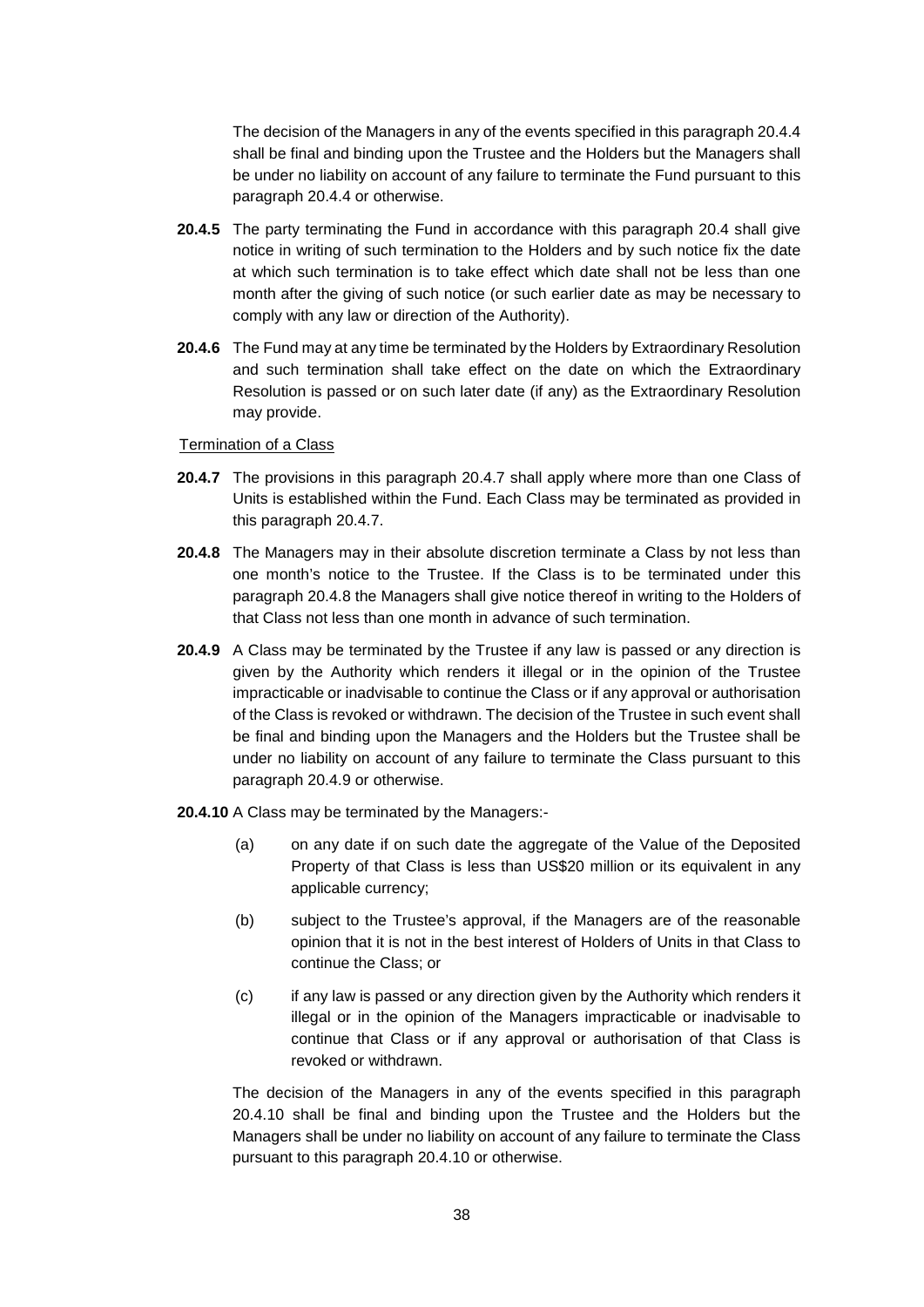- **20.4.11** The party terminating a Class in accordance with this paragraph 20.4 shall give notice in writing of such termination to the Holders of that Class and by such notice fix the date at which such termination is to take effect which date shall not be less than one month after the giving of such notice (or such earlier date as may be necessary to comply with any law or direction given by the Authority).
- **20.4.12** A Class may at any time be terminated by the Holders of that Class by Extraordinary Resolution and such termination shall take effect on the date on which the Extraordinary Resolution is passed or on such later date (if any) as the Extraordinary Resolution may provide.
- **20.4.13** To the extent permitted by applicable laws and subject to the Trustee's approval, upon a Class being terminated ("**Terminated Class**"), Holders of Units in the Terminated Class may at the discretion of the Managers (in consultation with the Trustee) be issued Units in any other Class (that is denominated in the same currency as the Units in the Terminated Class) in exchange for their Units in the Terminated Class as if the Holder had submitted a Conversion Notice pursuant to Clause 12.2 of the Deed, on the date specified by the Managers and notified to the Holders. The Managers may at their discretion waive any Conversion Fee, Realisation Charge or Initial Sales Charge which would otherwise be payable in respect of the conversion of Units. This is without prejudice to the right of the Holders to realise their Units prior to the specified date in accordance with the provisions of Clause 14 of the Deed.

#### **20.5 Compulsory realisation of Units**

- **20.5.1** The Managers have the right (in consultation with the Trustee) to compulsorily realise any holdings of Units in the Fund held by:
	- (a) any Holder:
		- (i) whose subscription for or holding of Units, in the opinion of the Managers, is or may be in breach of any applicable law or regulation in any jurisdiction; or
		- (ii) where such realisation is, in the opinion of the Managers, necessary or desirable for the compliance by the Managers or the Fund with any applicable law or regulation in any jurisdiction (including any regulatory exemption conditions); or
	- (b) any Holder whose holdings of Units, in the opinion of the Managers:
		- (i) may cause the Fund to lose its authorised or registered status with any regulatory authority in any jurisdiction; or
		- (ii) may cause the offer of the Units of the Fund, this Prospectus, the Deed, the Managers or the Trustee to become subject to any authorisation, recognition, approval or registration requirements under any law or regulation in any other jurisdiction; or
	- (c) any Holder whose holdings of Units, in the opinion of the Managers:
		- (i) may cause a detrimental effect on the tax status of the Fund in any jurisdiction or on the tax status of the Holders of the Fund; or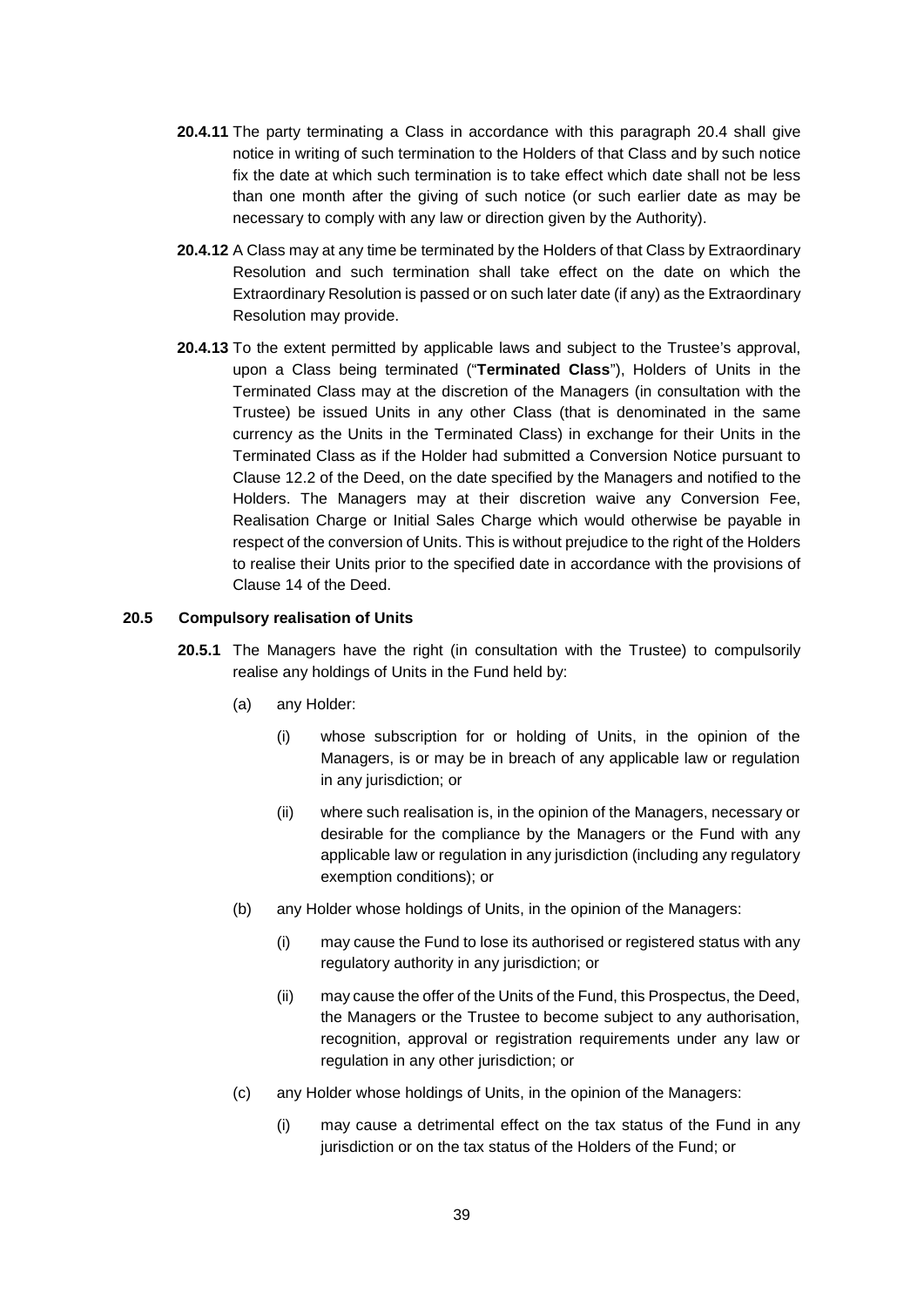- (ii) may result in the Fund or other Holders of the Fund suffering any other legal or pecuniary or administrative disadvantage which the Fund or the Holders might otherwise not have incurred or suffered; or
- (d) any Holder who fails any anti-money laundering, anti-terrorist financing or know-your-client checks, or where any information and/or documentary evidence requested by the Managers and/or the Trustee for the purposes of any anti-money laundering, anti-terrorist financing or know-your-client checks cannot be obtained from the Holder, or the Holder has failed to provide the same, in a timely manner; or
- (e) any Holder, where information (including but not limited to information regarding tax status, identity or residency), self-certifications or documents as may be requested by the Managers and/or the Trustee pursuant to any laws, regulations, guidelines, directives or contractual obligations with other jurisdictions' authorities (including, without limitation, the FATCA (as defined in the Important Information section of this Prospectus) and/or any Singapore laws, regulations, guidelines and directives implemented as part of any intergovernmental agreement entered into between the United States and Singapore in connection with the FATCA) cannot be obtained from the Holder, or the Holder has failed to provide the same, in a timely manner; or
- (f) any Holder who does not consent, or withdraws his consent, for the Managers or the Trustee to collect, use and/or disclose information or data relating to the Holder, where such information or data is necessary for, or reasonably required by, the Managers, the Trustee, their respective related corporations and/or other service providers to perform their respective services and/or duties to or in respect of (i) the Fund and/or (ii) the Holder in relation to his holdings of Units in the Fund.
- **20.5.2** If the Managers and/or the Trustee are required to account to any duly empowered fiscal authority of Singapore or elsewhere for any income or other taxes, charges or assessments whatsoever on the value of any Units held by a Holder, the Managers (in consultation with the Trustee) shall be entitled to compulsorily realise such number of Units held by that Holder as may be necessary to discharge the liability arising. The Managers and/or the Trustee (as the case may be) shall be entitled to apply the proceeds of such realisation in payment, reimbursement and/or set-off against the liability.
- **20.5.3** Any compulsory realisation under paragraphs 20.5.1 or 20.5.2 may be carried out by the Managers on any Dealing Day after giving prior written notice to the relevant Holder, and shall be carried out in accordance with, and at the realisation price determined under, the relevant provisions of the Deed.
- **20.5.4** The Managers, the Trustee and their respective delegates, agents or Associates (as defined in the Deed) shall not be liable for any loss (whether direct or consequential and including, without limitation, loss of profit or interest) or damage suffered by any Holder or any party arising out of or caused in whole or in part by any actions which are taken by the Managers, the Trustee and/or any of their respective delegates, agents or associates under paragraphs 20.5.1 or 20.5.2 or 20.5.3.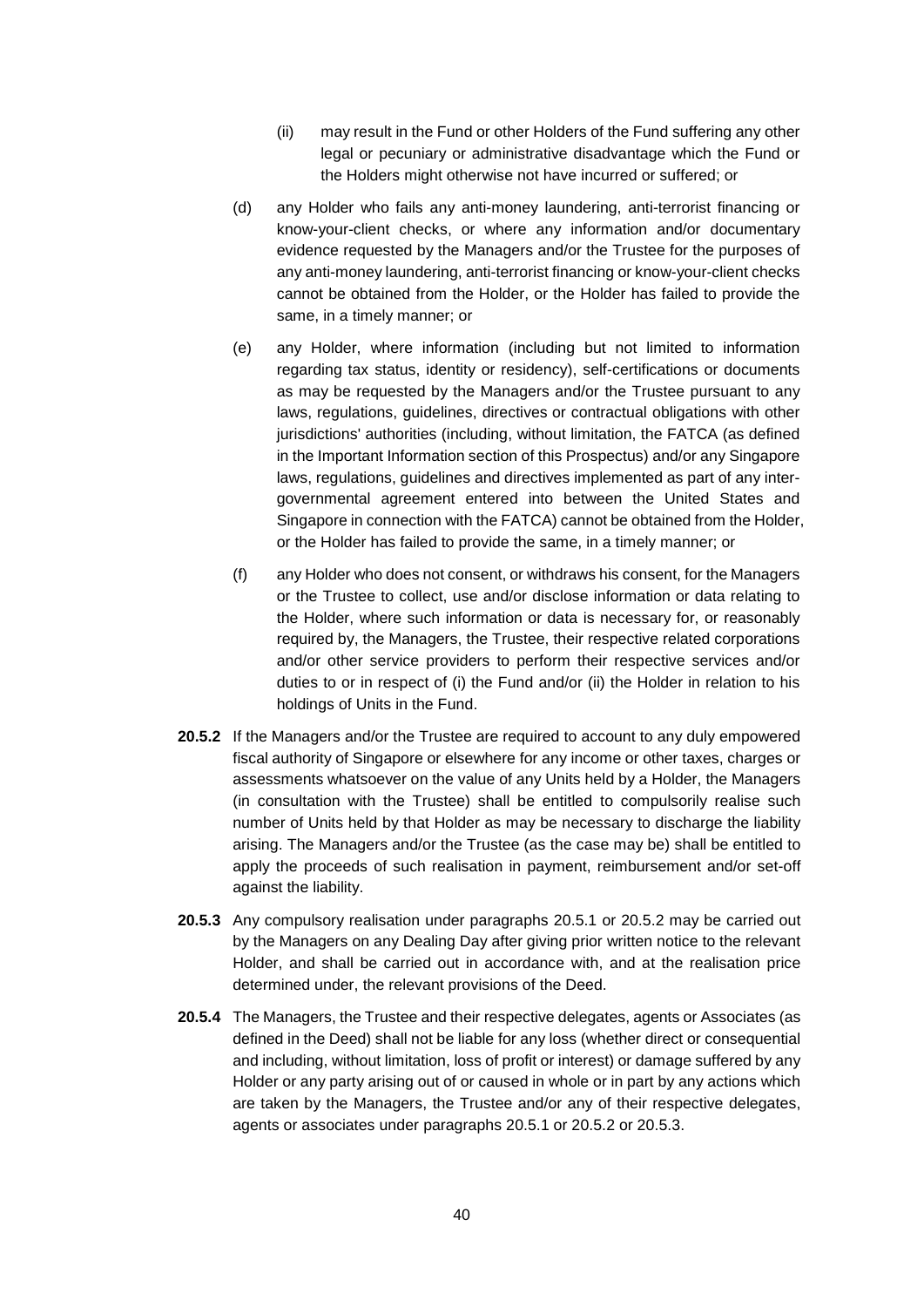#### **20.6 Automatic Exchange or Conversion**

Upon the Fund being terminated, and unless a Holder of Units in the Fund redeems, exchanges or converts his/her Units (if permitted to do so) in accordance with the provisions of the Deed prior to the effective date of the termination of the Fund (or such other date as the Managers and the Trustee may deem appropriate), such Holder's Units in the Fund may at the discretion of the Managers (in consultation with the Trustee) be automatically exchanged for or converted to units of such other scheme managed by the Managers. The provisions of Clause 12 of the Deed shall apply mutatis mutandis to the automatic exchange or conversion pursuant to this paragraph 20.6 but the Holders shall not be liable for any Exchange Fee, Conversion Fee, Initial Sales Charge, Realisation Charge or other fees or charges pursuant to the said automatic exchange or conversion.

### **20.7 Credit Rating**

In the event that the Managers rely on ratings issued by credit rating agencies in any of their investments, the Managers have established a set of internal credit assessment standards and have put in place a credit assessment process to ensure that their investments are in line with these standards. Information on the Managers' credit assessment process will be made available to investors upon request, in such form and extent as deemed appropriate by the Managers. Investors shall agree in writing to keep such information on the Managers' credit assessment process confidential.

### **20.8 Liquidity Risk Management**

The Managers have established a liquidity risk management policy with the aim to enable them to identify, monitor, manage and mitigate the liquidity risks of the Fund and to ensure that the liquidity profile of the investments of the Fund will facilitate compliance with the Fund's obligation to meet redemption requests. Such policy, combined with the governance framework in place and the liquidity management tools of the Managers, also seeks to achieve fair treatment of Holders and safeguard the interests of remaining or existing Holders in case of sizeable realisations or subscriptions.

The Managers' liquidity risk management policy takes into account the investment strategy, the dealing frequency, the underlying assets' liquidity (and whether they are priced at fair value) and the ability to enforce realisation limitations of the Fund.

The liquidity risk management policy involves monitoring the profile of investments held by the Fund on an on-going basis with the aim to ensure that such investments are appropriate to the realisation policy as stated under the section headed "Realisation of Units", and will facilitate compliance with the Fund's obligation to meet realisation requests. Further, the liquidity management policy includes details on periodic stress testing carried out by an independent risk management team to manage the liquidity risk of the Fund in times of exceptional realisation conditions.

The Managers' risk management function is independent of the investment portfolio management function and is responsible for independent review of the Fund's liquidity risk through liquidity stress tests performed in accordance with the Managers' liquidity risk management policy. Exceptions on liquidity risk related issues are escalated to the Managers' delegated Committee with appropriate actions properly documented.

The Managers may employ one or more tools to manage liquidity risks including, but not limited to: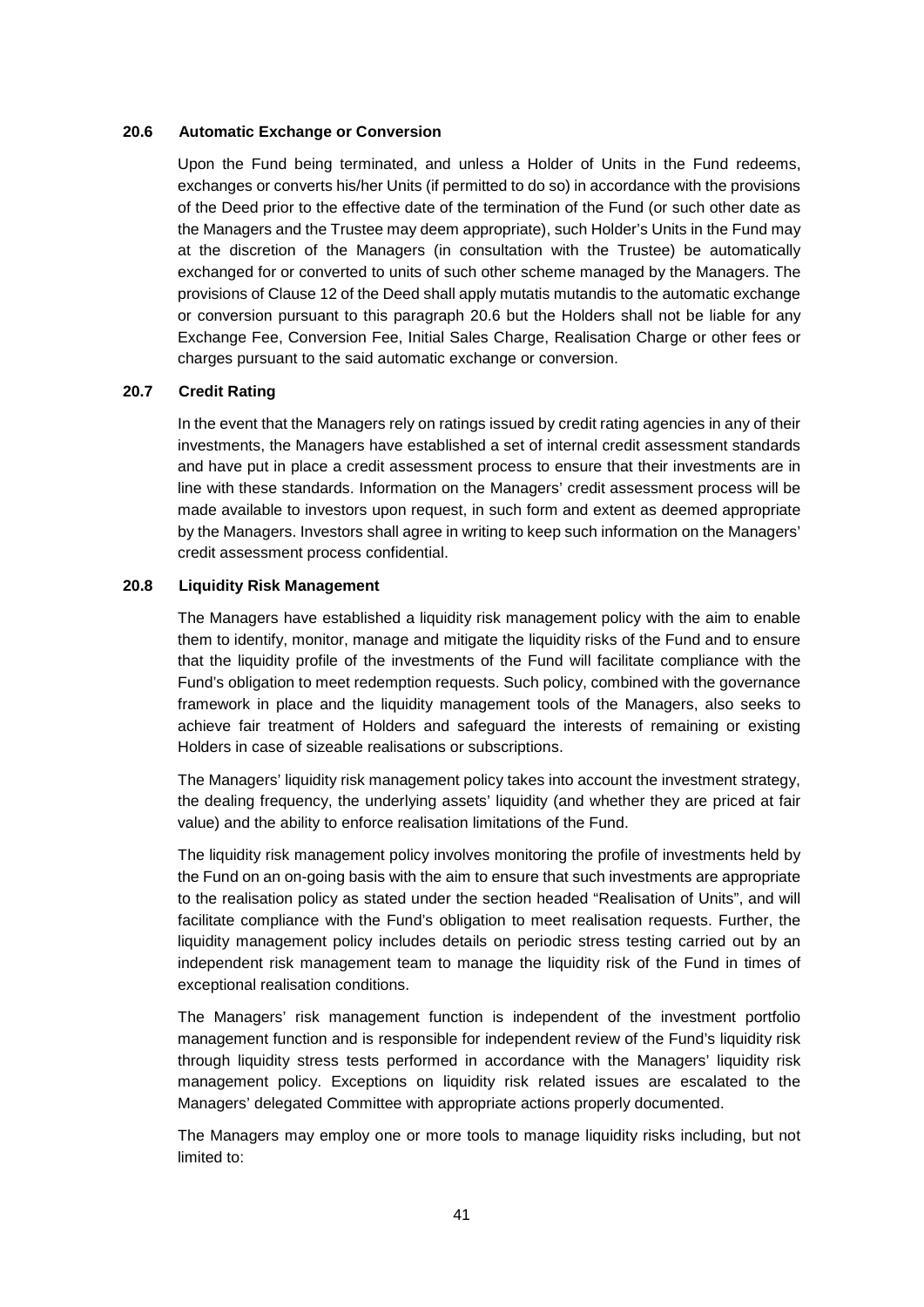- the Managers are entitled at their discretion and with the approval of the Trustee, to limit the realisation of Units of any Class in the Fund on any Dealing Day to 10 per cent of the total number of Units of the relevant class in issue (subject to the conditions under the heading entitled "Realisation of Units");
- the Managers may, after providing notice to the Trustee and all Holders, declare a suspension of the determination of the net asset value of the Fund and the valuation of Units as set out in paragraph 14.